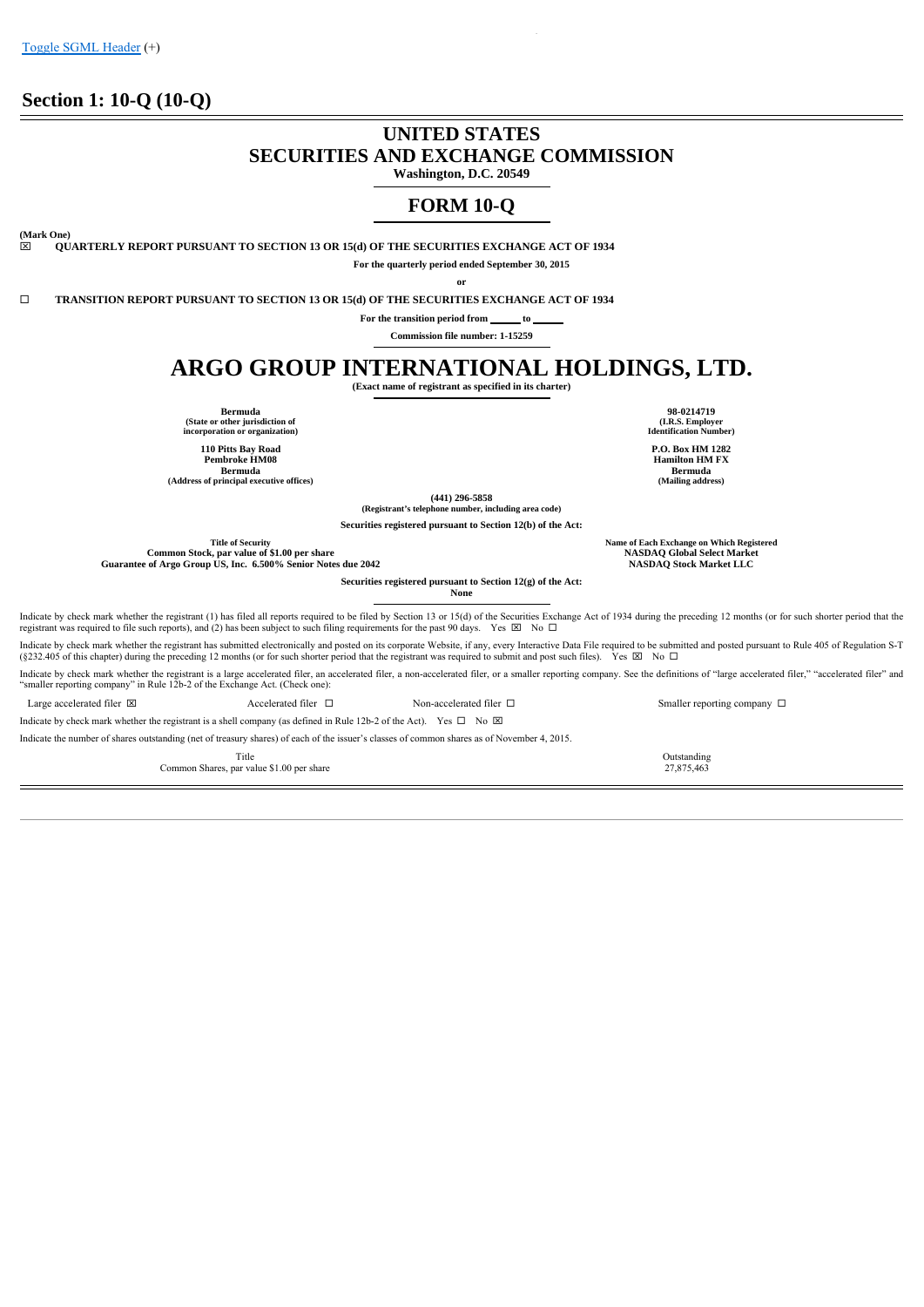## **ARGO GROUP INTERNATIONAL HOLDINGS, LTD.**

## **INDEX**

|          |                                                                                                                        | Page |
|----------|------------------------------------------------------------------------------------------------------------------------|------|
|          | <b>PART I. Financial Information</b>                                                                                   |      |
| Item 1.  | <b>Consolidated Financial Statements (unaudited)</b>                                                                   |      |
|          | Consolidated Balance Sheets as of September 30, 2015 and December 31, 2014                                             |      |
|          | Consolidated Statements of Income for three and nine months ended September 30, 2015 and 2014                          |      |
|          | Consolidated Statements of Comprehensive (Loss) Income for the three and nine months ended September 30, 2015 and 2014 |      |
|          | Consolidated Statements of Cash Flows for the nine months ended September 30, 2015 and 2014                            | h    |
|          | <b>Notes to Consolidated Financial Statements</b>                                                                      |      |
| Item 2.  | Management's Discussion and Analysis of Financial Condition and Results of Operations                                  | 37   |
| Item 3.  | Quantitative and Qualitative Disclosures About Market Risk                                                             | 46   |
| Item 4.  | <b>Controls and Procedures</b>                                                                                         | 48   |
|          | <b>PART II. Other Information</b>                                                                                      | 48   |
| Item 1.  | <b>Legal Proceedings</b>                                                                                               | 48   |
| Item 1A. | <b>Risk Factors</b>                                                                                                    | 48   |
| Item 2.  | Unregistered Sales of Equity Securities and Use of Proceeds                                                            | 48   |
| Item 3.  | <b>Defaults Upon Senior Securities</b>                                                                                 | 49   |
| Item 4.  | <b>Mine Safety Disclosures</b>                                                                                         | 49   |
| Item 5.  | <b>Other Information</b>                                                                                               | 49   |
| Item 6.  | <b>Exhibits</b>                                                                                                        | 49   |
|          | <b>Signatures</b>                                                                                                      | 51   |
|          |                                                                                                                        |      |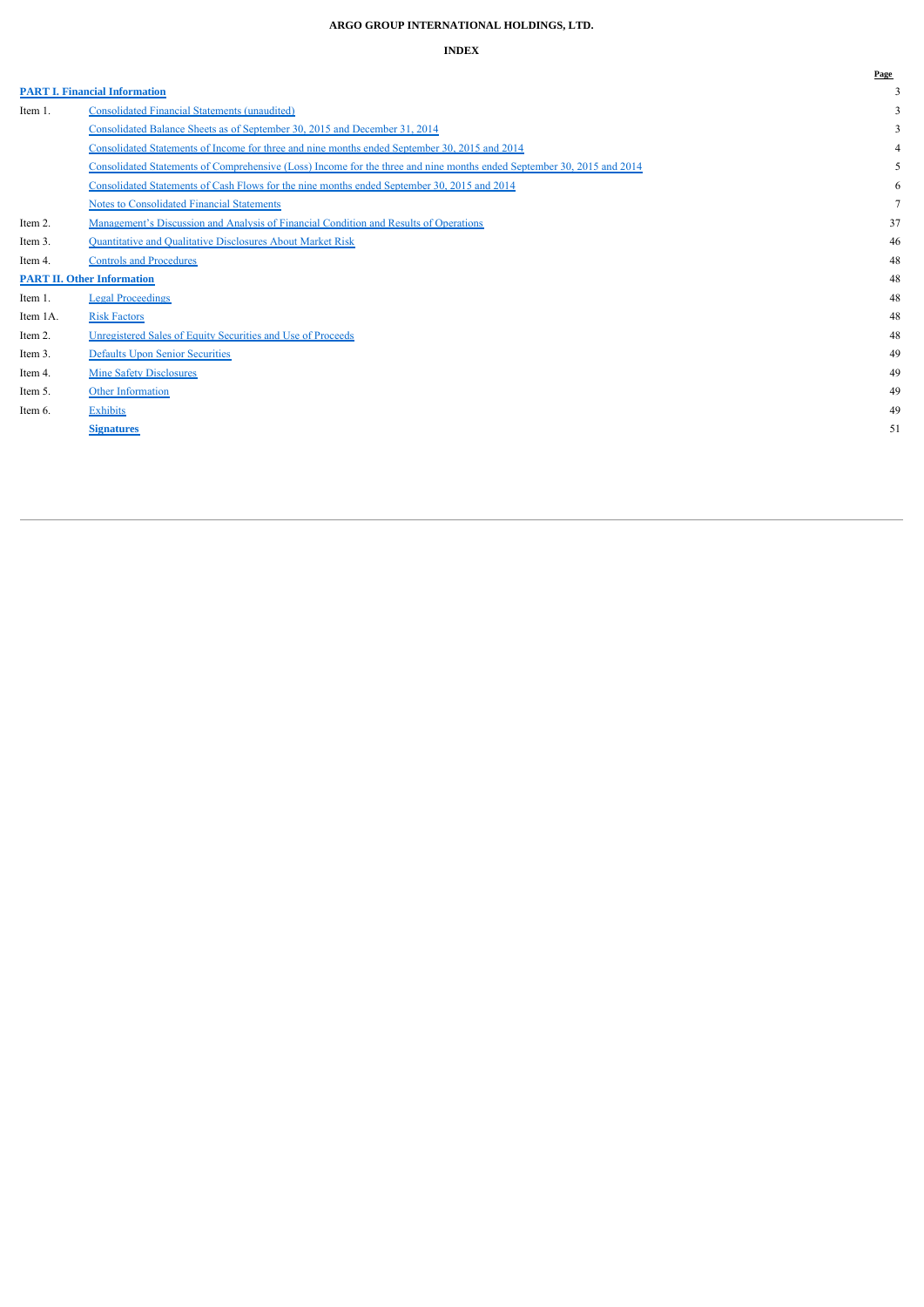#### **ARGO GROUP INTERNATIONAL HOLDINGS, LTD. CONSOLIDATED BALANCE SHEETS**

(in millions, except number of shares and per share amounts)

*See accompany notes.* 

|                                                                              | September 30,<br>2015          | December 31,<br>$2014*$ |
|------------------------------------------------------------------------------|--------------------------------|-------------------------|
|                                                                              | (Unaudited)                    |                         |
| <b>Assets</b>                                                                |                                |                         |
| Investments:                                                                 |                                |                         |
| Fixed maturities, at fair value:                                             |                                |                         |
| Available-for-sale (cost: 2015 - \$2,841.7; 2014 - \$2,817.2)                | \$<br>2,822.2<br>\$            | 2,840.7                 |
| Equity securities, at fair value (cost: 2015 - \$358.5; 2014 - \$307.3)      | 466.0                          | 486.3                   |
| Other investments (cost: 2015 - \$488.1; 2014 - \$488.9)                     | 500.0                          | 495.1                   |
| Short-term investments, at fair value (cost: 2015 - \$345.0; 2014 - \$275.8) | 344.8                          | 275.8                   |
| Total investments                                                            | 4,133.0                        | 4,097.9                 |
| Cash                                                                         | 96.2                           | 81.0                    |
| Accrued investment income                                                    | 21.0                           | 22.1                    |
| Premiums receivable                                                          | 437.4                          | 353.6                   |
| Reinsurance recoverables                                                     | 1,067.3                        | 997.2                   |
| Goodwill                                                                     | 152.2                          | 152.2                   |
| Intangible assets, net of accumulated amortization                           | 74.4                           | 78.6                    |
| Current income taxes receivable, net                                         | 17.1                           | 14.9                    |
| Deferred acquisition costs, net                                              | 141.4                          | 124.6                   |
| Ceded unearned premiums                                                      | 262.5                          | 207.6                   |
| Other assets                                                                 | 225.0                          | 226.6                   |
| <b>Total assets</b>                                                          | 6,627.5<br>S.                  | 6,356.3                 |
| <b>Liabilities and Shareholders' Equity</b>                                  |                                |                         |
| Reserves for losses and loss adjustment expenses                             | \$<br>3,104.1<br><sup>\$</sup> | 3,042.4                 |
| Unearned premiums                                                            | 932.7                          | 817.2                   |
| Accrued underwriting expenses                                                | 131.8                          | 143.1                   |
| Ceded reinsurance payable, net                                               | 286.4                          | 178.8                   |
| Funds held                                                                   | 80.5                           | 55.0                    |
| Senior unsecured fixed rate notes                                            | 143.8                          | 143.8                   |
| Other indebtedness                                                           | 57.4                           | 62.0                    |
| Junior subordinated debentures                                               | 172.7                          | 172.7                   |
| Deferred tax liabilities, net                                                | 33.4                           | 53.0                    |
| Other liabilities                                                            | 43.2                           | 41.6                    |
| <b>Total liabilities</b>                                                     | 4,986.0                        | 4,709.6                 |
| Commitments and contingencies (Note 14)                                      |                                |                         |
| Shareholders' equity:                                                        |                                |                         |
| Common shares - \$1.00 par, 500,000,000 shares authorized; 37,056,534 and    |                                |                         |
| 34,318,224 shares issued at September 30, 2015 and December 31, 2014,        |                                |                         |
| respectively                                                                 | 37.1                           | 34.3                    |
| Additional paid-in capital                                                   | 961.8                          | 836.3                   |
| Treasury shares (9,181,544 and 8,606,489 shares at September 30, 2015        |                                |                         |
| and December 31, 2014, respectively)                                         | (331.1)                        | (301.4)                 |
| Retained earnings                                                            | 950.2                          | 969.4                   |
| Accumulated other comprehensive income, net of taxes                         | 23.5                           | 108.1                   |
| <b>Total shareholders' equity</b>                                            | 1,641.5                        | 1,646.7                 |
| Total liabilities and shareholders' equity                                   | 6,627.5                        | 6,356.3                 |
| * Derived from audited consolidated financial statements.                    |                                |                         |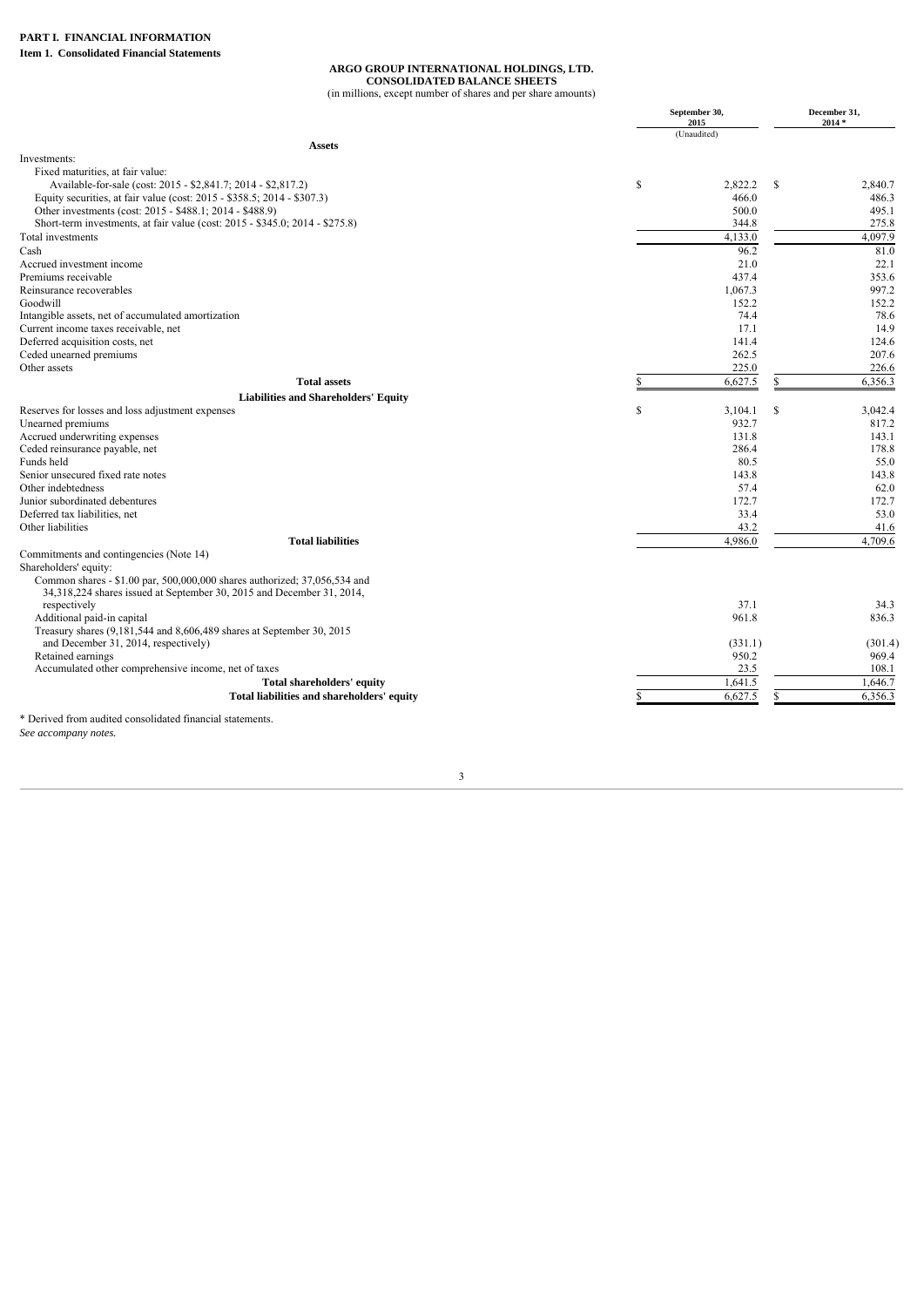#### **ARGO GROUP INTERNATIONAL HOLDINGS, LTD. CONSOLIDATED STATEMENTS OF INCOME**

(in millions, except number of shares and per share amount)

(Unaudited)

*See accompanying notes.* 

| 2014<br>2015<br>2014<br>2015<br>Premiums and other revenue:<br>999.4<br>Earned premiums<br>\$<br>346.0<br>337.6<br>\$<br>1,026.6<br>\$<br><sup>\$</sup><br>Net investment income<br>21.3<br>20.8<br>63.9<br>64.7<br>Fee and other income (expense), net<br>1.0<br>1.6<br>(0.1)<br>0.1<br>Net realized investment and other gains<br>12.9<br>42.5<br>3.7<br>25.0<br>372.0<br>372.9<br>1,106.7<br>1,115.4<br>Total revenue<br>Expenses:<br>Losses and loss adjustment expenses<br>200.0<br>191.9<br>574.3<br>559.5<br>132.8<br>401.9<br>399.3<br>Underwriting, acquisition and insurance expenses<br>133.8<br>4.8<br>4.9<br>14.3<br>15.0<br>Interest expense<br>(1.8)<br>(8.4)<br>(2.8)<br>Foreign currency exchange gain<br>(6.0)<br>335.8<br>982.1<br>971.0<br>324.6<br>Total expenses<br>135.7<br>Income before income taxes<br>36.2<br>48.3<br>133.3<br>Provision for income taxes<br>0.9<br>11.3<br>12.2<br>3.6<br>35.3<br>44.7<br>122.0<br>123.5<br>Net income |
|--------------------------------------------------------------------------------------------------------------------------------------------------------------------------------------------------------------------------------------------------------------------------------------------------------------------------------------------------------------------------------------------------------------------------------------------------------------------------------------------------------------------------------------------------------------------------------------------------------------------------------------------------------------------------------------------------------------------------------------------------------------------------------------------------------------------------------------------------------------------------------------------------------------------------------------------------------------------|
|                                                                                                                                                                                                                                                                                                                                                                                                                                                                                                                                                                                                                                                                                                                                                                                                                                                                                                                                                                    |
|                                                                                                                                                                                                                                                                                                                                                                                                                                                                                                                                                                                                                                                                                                                                                                                                                                                                                                                                                                    |
|                                                                                                                                                                                                                                                                                                                                                                                                                                                                                                                                                                                                                                                                                                                                                                                                                                                                                                                                                                    |
|                                                                                                                                                                                                                                                                                                                                                                                                                                                                                                                                                                                                                                                                                                                                                                                                                                                                                                                                                                    |
|                                                                                                                                                                                                                                                                                                                                                                                                                                                                                                                                                                                                                                                                                                                                                                                                                                                                                                                                                                    |
|                                                                                                                                                                                                                                                                                                                                                                                                                                                                                                                                                                                                                                                                                                                                                                                                                                                                                                                                                                    |
|                                                                                                                                                                                                                                                                                                                                                                                                                                                                                                                                                                                                                                                                                                                                                                                                                                                                                                                                                                    |
|                                                                                                                                                                                                                                                                                                                                                                                                                                                                                                                                                                                                                                                                                                                                                                                                                                                                                                                                                                    |
|                                                                                                                                                                                                                                                                                                                                                                                                                                                                                                                                                                                                                                                                                                                                                                                                                                                                                                                                                                    |
|                                                                                                                                                                                                                                                                                                                                                                                                                                                                                                                                                                                                                                                                                                                                                                                                                                                                                                                                                                    |
|                                                                                                                                                                                                                                                                                                                                                                                                                                                                                                                                                                                                                                                                                                                                                                                                                                                                                                                                                                    |
|                                                                                                                                                                                                                                                                                                                                                                                                                                                                                                                                                                                                                                                                                                                                                                                                                                                                                                                                                                    |
|                                                                                                                                                                                                                                                                                                                                                                                                                                                                                                                                                                                                                                                                                                                                                                                                                                                                                                                                                                    |
|                                                                                                                                                                                                                                                                                                                                                                                                                                                                                                                                                                                                                                                                                                                                                                                                                                                                                                                                                                    |
|                                                                                                                                                                                                                                                                                                                                                                                                                                                                                                                                                                                                                                                                                                                                                                                                                                                                                                                                                                    |
|                                                                                                                                                                                                                                                                                                                                                                                                                                                                                                                                                                                                                                                                                                                                                                                                                                                                                                                                                                    |
| Net income per common share:                                                                                                                                                                                                                                                                                                                                                                                                                                                                                                                                                                                                                                                                                                                                                                                                                                                                                                                                       |
| 1.57<br>1.27<br>4.36<br>4.28<br><b>Basic</b>                                                                                                                                                                                                                                                                                                                                                                                                                                                                                                                                                                                                                                                                                                                                                                                                                                                                                                                       |
| Diluted<br>1.24<br>1.54<br>4.21<br>4.28                                                                                                                                                                                                                                                                                                                                                                                                                                                                                                                                                                                                                                                                                                                                                                                                                                                                                                                            |
| 0.20<br>Dividend declared per common share<br>0.16<br>0.46<br>0.60                                                                                                                                                                                                                                                                                                                                                                                                                                                                                                                                                                                                                                                                                                                                                                                                                                                                                                 |
| Weighted average common shares:                                                                                                                                                                                                                                                                                                                                                                                                                                                                                                                                                                                                                                                                                                                                                                                                                                                                                                                                    |
| Basic<br>27,916,586<br>28,552,240<br>28,824,182<br>27,997,638                                                                                                                                                                                                                                                                                                                                                                                                                                                                                                                                                                                                                                                                                                                                                                                                                                                                                                      |
| 29,337,175<br>Diluted<br>28,474,504<br>29,080,608<br>28,540,094                                                                                                                                                                                                                                                                                                                                                                                                                                                                                                                                                                                                                                                                                                                                                                                                                                                                                                    |
|                                                                                                                                                                                                                                                                                                                                                                                                                                                                                                                                                                                                                                                                                                                                                                                                                                                                                                                                                                    |
| For the Three Months Ended September 30,<br>For the Nine Months Ended September 30,                                                                                                                                                                                                                                                                                                                                                                                                                                                                                                                                                                                                                                                                                                                                                                                                                                                                                |
| 2015<br>2015<br>2014<br>2014                                                                                                                                                                                                                                                                                                                                                                                                                                                                                                                                                                                                                                                                                                                                                                                                                                                                                                                                       |
| Net realized investment and other gains before other-than-<br>\$<br>7.1<br>13.1<br>30.3<br>44.1<br><sup>\$</sup><br><sup>\$</sup><br>S.                                                                                                                                                                                                                                                                                                                                                                                                                                                                                                                                                                                                                                                                                                                                                                                                                            |
| temporary impairment losses<br>Other-than-temporary impairment losses recognized in earnings:                                                                                                                                                                                                                                                                                                                                                                                                                                                                                                                                                                                                                                                                                                                                                                                                                                                                      |
| Other-than-temporary impairment losses on fixed maturities                                                                                                                                                                                                                                                                                                                                                                                                                                                                                                                                                                                                                                                                                                                                                                                                                                                                                                         |
| (0.9)<br>(1.2)                                                                                                                                                                                                                                                                                                                                                                                                                                                                                                                                                                                                                                                                                                                                                                                                                                                                                                                                                     |
| Other-than-temporary impairment losses on equity securities<br>(0.4)<br>(3.4)<br>(0.2)<br>(4.4)                                                                                                                                                                                                                                                                                                                                                                                                                                                                                                                                                                                                                                                                                                                                                                                                                                                                    |
| Impairment losses recognized in earnings<br>(3.4)<br>(0.2)<br>(1.6)<br>(5.3)                                                                                                                                                                                                                                                                                                                                                                                                                                                                                                                                                                                                                                                                                                                                                                                                                                                                                       |
| 42.5<br>Net realized investment and other gains<br>3.7<br>12.9<br>25.0                                                                                                                                                                                                                                                                                                                                                                                                                                                                                                                                                                                                                                                                                                                                                                                                                                                                                             |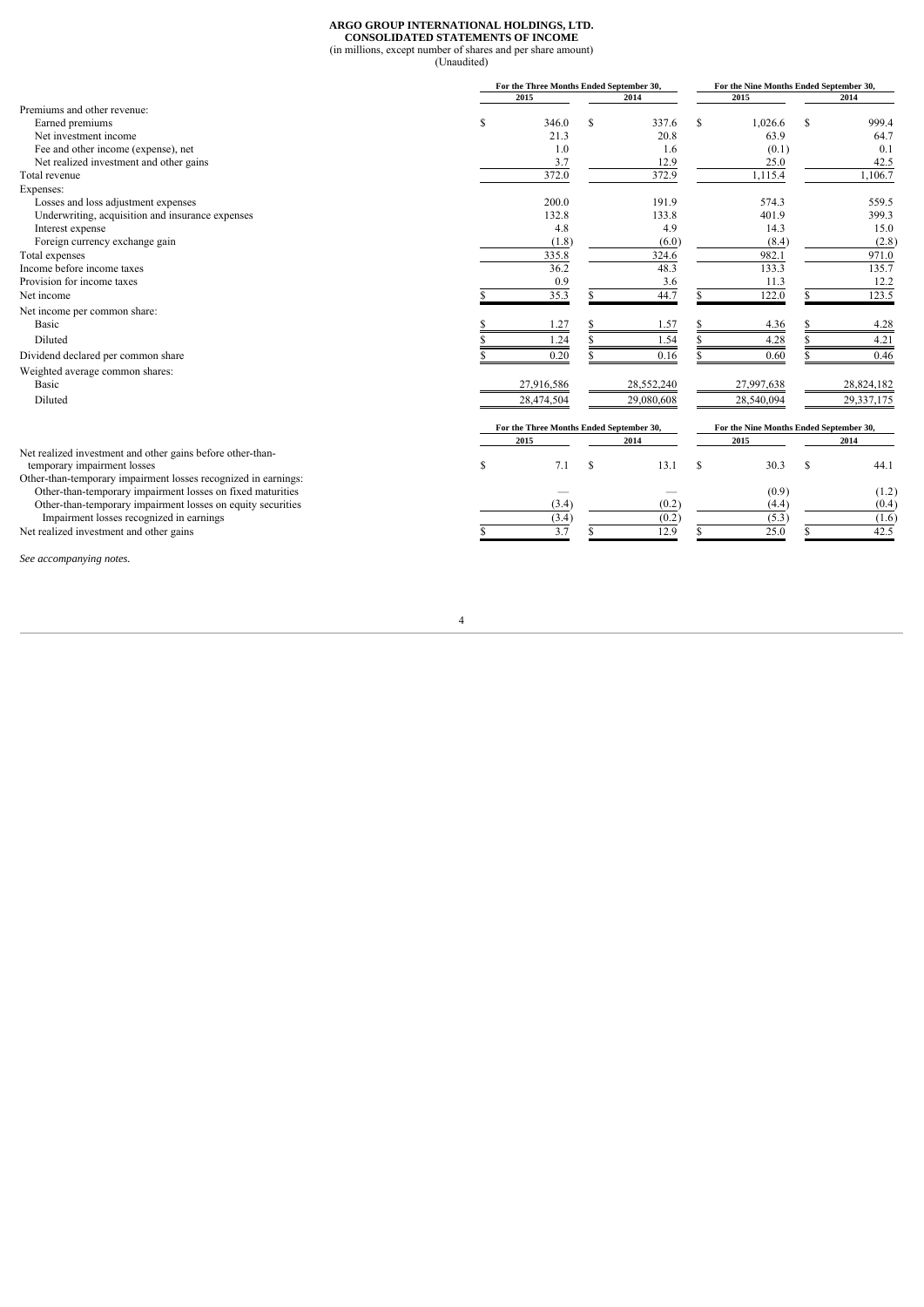#### **ARGO GROUP INTERNATIONAL HOLDINGS, LTD. CONSOLIDATED STATEMENTS OF COMPREHENSIVE (LOSS) INCOME**  (in millions) (Unaudited)

*See accompanying notes.* 

|                                                                       | For the Three Months Ended September 30, |        |  | For the Nine Months Ended September 30, |      |         |  |        |
|-----------------------------------------------------------------------|------------------------------------------|--------|--|-----------------------------------------|------|---------|--|--------|
|                                                                       | 2015                                     | 2014   |  |                                         | 2015 | 2014    |  |        |
| Net income                                                            |                                          | 35.3   |  | 44.1                                    |      | 122.0   |  | 123.5  |
| Other comprehensive loss:                                             |                                          |        |  |                                         |      |         |  |        |
| Foreign currency translation adjustments                              |                                          | (4.0)  |  | (2.3)                                   |      | (6.6)   |  | (1.9)  |
| Unrealized (losses) gains on securities:                              |                                          |        |  |                                         |      |         |  |        |
| (Losses) gains arising during the year                                |                                          | (69.7) |  | (38.8)                                  |      | (104.3) |  | 16.1   |
| Reclassification adjustment for losses (gains) included in net income |                                          | 0.1    |  | (5.8)                                   |      | (6.9)   |  | (22.0) |
| Other comprehensive loss before tax                                   |                                          | (73.6) |  | (46.9)                                  |      | (117.8) |  | (7.8)  |
| Income tax (benefit) provision related to other comprehensive loss:   |                                          |        |  |                                         |      |         |  |        |
| Unrealized (losses) gains on securities:                              |                                          |        |  |                                         |      |         |  |        |
| (Losses) gains arising during the year                                |                                          | (18.3) |  | (4.9)                                   |      | (28.6)  |  | 10.7   |
| Reclassification adjustment for losses (gains) included in net income |                                          | (1.7)  |  | (4.1)                                   |      | (4.6)   |  | (7.2)  |
| Income tax (benefit) provision related to other comprehensive loss    |                                          | (20.0) |  | (9.0)                                   |      | (33.2)  |  | 3.5    |
| Other comprehensive loss, net of tax                                  |                                          | (53.6) |  | (37.9)                                  |      | (84.6)  |  | (11.3) |
| Comprehensive (loss) income                                           |                                          | (18.3) |  | 6.8                                     |      | 37.4    |  | 112.2  |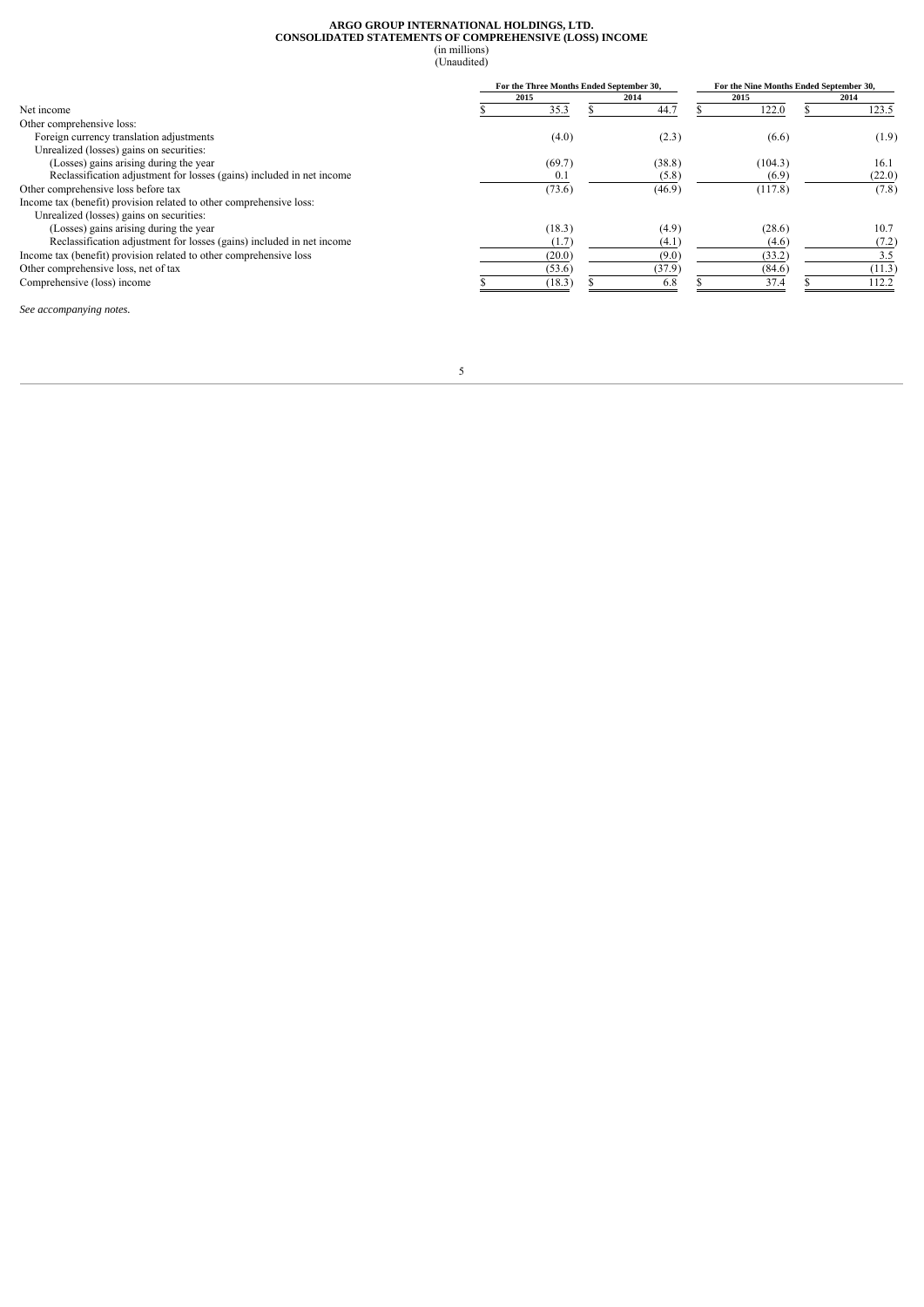#### **ARGO GROUP INTERNATIONAL HOLDINGS, LTD. CONSOLIDATED STATEMENTS OF CASH FLOWS**  (in millions) (Unaudited)

| 2015<br>2014<br>Cash flows from operating activities:<br>122.0<br>$\mathcal{S}$<br>123.5<br>\$<br>Net income<br>Adjustments to reconcile net income to net cash provided by<br>operating activities:<br>Amortization and depreciation<br>30.7<br>27.8<br>20.8<br>13.3<br>Share-based payments expense<br>Excess tax benefit from share-based payment arrangements<br>(0.6)<br>(0.1)<br>13.8<br>Deferred income tax provision, net<br>22.9<br>(42.5)<br>Net realized investment and other gains<br>(25.0)<br>Loss on disposals of fixed assets, net<br>0.2<br>Change in:<br>Accrued investment income<br>1.1<br>3.5<br>(162.2)<br>214.1<br>Receivables<br>Deferred acquisition costs<br>(17.6)<br>(13.0)<br>Ceded unearned premiums<br>(58.5)<br>(31.2)<br>75.9<br>Reserves for losses and loss adjustment expenses<br>(167.7)<br>123.0<br>87.6<br>Unearned premiums<br>134.3<br>(159.5)<br>Ceded reinsurance payable and funds held<br>(2.3)<br>(35.3)<br>Income taxes<br>(19.7)<br>4.1<br>Accrued underwriting expenses<br>(0.1)<br>24.2<br>Other, net<br>71.7<br>Cash provided by operating activities<br>235.8<br>Cash flows from investing activities:<br>Sales of fixed maturity investments<br>609.8<br>884.6<br>Maturities and mandatory calls of fixed maturity investments<br>637.4<br>243.6<br>61.6<br>61.8<br>Sales of equity securities<br>57.4<br>Sales of other investments<br>29.7<br>(1,303.4)<br>(1,197.3)<br>Purchases of fixed maturity investments<br>Purchases of equity securities<br>(97.9)<br>(17.7)<br>Purchases of other investments<br>(67.2)<br>(49.8)<br>7.5<br>22.5<br>Change in foreign regulatory deposits and voluntary pools<br>(69.9)<br>(16.5)<br>Change in short-term investments<br>Settlements of foreign currency exchange forward contracts<br>(6.7)<br>0.6<br>Purchases of fixed assets<br>(22.0)<br>(26.7)<br>17.4<br>(21.5)<br>Other, net<br>(176.0)<br>(86.7)<br>Cash flows from financing activities:<br>Payment on note payable<br>(0.1)<br>Redemption of trust preferred securities, net<br>(18.0)<br>Activity under stock incentive plans<br>1.5<br>3.3<br>(29.7)<br>(40.9)<br>Repurchase of Company's common shares<br>Excess tax expense from share-based payment arrangements<br>0.6<br>0.1<br>(17.1)<br>(13.4)<br>Payment of cash dividends to common shareholders<br>Cash used by financing activities<br>(69.0)<br>(44.7)<br>Effect of exchange rate changes on cash<br>0.1<br>(0.3)<br>15.2<br>(84.3)<br>Change in cash<br>Cash, beginning of period<br>81.0<br>157.4<br>73.1<br>96.2<br>Cash, end of period |                                   | For the Nine Months Ended September 30, |
|----------------------------------------------------------------------------------------------------------------------------------------------------------------------------------------------------------------------------------------------------------------------------------------------------------------------------------------------------------------------------------------------------------------------------------------------------------------------------------------------------------------------------------------------------------------------------------------------------------------------------------------------------------------------------------------------------------------------------------------------------------------------------------------------------------------------------------------------------------------------------------------------------------------------------------------------------------------------------------------------------------------------------------------------------------------------------------------------------------------------------------------------------------------------------------------------------------------------------------------------------------------------------------------------------------------------------------------------------------------------------------------------------------------------------------------------------------------------------------------------------------------------------------------------------------------------------------------------------------------------------------------------------------------------------------------------------------------------------------------------------------------------------------------------------------------------------------------------------------------------------------------------------------------------------------------------------------------------------------------------------------------------------------------------------------------------------------------------------------------------------------------------------------------------------------------------------------------------------------------------------------------------------------------------------------------------------------------------------------------------------------------------------------------------------------------------------------------------------------------------------------------------------------------------------------------------|-----------------------------------|-----------------------------------------|
|                                                                                                                                                                                                                                                                                                                                                                                                                                                                                                                                                                                                                                                                                                                                                                                                                                                                                                                                                                                                                                                                                                                                                                                                                                                                                                                                                                                                                                                                                                                                                                                                                                                                                                                                                                                                                                                                                                                                                                                                                                                                                                                                                                                                                                                                                                                                                                                                                                                                                                                                                                      |                                   |                                         |
|                                                                                                                                                                                                                                                                                                                                                                                                                                                                                                                                                                                                                                                                                                                                                                                                                                                                                                                                                                                                                                                                                                                                                                                                                                                                                                                                                                                                                                                                                                                                                                                                                                                                                                                                                                                                                                                                                                                                                                                                                                                                                                                                                                                                                                                                                                                                                                                                                                                                                                                                                                      |                                   |                                         |
|                                                                                                                                                                                                                                                                                                                                                                                                                                                                                                                                                                                                                                                                                                                                                                                                                                                                                                                                                                                                                                                                                                                                                                                                                                                                                                                                                                                                                                                                                                                                                                                                                                                                                                                                                                                                                                                                                                                                                                                                                                                                                                                                                                                                                                                                                                                                                                                                                                                                                                                                                                      |                                   |                                         |
|                                                                                                                                                                                                                                                                                                                                                                                                                                                                                                                                                                                                                                                                                                                                                                                                                                                                                                                                                                                                                                                                                                                                                                                                                                                                                                                                                                                                                                                                                                                                                                                                                                                                                                                                                                                                                                                                                                                                                                                                                                                                                                                                                                                                                                                                                                                                                                                                                                                                                                                                                                      |                                   |                                         |
|                                                                                                                                                                                                                                                                                                                                                                                                                                                                                                                                                                                                                                                                                                                                                                                                                                                                                                                                                                                                                                                                                                                                                                                                                                                                                                                                                                                                                                                                                                                                                                                                                                                                                                                                                                                                                                                                                                                                                                                                                                                                                                                                                                                                                                                                                                                                                                                                                                                                                                                                                                      |                                   |                                         |
|                                                                                                                                                                                                                                                                                                                                                                                                                                                                                                                                                                                                                                                                                                                                                                                                                                                                                                                                                                                                                                                                                                                                                                                                                                                                                                                                                                                                                                                                                                                                                                                                                                                                                                                                                                                                                                                                                                                                                                                                                                                                                                                                                                                                                                                                                                                                                                                                                                                                                                                                                                      |                                   |                                         |
|                                                                                                                                                                                                                                                                                                                                                                                                                                                                                                                                                                                                                                                                                                                                                                                                                                                                                                                                                                                                                                                                                                                                                                                                                                                                                                                                                                                                                                                                                                                                                                                                                                                                                                                                                                                                                                                                                                                                                                                                                                                                                                                                                                                                                                                                                                                                                                                                                                                                                                                                                                      |                                   |                                         |
|                                                                                                                                                                                                                                                                                                                                                                                                                                                                                                                                                                                                                                                                                                                                                                                                                                                                                                                                                                                                                                                                                                                                                                                                                                                                                                                                                                                                                                                                                                                                                                                                                                                                                                                                                                                                                                                                                                                                                                                                                                                                                                                                                                                                                                                                                                                                                                                                                                                                                                                                                                      |                                   |                                         |
|                                                                                                                                                                                                                                                                                                                                                                                                                                                                                                                                                                                                                                                                                                                                                                                                                                                                                                                                                                                                                                                                                                                                                                                                                                                                                                                                                                                                                                                                                                                                                                                                                                                                                                                                                                                                                                                                                                                                                                                                                                                                                                                                                                                                                                                                                                                                                                                                                                                                                                                                                                      |                                   |                                         |
|                                                                                                                                                                                                                                                                                                                                                                                                                                                                                                                                                                                                                                                                                                                                                                                                                                                                                                                                                                                                                                                                                                                                                                                                                                                                                                                                                                                                                                                                                                                                                                                                                                                                                                                                                                                                                                                                                                                                                                                                                                                                                                                                                                                                                                                                                                                                                                                                                                                                                                                                                                      |                                   |                                         |
|                                                                                                                                                                                                                                                                                                                                                                                                                                                                                                                                                                                                                                                                                                                                                                                                                                                                                                                                                                                                                                                                                                                                                                                                                                                                                                                                                                                                                                                                                                                                                                                                                                                                                                                                                                                                                                                                                                                                                                                                                                                                                                                                                                                                                                                                                                                                                                                                                                                                                                                                                                      |                                   |                                         |
|                                                                                                                                                                                                                                                                                                                                                                                                                                                                                                                                                                                                                                                                                                                                                                                                                                                                                                                                                                                                                                                                                                                                                                                                                                                                                                                                                                                                                                                                                                                                                                                                                                                                                                                                                                                                                                                                                                                                                                                                                                                                                                                                                                                                                                                                                                                                                                                                                                                                                                                                                                      |                                   |                                         |
|                                                                                                                                                                                                                                                                                                                                                                                                                                                                                                                                                                                                                                                                                                                                                                                                                                                                                                                                                                                                                                                                                                                                                                                                                                                                                                                                                                                                                                                                                                                                                                                                                                                                                                                                                                                                                                                                                                                                                                                                                                                                                                                                                                                                                                                                                                                                                                                                                                                                                                                                                                      |                                   |                                         |
|                                                                                                                                                                                                                                                                                                                                                                                                                                                                                                                                                                                                                                                                                                                                                                                                                                                                                                                                                                                                                                                                                                                                                                                                                                                                                                                                                                                                                                                                                                                                                                                                                                                                                                                                                                                                                                                                                                                                                                                                                                                                                                                                                                                                                                                                                                                                                                                                                                                                                                                                                                      |                                   |                                         |
|                                                                                                                                                                                                                                                                                                                                                                                                                                                                                                                                                                                                                                                                                                                                                                                                                                                                                                                                                                                                                                                                                                                                                                                                                                                                                                                                                                                                                                                                                                                                                                                                                                                                                                                                                                                                                                                                                                                                                                                                                                                                                                                                                                                                                                                                                                                                                                                                                                                                                                                                                                      |                                   |                                         |
|                                                                                                                                                                                                                                                                                                                                                                                                                                                                                                                                                                                                                                                                                                                                                                                                                                                                                                                                                                                                                                                                                                                                                                                                                                                                                                                                                                                                                                                                                                                                                                                                                                                                                                                                                                                                                                                                                                                                                                                                                                                                                                                                                                                                                                                                                                                                                                                                                                                                                                                                                                      |                                   |                                         |
|                                                                                                                                                                                                                                                                                                                                                                                                                                                                                                                                                                                                                                                                                                                                                                                                                                                                                                                                                                                                                                                                                                                                                                                                                                                                                                                                                                                                                                                                                                                                                                                                                                                                                                                                                                                                                                                                                                                                                                                                                                                                                                                                                                                                                                                                                                                                                                                                                                                                                                                                                                      |                                   |                                         |
|                                                                                                                                                                                                                                                                                                                                                                                                                                                                                                                                                                                                                                                                                                                                                                                                                                                                                                                                                                                                                                                                                                                                                                                                                                                                                                                                                                                                                                                                                                                                                                                                                                                                                                                                                                                                                                                                                                                                                                                                                                                                                                                                                                                                                                                                                                                                                                                                                                                                                                                                                                      |                                   |                                         |
|                                                                                                                                                                                                                                                                                                                                                                                                                                                                                                                                                                                                                                                                                                                                                                                                                                                                                                                                                                                                                                                                                                                                                                                                                                                                                                                                                                                                                                                                                                                                                                                                                                                                                                                                                                                                                                                                                                                                                                                                                                                                                                                                                                                                                                                                                                                                                                                                                                                                                                                                                                      |                                   |                                         |
|                                                                                                                                                                                                                                                                                                                                                                                                                                                                                                                                                                                                                                                                                                                                                                                                                                                                                                                                                                                                                                                                                                                                                                                                                                                                                                                                                                                                                                                                                                                                                                                                                                                                                                                                                                                                                                                                                                                                                                                                                                                                                                                                                                                                                                                                                                                                                                                                                                                                                                                                                                      |                                   |                                         |
|                                                                                                                                                                                                                                                                                                                                                                                                                                                                                                                                                                                                                                                                                                                                                                                                                                                                                                                                                                                                                                                                                                                                                                                                                                                                                                                                                                                                                                                                                                                                                                                                                                                                                                                                                                                                                                                                                                                                                                                                                                                                                                                                                                                                                                                                                                                                                                                                                                                                                                                                                                      |                                   |                                         |
|                                                                                                                                                                                                                                                                                                                                                                                                                                                                                                                                                                                                                                                                                                                                                                                                                                                                                                                                                                                                                                                                                                                                                                                                                                                                                                                                                                                                                                                                                                                                                                                                                                                                                                                                                                                                                                                                                                                                                                                                                                                                                                                                                                                                                                                                                                                                                                                                                                                                                                                                                                      |                                   |                                         |
|                                                                                                                                                                                                                                                                                                                                                                                                                                                                                                                                                                                                                                                                                                                                                                                                                                                                                                                                                                                                                                                                                                                                                                                                                                                                                                                                                                                                                                                                                                                                                                                                                                                                                                                                                                                                                                                                                                                                                                                                                                                                                                                                                                                                                                                                                                                                                                                                                                                                                                                                                                      |                                   |                                         |
|                                                                                                                                                                                                                                                                                                                                                                                                                                                                                                                                                                                                                                                                                                                                                                                                                                                                                                                                                                                                                                                                                                                                                                                                                                                                                                                                                                                                                                                                                                                                                                                                                                                                                                                                                                                                                                                                                                                                                                                                                                                                                                                                                                                                                                                                                                                                                                                                                                                                                                                                                                      |                                   |                                         |
|                                                                                                                                                                                                                                                                                                                                                                                                                                                                                                                                                                                                                                                                                                                                                                                                                                                                                                                                                                                                                                                                                                                                                                                                                                                                                                                                                                                                                                                                                                                                                                                                                                                                                                                                                                                                                                                                                                                                                                                                                                                                                                                                                                                                                                                                                                                                                                                                                                                                                                                                                                      |                                   |                                         |
|                                                                                                                                                                                                                                                                                                                                                                                                                                                                                                                                                                                                                                                                                                                                                                                                                                                                                                                                                                                                                                                                                                                                                                                                                                                                                                                                                                                                                                                                                                                                                                                                                                                                                                                                                                                                                                                                                                                                                                                                                                                                                                                                                                                                                                                                                                                                                                                                                                                                                                                                                                      |                                   |                                         |
|                                                                                                                                                                                                                                                                                                                                                                                                                                                                                                                                                                                                                                                                                                                                                                                                                                                                                                                                                                                                                                                                                                                                                                                                                                                                                                                                                                                                                                                                                                                                                                                                                                                                                                                                                                                                                                                                                                                                                                                                                                                                                                                                                                                                                                                                                                                                                                                                                                                                                                                                                                      |                                   |                                         |
|                                                                                                                                                                                                                                                                                                                                                                                                                                                                                                                                                                                                                                                                                                                                                                                                                                                                                                                                                                                                                                                                                                                                                                                                                                                                                                                                                                                                                                                                                                                                                                                                                                                                                                                                                                                                                                                                                                                                                                                                                                                                                                                                                                                                                                                                                                                                                                                                                                                                                                                                                                      |                                   |                                         |
|                                                                                                                                                                                                                                                                                                                                                                                                                                                                                                                                                                                                                                                                                                                                                                                                                                                                                                                                                                                                                                                                                                                                                                                                                                                                                                                                                                                                                                                                                                                                                                                                                                                                                                                                                                                                                                                                                                                                                                                                                                                                                                                                                                                                                                                                                                                                                                                                                                                                                                                                                                      |                                   |                                         |
|                                                                                                                                                                                                                                                                                                                                                                                                                                                                                                                                                                                                                                                                                                                                                                                                                                                                                                                                                                                                                                                                                                                                                                                                                                                                                                                                                                                                                                                                                                                                                                                                                                                                                                                                                                                                                                                                                                                                                                                                                                                                                                                                                                                                                                                                                                                                                                                                                                                                                                                                                                      |                                   |                                         |
|                                                                                                                                                                                                                                                                                                                                                                                                                                                                                                                                                                                                                                                                                                                                                                                                                                                                                                                                                                                                                                                                                                                                                                                                                                                                                                                                                                                                                                                                                                                                                                                                                                                                                                                                                                                                                                                                                                                                                                                                                                                                                                                                                                                                                                                                                                                                                                                                                                                                                                                                                                      |                                   |                                         |
|                                                                                                                                                                                                                                                                                                                                                                                                                                                                                                                                                                                                                                                                                                                                                                                                                                                                                                                                                                                                                                                                                                                                                                                                                                                                                                                                                                                                                                                                                                                                                                                                                                                                                                                                                                                                                                                                                                                                                                                                                                                                                                                                                                                                                                                                                                                                                                                                                                                                                                                                                                      |                                   |                                         |
|                                                                                                                                                                                                                                                                                                                                                                                                                                                                                                                                                                                                                                                                                                                                                                                                                                                                                                                                                                                                                                                                                                                                                                                                                                                                                                                                                                                                                                                                                                                                                                                                                                                                                                                                                                                                                                                                                                                                                                                                                                                                                                                                                                                                                                                                                                                                                                                                                                                                                                                                                                      |                                   |                                         |
|                                                                                                                                                                                                                                                                                                                                                                                                                                                                                                                                                                                                                                                                                                                                                                                                                                                                                                                                                                                                                                                                                                                                                                                                                                                                                                                                                                                                                                                                                                                                                                                                                                                                                                                                                                                                                                                                                                                                                                                                                                                                                                                                                                                                                                                                                                                                                                                                                                                                                                                                                                      |                                   |                                         |
|                                                                                                                                                                                                                                                                                                                                                                                                                                                                                                                                                                                                                                                                                                                                                                                                                                                                                                                                                                                                                                                                                                                                                                                                                                                                                                                                                                                                                                                                                                                                                                                                                                                                                                                                                                                                                                                                                                                                                                                                                                                                                                                                                                                                                                                                                                                                                                                                                                                                                                                                                                      |                                   |                                         |
|                                                                                                                                                                                                                                                                                                                                                                                                                                                                                                                                                                                                                                                                                                                                                                                                                                                                                                                                                                                                                                                                                                                                                                                                                                                                                                                                                                                                                                                                                                                                                                                                                                                                                                                                                                                                                                                                                                                                                                                                                                                                                                                                                                                                                                                                                                                                                                                                                                                                                                                                                                      |                                   |                                         |
|                                                                                                                                                                                                                                                                                                                                                                                                                                                                                                                                                                                                                                                                                                                                                                                                                                                                                                                                                                                                                                                                                                                                                                                                                                                                                                                                                                                                                                                                                                                                                                                                                                                                                                                                                                                                                                                                                                                                                                                                                                                                                                                                                                                                                                                                                                                                                                                                                                                                                                                                                                      | Cash used by investing activities |                                         |
|                                                                                                                                                                                                                                                                                                                                                                                                                                                                                                                                                                                                                                                                                                                                                                                                                                                                                                                                                                                                                                                                                                                                                                                                                                                                                                                                                                                                                                                                                                                                                                                                                                                                                                                                                                                                                                                                                                                                                                                                                                                                                                                                                                                                                                                                                                                                                                                                                                                                                                                                                                      |                                   |                                         |
|                                                                                                                                                                                                                                                                                                                                                                                                                                                                                                                                                                                                                                                                                                                                                                                                                                                                                                                                                                                                                                                                                                                                                                                                                                                                                                                                                                                                                                                                                                                                                                                                                                                                                                                                                                                                                                                                                                                                                                                                                                                                                                                                                                                                                                                                                                                                                                                                                                                                                                                                                                      |                                   |                                         |
|                                                                                                                                                                                                                                                                                                                                                                                                                                                                                                                                                                                                                                                                                                                                                                                                                                                                                                                                                                                                                                                                                                                                                                                                                                                                                                                                                                                                                                                                                                                                                                                                                                                                                                                                                                                                                                                                                                                                                                                                                                                                                                                                                                                                                                                                                                                                                                                                                                                                                                                                                                      |                                   |                                         |
|                                                                                                                                                                                                                                                                                                                                                                                                                                                                                                                                                                                                                                                                                                                                                                                                                                                                                                                                                                                                                                                                                                                                                                                                                                                                                                                                                                                                                                                                                                                                                                                                                                                                                                                                                                                                                                                                                                                                                                                                                                                                                                                                                                                                                                                                                                                                                                                                                                                                                                                                                                      |                                   |                                         |
|                                                                                                                                                                                                                                                                                                                                                                                                                                                                                                                                                                                                                                                                                                                                                                                                                                                                                                                                                                                                                                                                                                                                                                                                                                                                                                                                                                                                                                                                                                                                                                                                                                                                                                                                                                                                                                                                                                                                                                                                                                                                                                                                                                                                                                                                                                                                                                                                                                                                                                                                                                      |                                   |                                         |
|                                                                                                                                                                                                                                                                                                                                                                                                                                                                                                                                                                                                                                                                                                                                                                                                                                                                                                                                                                                                                                                                                                                                                                                                                                                                                                                                                                                                                                                                                                                                                                                                                                                                                                                                                                                                                                                                                                                                                                                                                                                                                                                                                                                                                                                                                                                                                                                                                                                                                                                                                                      |                                   |                                         |
|                                                                                                                                                                                                                                                                                                                                                                                                                                                                                                                                                                                                                                                                                                                                                                                                                                                                                                                                                                                                                                                                                                                                                                                                                                                                                                                                                                                                                                                                                                                                                                                                                                                                                                                                                                                                                                                                                                                                                                                                                                                                                                                                                                                                                                                                                                                                                                                                                                                                                                                                                                      |                                   |                                         |
|                                                                                                                                                                                                                                                                                                                                                                                                                                                                                                                                                                                                                                                                                                                                                                                                                                                                                                                                                                                                                                                                                                                                                                                                                                                                                                                                                                                                                                                                                                                                                                                                                                                                                                                                                                                                                                                                                                                                                                                                                                                                                                                                                                                                                                                                                                                                                                                                                                                                                                                                                                      |                                   |                                         |
|                                                                                                                                                                                                                                                                                                                                                                                                                                                                                                                                                                                                                                                                                                                                                                                                                                                                                                                                                                                                                                                                                                                                                                                                                                                                                                                                                                                                                                                                                                                                                                                                                                                                                                                                                                                                                                                                                                                                                                                                                                                                                                                                                                                                                                                                                                                                                                                                                                                                                                                                                                      |                                   |                                         |
|                                                                                                                                                                                                                                                                                                                                                                                                                                                                                                                                                                                                                                                                                                                                                                                                                                                                                                                                                                                                                                                                                                                                                                                                                                                                                                                                                                                                                                                                                                                                                                                                                                                                                                                                                                                                                                                                                                                                                                                                                                                                                                                                                                                                                                                                                                                                                                                                                                                                                                                                                                      |                                   |                                         |
|                                                                                                                                                                                                                                                                                                                                                                                                                                                                                                                                                                                                                                                                                                                                                                                                                                                                                                                                                                                                                                                                                                                                                                                                                                                                                                                                                                                                                                                                                                                                                                                                                                                                                                                                                                                                                                                                                                                                                                                                                                                                                                                                                                                                                                                                                                                                                                                                                                                                                                                                                                      |                                   |                                         |
|                                                                                                                                                                                                                                                                                                                                                                                                                                                                                                                                                                                                                                                                                                                                                                                                                                                                                                                                                                                                                                                                                                                                                                                                                                                                                                                                                                                                                                                                                                                                                                                                                                                                                                                                                                                                                                                                                                                                                                                                                                                                                                                                                                                                                                                                                                                                                                                                                                                                                                                                                                      |                                   |                                         |
|                                                                                                                                                                                                                                                                                                                                                                                                                                                                                                                                                                                                                                                                                                                                                                                                                                                                                                                                                                                                                                                                                                                                                                                                                                                                                                                                                                                                                                                                                                                                                                                                                                                                                                                                                                                                                                                                                                                                                                                                                                                                                                                                                                                                                                                                                                                                                                                                                                                                                                                                                                      |                                   |                                         |
|                                                                                                                                                                                                                                                                                                                                                                                                                                                                                                                                                                                                                                                                                                                                                                                                                                                                                                                                                                                                                                                                                                                                                                                                                                                                                                                                                                                                                                                                                                                                                                                                                                                                                                                                                                                                                                                                                                                                                                                                                                                                                                                                                                                                                                                                                                                                                                                                                                                                                                                                                                      | See accompanying notes.           |                                         |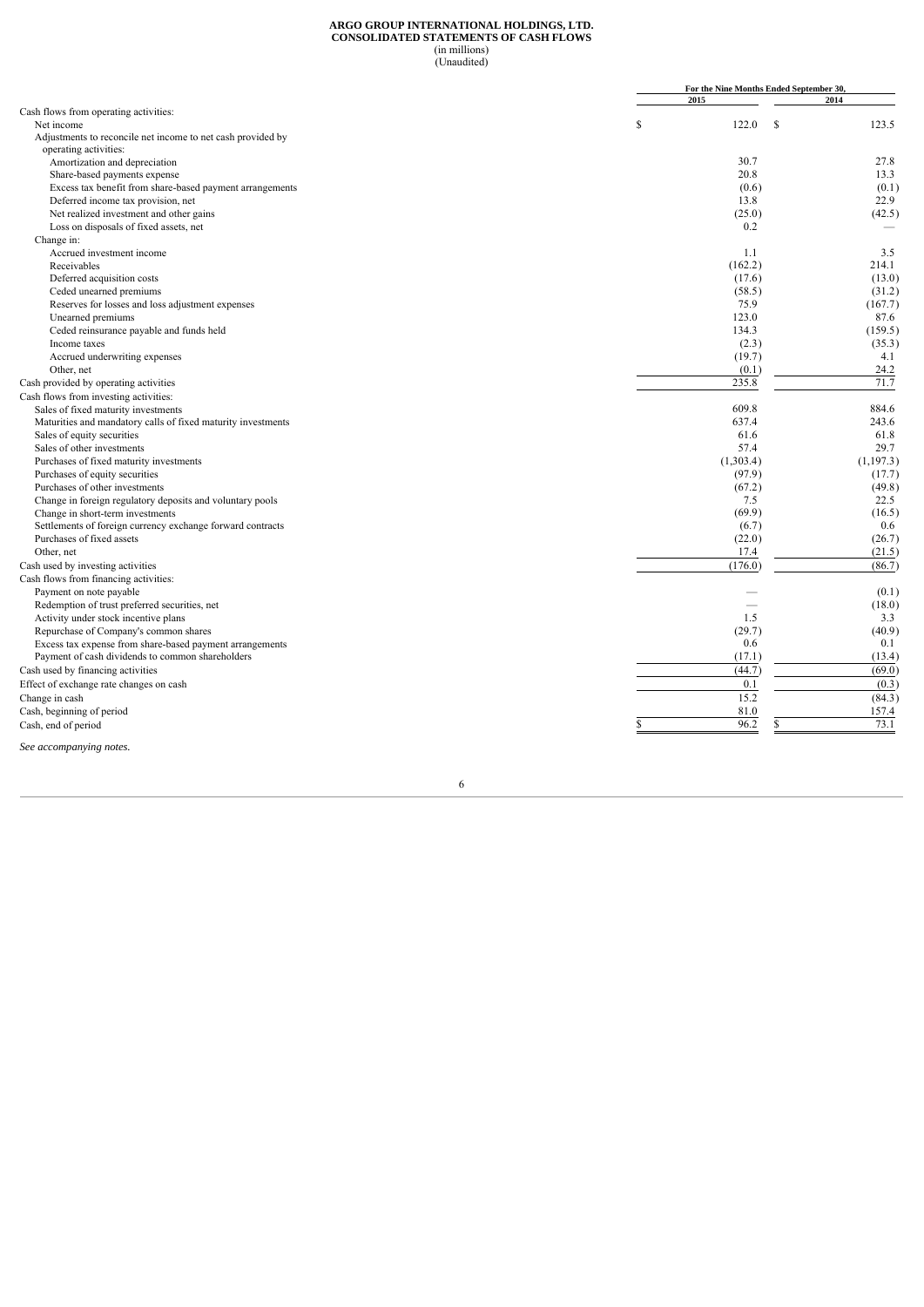#### **ARGO GROUP INTERNATIONAL HOLDINGS, LTD. NOTES TO CONSOLIDATED FINANCIAL STATEMENTS (Unaudited)**

The accompanying consolidated financial statements of Argo Group International Holdings, Ltd. ("Argo Group," "we" or the "Company") and its subsidiaries have been prepared in accordance with accounting principles generally accepted in the United States of America ("GAAP") for interim financial information and with the instructions for Form 10-Q and Article 10 of Regulation S-X. The preparation of interim financial statements in conformity with GAAP requires management to make estimates and assumptions that affect the reported amounts of assets and liabilities and disclosure of contingent assets and liabilities at the date of the financial statements and reported amounts of revenues and expenses during the reporting period. The major estimates reflected in our consolidated financial statements include, but are not limited to, reserves for losses and loss adjustment expenses; reinsurance recoverables, including the reinsurance recoverables allowance for doubtful accounts; estimates of written and earned premiums; reinsurance premium receivable; fair value of investments and assessment of potential impairment; valuation of goodwill and intangibles and our deferred tax asset valuation allowance. Actual results could differ from those estimates. Certain financial information that normally is included in annual financial statements, including certain financial statement footnotes, prepared in accordance with GAAP, is not required for interim reporting purposes and has been condensed or omitted. These statements should be read in conjunction with the consolidated financial statements and notes thereto included in our Annual Report on Form 10-K for the year ended December 31, 2014, filed with the Securities and Exchange Commission on February 27, 2015.

On February 17, 2015, our Board of Directors declared a 10% stock dividend, payable on March 16, 2015, to shareholders of record at the close of business on March 2, 2015. As a result of the stock dividend, 2,554,506 additional shares were issued. Cash was paid in lieu of fractional shares of our common shares. All references to share and per share amounts in this document and related disclosures have been adjusted to reflect the stock dividend for all periods presented.

The interim financial information as of, and for the three and nine months ended, September 30, 2015 and 2014 is unaudited. However, in the opinion of management, the interim information includes all adjustments, consisting of normal recurring accruals, necessary for a fair presentation of the results presented for the interim periods. The operating results for the interim periods are not necessarily indicative of the results to be expected for the full year. All significant intercompany amounts have been eliminated in consolidation. Certain amounts in prior years' financial statements have been reclassified to conform to the current presentation.

In May 2014, the FASB issued Accounting Standards Update ("ASU") 2014-09, "Revenue from Contracts with Customers" (Topic 606). The ASU is a comprehensive new revenue recognition model that requires a company to recognize revenue to depict the transfer of goods or services to a customer at an amount that reflects the consideration it expects to receive in exchange for those goods or services. The ASU provides a five-step analysis of transactions to determine when and how revenue is recognized and requires additional disclosures sufficient to describe the nature, amount, timing and uncertainty of revenue and cash flows for these transactions. This ASU is effective for annual reporting periods beginning after December 15, 2017, with early adoption permitted as early as annual reporting periods beginning after December 15, 2016. We will adopt this ASU on January 1, 2018. Companies may use either a "full retrospective" adoption, meaning the update is applied to all periods presented, or a "modified retrospective" adoption, meaning the update is applied only to the most current period presented in the financial statements. While insurance contracts are excluded from this ASU, fee income related to our brokerage operations and management of the third-party capital for our underwriting Syndicate at Lloyd's will be subject to this updated guidance. We continue to evaluate what impact this ASU will have on our financial results and disclosures and which adoption method to apply, but no not anticipate such impact being material based on the limited revenue streams subject to the ASU.

#### **10% Stock Dividend**

In February 2015, the FASB issued ASU 2015-02, "Consolidation (Topic 810): Amendments to the Consolidation Analysis." ASU 2015-02 changes the analysis that a reporting entity must perform to determine whether entities should be consolidated if they are deemed variable interest entities. It is effective for annual reporting periods, and interim periods within those years, beginning after December 15, 2015. Early adoption is permitted, including adoption in an interim period. We are currently in the process of evaluating the impact of the adoption of ASU 2015-02 on our consolidated financial statements.

#### **1. Basis of Presentation**

#### **2. Recently Issued Accounting Pronouncements**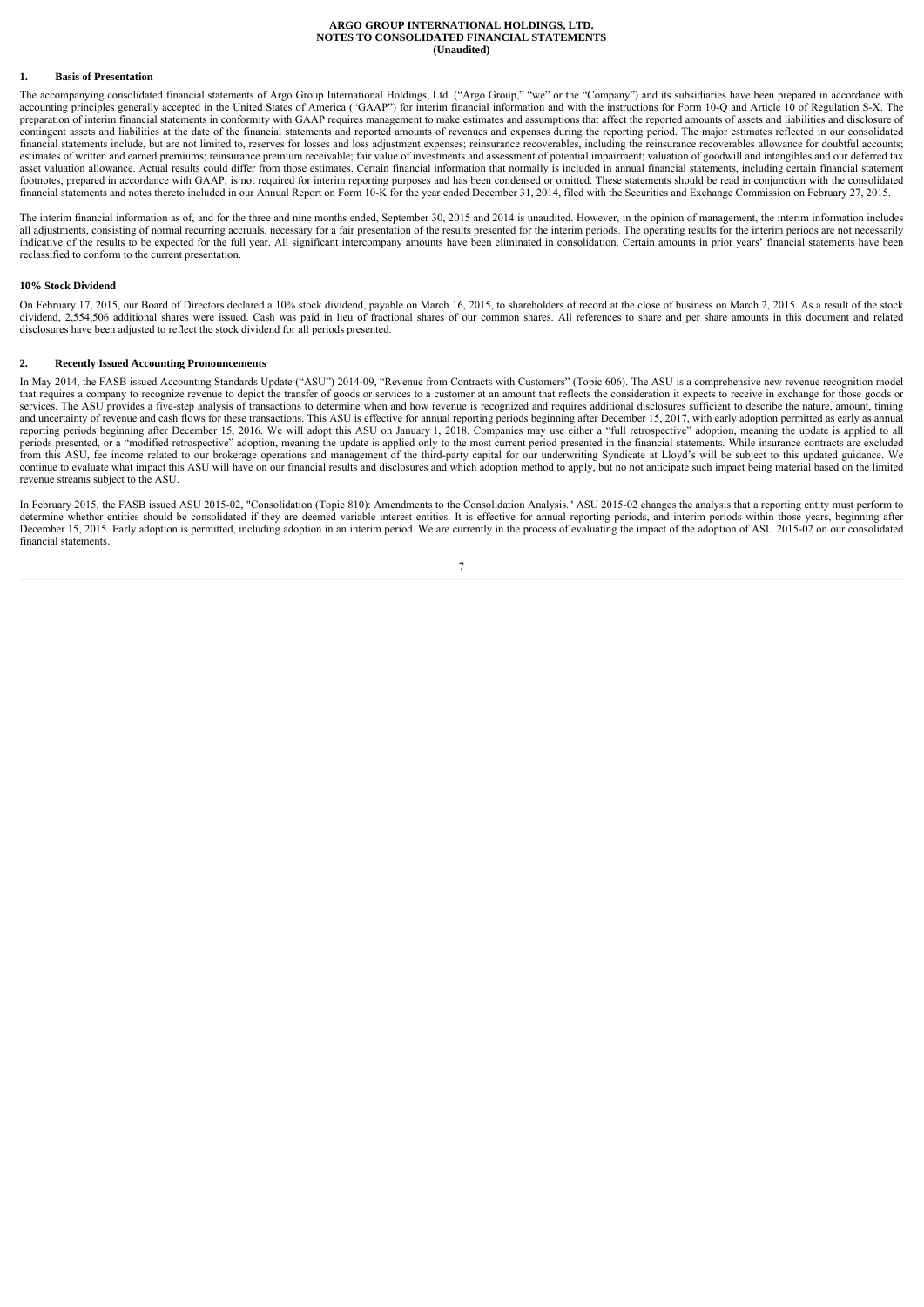In May 2015, the FASB issued ASU 2015-09, "Insurance (Topic 944), Disclosures about Short-Duration Contracts." ASU 2015-09 requires additional disclosures about short-duration contracts for products in effect for typically a year or less. The disclosures will focus on the liability for unpaid claims and claim adjustment expenses. ASU 2015-09 is effective for annual periods beginning after December 15, 2015 and interim periods within annual periods beginning after December 15, 2016. We are currently in the process of evaluating the impact of the adoption of ASU 2015-09 on our consolidated financial statements.

### *Composition of Invested Assets*

The amortized cost, gross unrealized gains, gross unrealized losses and fair value of investments were as follows:

#### **3. Investments**

#### **September 30, 2015**

| (in millions)                                    | Amortized | <b>Gross</b><br><b>Unrealized</b><br>Gains |               |                   | <b>Gross</b><br><b>Unrealized</b><br><b>Losses</b> | Fair<br><b>Value</b>     |                           |         |
|--------------------------------------------------|-----------|--------------------------------------------|---------------|-------------------|----------------------------------------------------|--------------------------|---------------------------|---------|
| Fixed maturities                                 |           |                                            |               |                   |                                                    |                          |                           |         |
| USD denominated:                                 |           |                                            |               |                   |                                                    |                          |                           |         |
| U.S. Governments                                 | \$        | 167.8                                      | <sup>\$</sup> | 1.4               | - \$                                               | 0.3                      | $\boldsymbol{\mathsf{S}}$ | 168.9   |
| Non-U.S. Governments                             |           | 87.4                                       |               | 0.4               |                                                    | 1.8                      |                           | 86.0    |
| Obligations of states and political subdivisions |           | 473.6                                      |               | 19.4              |                                                    | 0.5                      |                           | 492.5   |
| Credit-Financial                                 |           | 491.4                                      |               | 8.2               |                                                    | 2.5                      |                           | 497.1   |
| Credit-Industrial                                |           | 493.0                                      |               | 6.7               |                                                    | 6.8                      |                           | 492.9   |
| Credit-Utility                                   |           | 148.8                                      |               | 2.1               |                                                    | 7.4                      |                           | 143.5   |
| Structured securities:                           |           |                                            |               |                   |                                                    |                          |                           |         |
| CMO/MBS-agency (1)                               |           | 132.8                                      |               | 6.0               |                                                    | 0.2                      |                           | 138.6   |
| CMO/MBS-non agency                               |           | 11.7                                       |               | 0.7               |                                                    | $\overline{\phantom{a}}$ |                           | 12.4    |
| CMBS <sup>(2)</sup>                              |           | 165.5                                      |               | 0.9               |                                                    | 0.7                      |                           | 165.7   |
| $ABS$ (3)                                        |           | 127.8                                      |               | 0.5               |                                                    | 0.3                      |                           | 128.0   |
| CLO <sup>(4)</sup>                               |           | 136.0                                      |               | 0.4               |                                                    | 0.8                      |                           | 135.6   |
| Foreign denominated:                             |           |                                            |               |                   |                                                    |                          |                           |         |
| Governments                                      |           | 171.4                                      |               | 1.0               |                                                    | 20.1                     |                           | 152.3   |
| Credit                                           |           | 126.0                                      |               | 1.3               |                                                    | 18.3                     |                           | 109.0   |
| ABS/CMBS                                         |           | 24.9                                       |               | 0.1               |                                                    | 2.9                      |                           | 22.1    |
| <b>CLO</b>                                       |           | 83.6                                       |               | 1.2               |                                                    | 7.2                      |                           | 77.6    |
| Total fixed maturities                           |           | 2,841.7                                    |               | 50.3              |                                                    | 69.8                     |                           | 2,822.2 |
| Equity securities                                |           | 358.5                                      |               | 129.7             |                                                    | 22.2                     |                           | 466.0   |
| Other investments                                |           | 488.1                                      |               | 12.6              |                                                    | 0.7                      |                           | 500.0   |
| Short-term investments                           |           | 345.0                                      |               | $\hspace{0.05cm}$ |                                                    | 0.2                      |                           | 344.8   |
| Total investments                                |           | 4,033.3                                    |               | 192.6             |                                                    | 92.9                     |                           | 4,133.0 |

 $\left( 1\right)$ (1) Collateralized mortgage obligations/mortgage-backed securities ("CMO/MBS").<br>Commercial mortgage-backed securities ("CMBS").

(2) Commercial mortgage-backed securities ("CMBS").<br>Asset-backed securities ("ABS").

 $\overset{(3)}{=}$  Asset-backed securities ("ABS").<br>Collateralized loan obligations ("

Collateralized loan obligations ("CLO").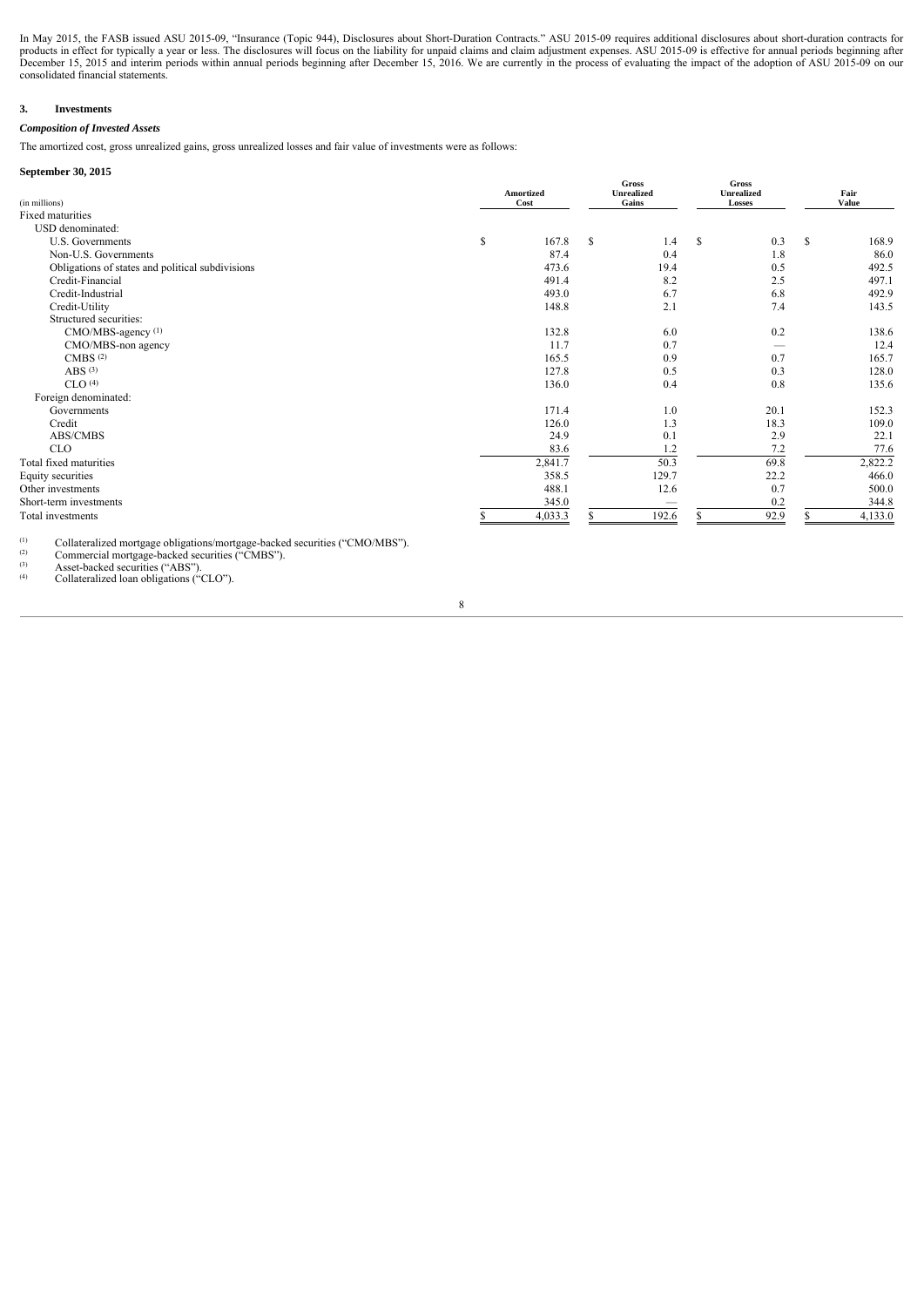Included in "Total investments" in our Consolidated Balance Sheets at September 30, 2015 and December 31, 2014 is \$78.2 million and \$75.2 million, respectively, of assets managed on behalf of the trade capital providers, who are third-party participants that provide underwriting capital to our Syndicate 1200 segment.

#### *Contractual Maturity*

The amortized cost and fair values of fixed maturity investments as of September 30, 2015, by contractual maturity, were as follows:

The expected maturities may differ from the contractual maturities because debtors may have the right to call or prepay obligations.

## 9

### **December 31, 2014**

| (in millions)                                    | <b>Amortized</b><br>Cost |         |    | <b>Gross</b><br>Unrealized<br>Gains |                           | <b>Gross</b><br>Unrealized<br><b>Losses</b> | Fair<br><b>Value</b> |         |  |
|--------------------------------------------------|--------------------------|---------|----|-------------------------------------|---------------------------|---------------------------------------------|----------------------|---------|--|
| Fixed maturities                                 |                          |         |    |                                     |                           |                                             |                      |         |  |
| USD denominated:                                 |                          |         |    |                                     |                           |                                             |                      |         |  |
| U.S. Governments                                 | $\sqrt{\ }$              | 184.0   | \$ | 1.3                                 | $\boldsymbol{\mathsf{S}}$ | 0.3                                         | $\sqrt{3}$           | 185.0   |  |
| Non-U.S. Governments                             |                          | 79.9    |    | 0.6                                 |                           | 0.6                                         |                      | 79.9    |  |
| Obligations of states and political subdivisions |                          | 468.1   |    | 22.9                                |                           | 0.3                                         |                      | 490.7   |  |
| Credit-Financial                                 |                          | 508.1   |    | 12.3                                |                           | 2.3                                         |                      | 518.1   |  |
| Credit-Industrial                                |                          | 493.7   |    | 9.4                                 |                           | 3.5                                         |                      | 499.6   |  |
| Credit-Utility                                   |                          | 142.7   |    | 3.2                                 |                           | 3.9                                         |                      | 142.0   |  |
| Structured securities:                           |                          |         |    |                                     |                           |                                             |                      |         |  |
| CMO/MBS-agency <sup>(1)</sup>                    |                          | 168.0   |    | $8.0\,$                             |                           | 0.7                                         |                      | 175.3   |  |
| CMO/MBS-non agency                               |                          | 13.2    |    | 0.8                                 |                           |                                             |                      | 14.0    |  |
| CMBS <sup>(2)</sup>                              |                          | 178.6   |    | 1.6                                 |                           | 0.2                                         |                      | 180.0   |  |
| ABS $(3)$                                        |                          | 142.7   |    | 0.4                                 |                           | 0.5                                         |                      | 142.6   |  |
| CLO <sup>(4)</sup>                               |                          | 78.7    |    | 0.2                                 |                           | 0.5                                         |                      | 78.4    |  |
| Foreign denominated:                             |                          |         |    |                                     |                           |                                             |                      |         |  |
| Governments                                      |                          | 148.4   |    | 1.2                                 |                           | 9.4                                         |                      | 140.2   |  |
| Credit                                           |                          | 136.7   |    | 1.8                                 |                           | 12.5                                        |                      | 126.0   |  |
| ABS/CMBS                                         |                          | 29.5    |    | 0.2                                 |                           | 2.5                                         |                      | 27.2    |  |
| <b>CLO</b>                                       |                          | 44.9    |    | 0.7                                 |                           | 3.9                                         |                      | 41.7    |  |
| Total fixed maturities                           |                          | 2,817.2 |    | 64.6                                |                           | 41.1                                        |                      | 2,840.7 |  |
| Equity securities                                |                          | 307.3   |    | 184.1                               |                           | 5.1                                         |                      | 486.3   |  |
| Other investments                                |                          | 488.9   |    | 7.5                                 |                           | 1.3                                         |                      | 495.1   |  |
| Short-term investments                           |                          | 275.8   |    |                                     |                           | $\overline{\phantom{a}}$                    |                      | 275.8   |  |
| Total investments                                | \$                       | 3,889.2 |    | 256.2                               | \$                        | 47.5                                        | \$                   | 4,097.9 |  |

 $(1)$ (1) Collateralized mortgage obligations/mortgage-backed securities ("CMO/MBS").<br>Commercial mortgage-backed securities ("CMBS")

(2) Commercial mortgage-backed securities ("CMBS").

(3) Asset-backed securities ("ABS").

 $^{(4)}$  Collateralized loan obligations ("CLO").

|                                        | Amortized | Fair    |              |
|----------------------------------------|-----------|---------|--------------|
| (in millions)                          |           | Cost    | <b>Value</b> |
| Due in one year or less                |           | 219.8   | 208.4        |
| Due after one year through five years  |           | ,295.9  | 1,285.8      |
| Due after five years through ten years |           | 480.4   | 481.0        |
| Thereafter                             |           | 163.3   | 167.0        |
| Structured securities                  |           | 682.3   | 680.0        |
| Total                                  |           | 2,841.7 | 2,822.2      |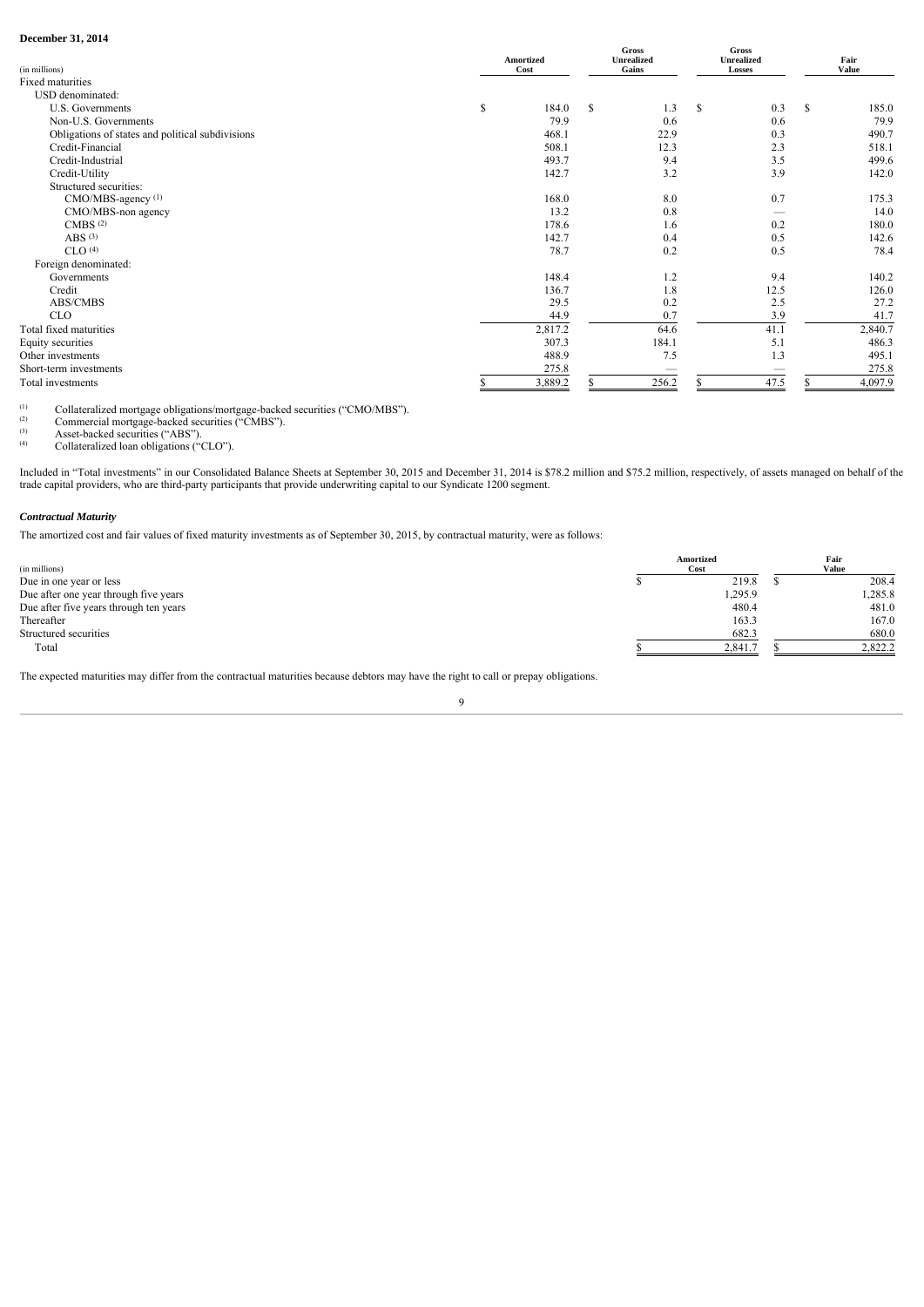#### *Other Invested Assets*

Details regarding the carrying value and unfunded investment commitments of the other invested assets portfolio as of September 30, 2015 and December 31, 2014 were as follows:

The following describes each investment type:

| <b>September 30, 2015</b>          |                       |                             |                             |  |
|------------------------------------|-----------------------|-----------------------------|-----------------------------|--|
| (in millions)                      | <b>Carrying Value</b> | <b>Unfunded Commitments</b> |                             |  |
| <b>Investment Type</b>             |                       |                             |                             |  |
| Hedge funds                        | \$<br>141.3           | <sup>\$</sup>               |                             |  |
| Private equity                     | 143.7                 |                             | 71.6                        |  |
| Long only funds                    | 195.1                 |                             |                             |  |
| Other investments                  | 19.9                  |                             |                             |  |
| <b>Total other invested assets</b> | 500.0                 |                             | 71.6                        |  |
| December 31, 2014                  |                       |                             |                             |  |
| (in millions)                      | <b>Carrying Value</b> |                             | <b>Unfunded Commitments</b> |  |
| <b>Investment Type</b>             |                       |                             |                             |  |
| Hedge funds                        | \$<br>153.2           | <sup>\$</sup>               |                             |  |
| Private equity                     | 123.6                 |                             | 72.9                        |  |
| Long only funds                    | 200.7                 |                             |                             |  |
| Other investments                  | 17.6                  |                             |                             |  |
| <b>Total other invested assets</b> | 495.1                 |                             | 72.9                        |  |

- **Hedge funds:** Hedge funds include funds that primarily buy and sell stocks including short sales, multi-strategy credit, relative value credit and distressed credit.
- Private equity: Private equity includes buyout funds, real asset/infrastructure funds, credit special situations funds, mezzanine lending funds and direct investments and strategic noncontrolling minority investments in private companies that are principally accounted for using the equity method of accounting.
- Long only funds: These funds include a fund that primarily owns international stocks, a fund that owns high yield fixed income securities and a fund that primarily owns investmentgrade corporate and sovereign fixed income securities.
- Other investments: Other investments include our participation in pools, foreign exchange currency forward contracts to manage exposure on losses related to global catastrophic events, our Canadian dollar investment portfolio, certain Euro and other non-U.S. dollar denominated investments and to minimize negative impacts to our investment portfolio returns.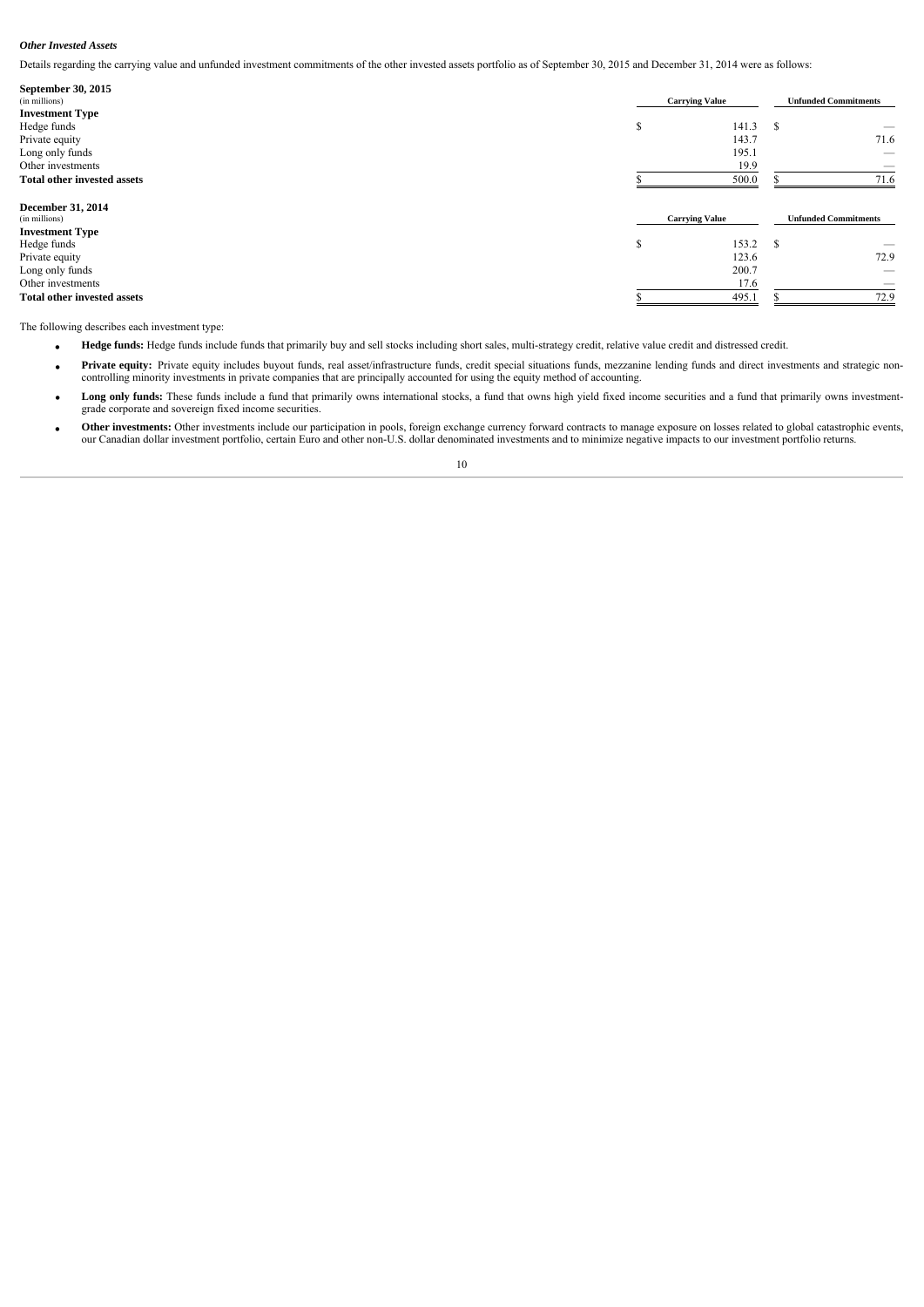## *Unrealized Losses and Other-Than-Temporary Impairments*

An aging of unrealized losses on our investments in fixed maturities, equity securities, other investments and short-term investments is presented below:

| September 30, 2015                  |              | <b>Less Than One Year</b> |    |                             | <b>One Year or Greater</b> |                      |               |                             |                      | <b>Total</b> |                             |      |  |
|-------------------------------------|--------------|---------------------------|----|-----------------------------|----------------------------|----------------------|---------------|-----------------------------|----------------------|--------------|-----------------------------|------|--|
| (in millions)                       |              | Fair<br><b>Value</b>      |    | <b>Unrealized</b><br>Losses |                            | Fair<br><b>Value</b> |               | <b>Unrealized</b><br>Losses | Fair<br><b>Value</b> |              | <b>Unrealized</b><br>Losses |      |  |
| <b>Fixed maturities</b>             |              |                           |    |                             |                            |                      |               |                             |                      |              |                             |      |  |
| USD denominated:                    |              |                           |    |                             |                            |                      |               |                             |                      |              |                             |      |  |
| U.S. Governments <sup>(2)</sup>     | $\mathbb{S}$ | 33.6                      | \$ | 0.3                         | \$                         | 0.4                  | <sup>\$</sup> |                             | \$                   | 34.0         | $\mathbf S$                 | 0.3  |  |
| Non-U.S. Governments                |              | 32.9                      |    | 1.5                         |                            | 3.1                  |               | 0.3                         |                      | 36.0         |                             | 1.8  |  |
| Obligations of states and political |              |                           |    |                             |                            |                      |               |                             |                      |              |                             |      |  |
| subdivisions                        |              | 27.2                      |    | 0.2                         |                            | 8.5                  |               | 0.3                         |                      | 35.7         |                             | 0.5  |  |
| Credit-Financial                    |              | 197.9                     |    | 2.2                         |                            | 19.1                 |               | 0.3                         |                      | 217.0        |                             | 2.5  |  |
| Credit-Industrial                   |              | 218.4                     |    | 5.2                         |                            | 30.6                 |               | 1.6                         |                      | 249.0        |                             | 6.8  |  |
| Credit-Utility                      |              | 75.0                      |    | 3.9                         |                            | 13.3                 |               | 3.5                         |                      | 88.3         |                             | 7.4  |  |
| Structured securities:              |              |                           |    |                             |                            |                      |               |                             |                      |              |                             |      |  |
| $CMO/MBS$ -agency <sup>(1)</sup>    |              | 7.9                       |    |                             |                            | 8.2                  |               | 0.2                         |                      | 16.1         |                             | 0.2  |  |
| CMBS <sup>(2)</sup>                 |              | 54.9                      |    | 0.7                         |                            | 4.5                  |               | $\hspace{0.05cm}$           |                      | 59.4         |                             | 0.7  |  |
| ABS <sup>(1)</sup>                  |              | 27.5                      |    |                             |                            | 12.1                 |               | 0.3                         |                      | 39.6         |                             | 0.3  |  |
| CLO                                 |              | 95.2                      |    | 0.7                         |                            | 8.9                  |               | 0.1                         |                      | 104.1        |                             | 0.8  |  |
| Foreign denominated:                |              |                           |    |                             |                            |                      |               |                             |                      |              |                             |      |  |
| Governments <sup>(2)</sup>          |              | 136.3                     |    | 20.1                        |                            | 0.3                  |               |                             |                      | 136.6        |                             | 20.1 |  |
| Credit                              |              | 104.2                     |    | 18.3                        |                            |                      |               |                             |                      | 104.2        |                             | 18.3 |  |
| ABS/CMBS                            |              | 21.8                      |    | 2.9                         |                            |                      |               |                             |                      | 21.8         |                             | 2.9  |  |
| <b>CLO</b>                          |              | 75.6                      |    | 7.2                         |                            |                      |               |                             |                      | 75.6         |                             | 7.2  |  |
| Total fixed maturities              |              | 1,108.4                   |    | 63.2                        |                            | 109.0                |               | 6.6                         |                      | 1,217.4      |                             | 69.8 |  |
| <b>Equity securities</b>            |              | 136.0                     |    | 22.2                        |                            |                      |               |                             |                      | 136.0        |                             | 22.2 |  |
| Other investments                   |              | (0.4)                     |    | 0.7                         |                            |                      |               |                             |                      | (0.4)        |                             | 0.7  |  |
| Short-term investments              |              | 20.5                      |    | 0.2                         |                            |                      |               |                             |                      | 20.5         |                             | 0.2  |  |
| Total                               |              | 0,264.5                   |    | 86.3                        |                            | 109.0                |               | 6.6                         |                      | 1,373.5      |                             | 92.9 |  |

 $\left(1\right)$  $(1)$  Unrealized losses less than one year are less than \$0.1 million.

 $(2)$  Unrealized losses one year or greater are less than \$0.1 million.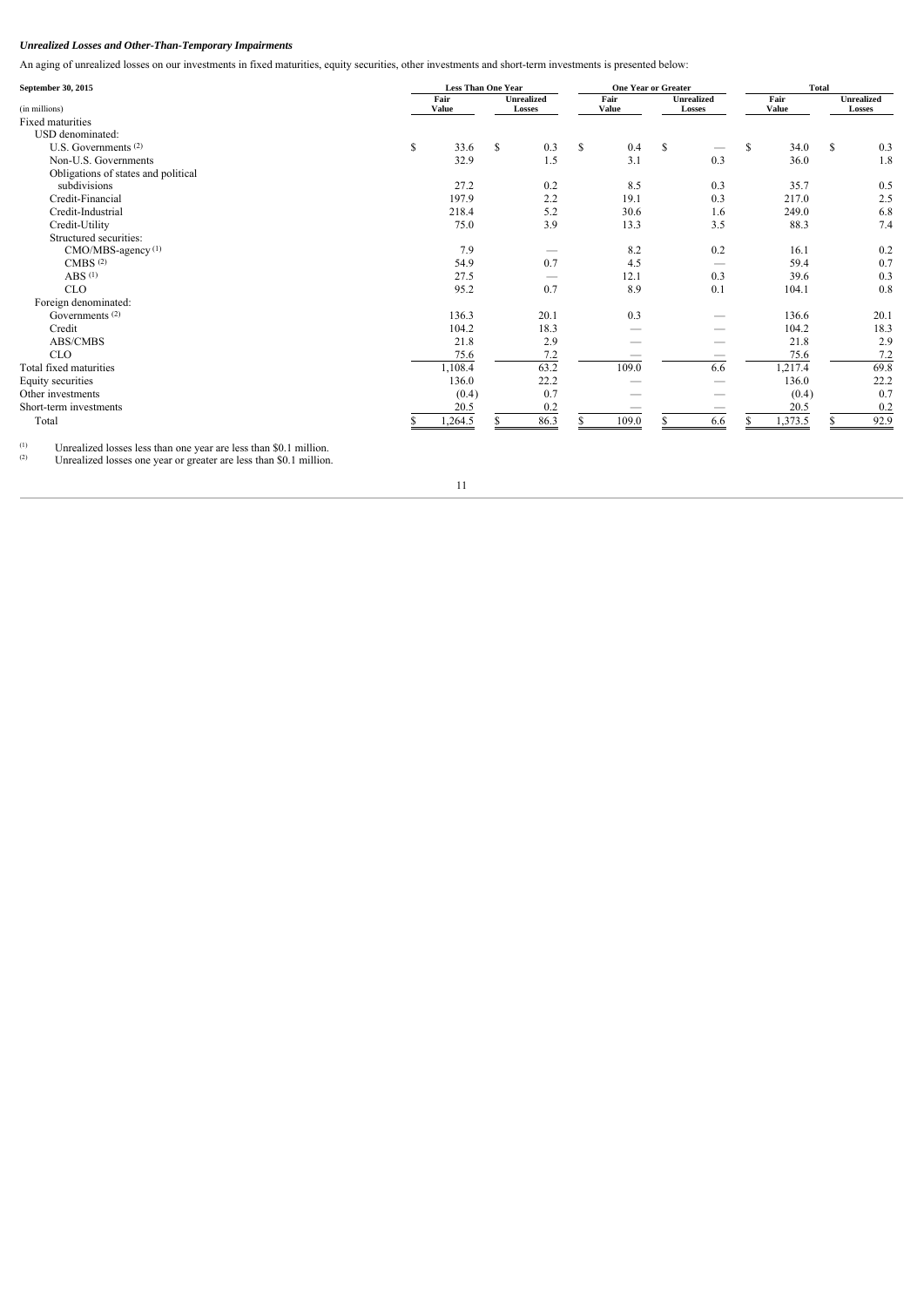We regularly evaluate our investments for other-than-temporary impairment. For fixed maturity securities, the evaluation for a credit loss is generally based on the present value of expected cash flows of the security as compared to the amortized book value. For structured securities, frequency and severity of loss inputs are used in projecting future cash flows of the securities. Loss frequency is measured as the credit default rate, which includes such factors as loan-to-value ratios and credit scores of borrowers. For equity securities and other investments, the length of time and the amount of decline in fair value are the principal factors in determining other-than-temporary impairment. We also recognize other-than-temporary losses on fixed maturity securities that we intend to sell.

We hold a total of 6,805 securities, of which 2,909 were in an unrealized loss position for less than one year and 193 were in an unrealized loss position for a period one year or greater as of September 30, 2015. Unrealized losses greater than twelve months on fixed maturities were the result of a number of factors, including increased credit spreads, foreign currency fluctuations and higher market yields relative to the date the securities were purchased, and for structured securities, by the performance of the underlying collateral, as well. In considering whether an investment is other-thantemporarily impaired or not, we also considered that we do not intend to sell the investments and it is unlikely that we will be required to sell the investments before recovery of their amortized cost bases, which may be maturity. In situations where we did not recognize other-than-temporary losses on investments in our equity portfolio, we have evaluated the near-term prospects of the investment in relation to the severity and duration of the impairment and based on that evaluation, have the ability and intent to hold these investments until a recovery of the cost basis. We do not consider these investments to be other-than-temporarily impaired at September 30, 2015.

There was no recognized other-than-temporary loss on our fixed maturities portfolio for the three months ended September 30, 2015 and September 30, 2014. We recognized other-than-temporary losses on our fixed maturities portfolio of \$0.9 million and \$1.2 million for the nine months ended September 30, 2015 and 2014, respectively. We recognized other-than-temporary losses on our equity portfolio of \$3.4 million and \$4.4 million for the three and nine months ended September 30, 2015, respectively. We recognized other-than-temporary losses on our equity portfolio of \$0.2 million and \$0.4 million for the three and nine months ended September 30, 2014, respectively.

| December 31, 2014                   | <b>Less Than One Year</b> |    |                             |              | <b>One Year or Greater</b> |    | <b>Total</b>                |               |         |                             |      |
|-------------------------------------|---------------------------|----|-----------------------------|--------------|----------------------------|----|-----------------------------|---------------|---------|-----------------------------|------|
| (in millions)                       | Fair<br><b>Value</b>      |    | <b>Unrealized</b><br>Losses |              | Fair<br><b>Value</b>       |    | <b>Unrealized</b><br>Losses | Fair<br>Value |         | <b>Unrealized</b><br>Losses |      |
| Fixed maturities                    |                           |    |                             |              |                            |    |                             |               |         |                             |      |
| USD denominated:                    |                           |    |                             |              |                            |    |                             |               |         |                             |      |
| U.S. Governments                    | \$<br>55.0                | \$ | 0.2                         | $\mathbb{S}$ | 15.7                       | \$ | 0.1                         | \$            | 70.7    | \$                          | 0.3  |
| Non-U.S. Governments                | 36.5                      |    | 0.4                         |              | 5.2                        |    | 0.2                         |               | 41.7    |                             | 0.6  |
| Obligations of states and political |                           |    |                             |              |                            |    |                             |               |         |                             |      |
| subdivisions                        | 10.4                      |    | 0.1                         |              | 16.6                       |    | 0.2                         |               | 27.0    |                             | 0.3  |
| Credit-Financial                    | 195.7                     |    | 2.2                         |              | 11.1                       |    | 0.1                         |               | 206.8   |                             | 2.3  |
| Credit-Industrial                   | 240.8                     |    | 3.3                         |              | 12.2                       |    | 0.2                         |               | 253.0   |                             | 3.5  |
| Credit-Utility                      | 63.1                      |    | 3.8                         |              | 1.9                        |    | 0.1                         |               | 65.0    |                             | 3.9  |
| Structured securities:              |                           |    |                             |              |                            |    |                             |               |         |                             |      |
| CMO/MBS-agency                      | 10.1                      |    | 0.1                         |              | 19.2                       |    | 0.6                         |               | 29.3    |                             | 0.7  |
| <b>CMBS</b>                         | 49.3                      |    | 0.1                         |              | 6.0                        |    | 0.1                         |               | 55.3    |                             | 0.2  |
| <b>ABS</b>                          | 68.8                      |    | 0.2                         |              | 8.1                        |    | 0.3                         |               | 76.9    |                             | 0.5  |
| CLO                                 | 60.4                      |    | 0.5                         |              |                            |    |                             |               | 60.4    |                             | 0.5  |
| Foreign denominated:                |                           |    |                             |              |                            |    |                             |               |         |                             |      |
| Governments                         | 123.7                     |    | 9.3                         |              | 11.2                       |    | 0.1                         |               | 134.9   |                             | 9.4  |
| Credit                              | 122.3                     |    | 12.3                        |              | 0.9                        |    | 0.2                         |               | 123.2   |                             | 12.5 |
| ABS/CMBS                            | 26.8                      |    | 2.5                         |              |                            |    |                             |               | 26.8    |                             | 2.5  |
| <b>CLO</b>                          | 41.7                      |    | 3.9                         |              |                            |    |                             |               | 41.7    |                             | 3.9  |
| Total fixed maturities              | 1,104.6                   |    | 38.9                        |              | 108.1                      |    | 2.2                         |               | 1,212.7 |                             | 41.1 |
| Equity securities                   | 53.6                      |    | 5.1                         |              |                            |    |                             |               | 53.6    |                             | 5.1  |
| Other investments                   | (0.9)                     |    | 1.3                         |              |                            |    |                             |               | (0.9)   |                             | 1.3  |
| Short-term investments              |                           |    |                             |              |                            |    |                             |               |         |                             |      |
| Total                               | 1,157.3                   |    | 45.3                        |              | 108.1                      |    | 2.2                         | \$            | 1,265.4 |                             | 47.5 |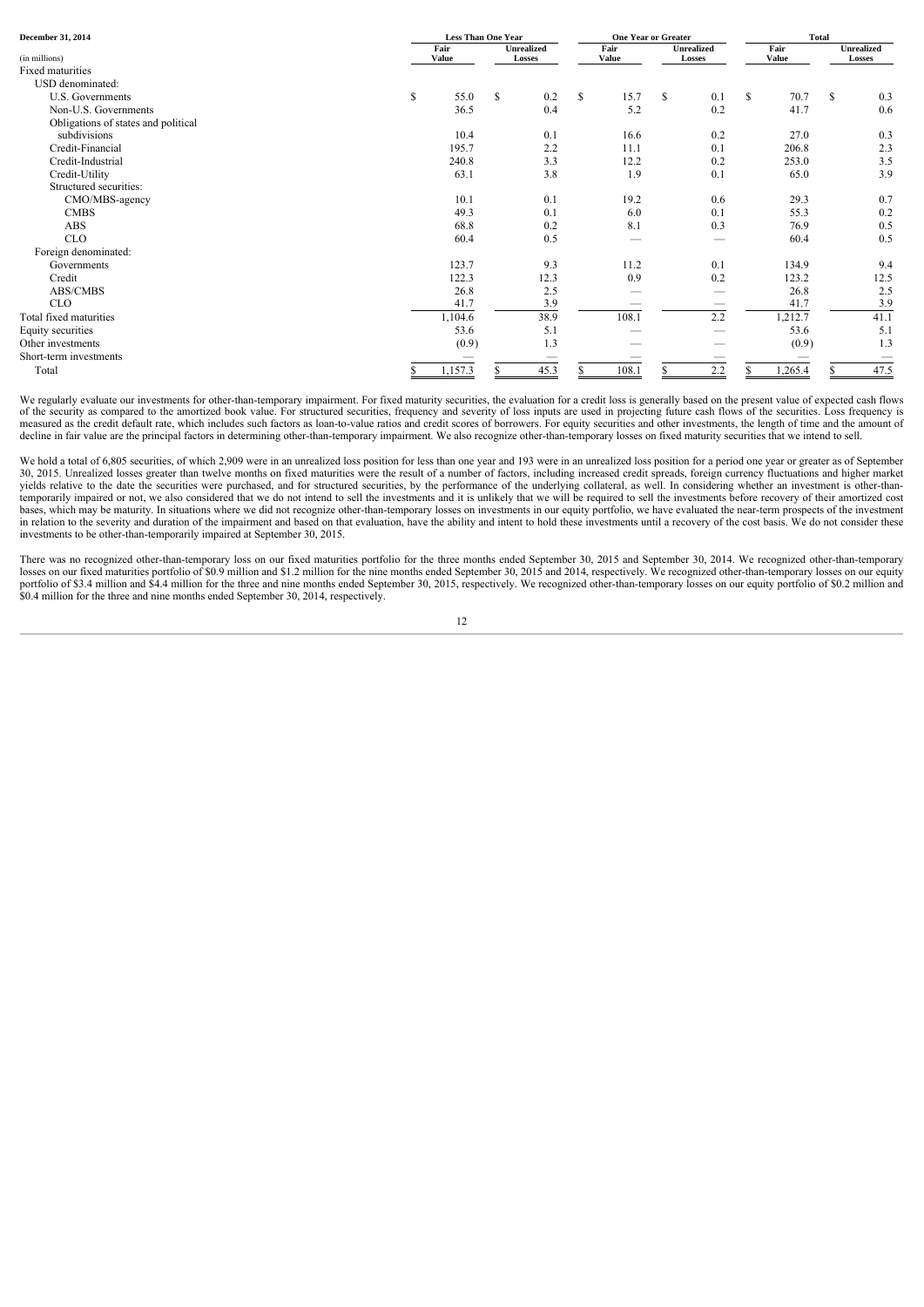### *Realized Gains and Losses*

The following table presents our gross realized investment and other gains (losses):

The cost of securities sold is based on the specific identification method.

Realized gains (losses) and changes in unrealized appreciation (depreciation) related to fixed maturity and equity security investments are summarized as follows:

|                                                  |     | For the Three Months Ended September 30, | For the Nine Months Ended September 30, |       |                      |        |  |
|--------------------------------------------------|-----|------------------------------------------|-----------------------------------------|-------|----------------------|--------|--|
| (in millions)                                    |     | 2015                                     |                                         | 2014  | 2015                 | 2014   |  |
| Realized gains                                   |     |                                          |                                         |       |                      |        |  |
| Fixed maturities                                 | ĴЪ. | 2.9                                      |                                         | 4.5   | 10.5<br><sup>S</sup> | 15.2   |  |
| Equity securities                                |     | 9.8                                      |                                         | 0.7   | 22.6                 | 16.1   |  |
| Other investments                                |     | 14.6                                     |                                         | 13.6  | 44.9                 | 36.5   |  |
| Short-term investments                           |     |                                          |                                         |       | 1.1                  | 0.1    |  |
| Other assets                                     |     |                                          |                                         | 2.0   |                      | 2.0    |  |
| Gain on sale of real estate holdings             |     |                                          |                                         |       | 0.4                  |        |  |
| Gross realized investment gains                  |     | 27.3                                     |                                         | 20.8  | 79.5                 | 69.9   |  |
| Realized losses                                  |     |                                          |                                         |       |                      |        |  |
| <b>Fixed maturities</b>                          |     | (4.1)                                    |                                         | (1.1) | (13.1)               | (8.7)  |  |
| Equity securities                                |     | (2.5)                                    |                                         | (0.1) | (3.6)                | (0.2)  |  |
| Other investments                                |     | (13.4)                                   |                                         | (6.5) | (30.9)               | (12.6) |  |
| Short-term investments                           |     | (0.1)                                    |                                         |       | (1.5)                | (0.3)  |  |
| Other assets                                     |     | (0.1)                                    |                                         |       | (0.1)                | (4.0)  |  |
| Other-than-temporary impairment losses on fixed  |     |                                          |                                         |       |                      |        |  |
| maturities                                       |     |                                          |                                         |       | (0.9)                | (1.2)  |  |
| Other-than-temporary impairment losses on equity |     |                                          |                                         |       |                      |        |  |
| securities                                       |     | (3.4)                                    |                                         | (0.2) | (4.4)                | (0.4)  |  |
| Gross realized investment and other losses       |     | (23.6)                                   |                                         | (7.9) | (54.5)               | (27.4) |  |
| Net realized investment and other gains          |     | 3.7                                      |                                         | 12.9  | 25.0                 | 42.5   |  |

| (in millions)                                                        | Fixed<br><b>Maturities</b> |                           | <b>Equity</b><br><b>Maturities</b> |               | Other<br><b>Investments</b> |              | <b>Short Term</b> |              | <b>Real Estate</b><br><b>Holdings and</b><br>Other |               | Tax<br><b>Effects</b> |               | <b>Total</b> |
|----------------------------------------------------------------------|----------------------------|---------------------------|------------------------------------|---------------|-----------------------------|--------------|-------------------|--------------|----------------------------------------------------|---------------|-----------------------|---------------|--------------|
| Three Months Ended September 30, 2015<br>Realized before impairments | \$<br>(1.2)                | \$                        | 7.3                                | \$            | 1.2                         | \$           | (0.1)             | \$           | (0.1)                                              | \$            | (2.1)                 | -S            | 5.0          |
| Realized - impairments                                               |                            |                           | (3.4)                              |               |                             |              |                   |              |                                                    |               | 1.2                   |               | (2.2)        |
| Change in unrealized                                                 | (22.6)                     |                           | (46.7)                             |               |                             |              | (0.2)             |              |                                                    |               | 20.1                  |               | (49.4)       |
| Three Months Ended September 30, 2014                                |                            |                           |                                    |               |                             |              |                   |              |                                                    |               |                       |               |              |
| Realized before impairments                                          | \$<br>3.4                  | \$                        | 0.6                                | $\mathcal{S}$ | 7.1                         | $\mathbb{S}$ |                   | \$           | 2.0                                                | $\mathcal{S}$ | (5.3)                 | $\mathcal{S}$ | 7.8          |
| Realized - impairments                                               |                            |                           | (0.2)                              |               |                             |              |                   |              | $\overbrace{\hspace{25mm}}^{}$                     |               | 0.4                   |               | 0.2          |
| Change in unrealized                                                 | (33.9)                     |                           | (10.7)                             |               |                             |              |                   |              |                                                    |               | 9.0                   |               | (35.6)       |
| Nine Months Ended September 30, 2015                                 |                            |                           |                                    |               |                             |              |                   |              |                                                    |               |                       |               |              |
| Realized before impairments                                          | \$<br>(2.6)                | $\boldsymbol{\mathsf{S}}$ | 19.0                               | \$            | 14.0                        | \$           | (0.4)             | \$           | 0.3                                                | \$            | (10.5)                | <sup>\$</sup> | 19.8         |
| Realized - impairments                                               | (0.9)                      |                           | (4.4)                              |               |                             |              |                   |              |                                                    |               | 1.8                   |               | (3.5)        |
| Change in unrealized                                                 | (40.9)                     |                           | (71.5)                             |               | 1.5                         |              | (0.2)             |              |                                                    |               | 33.3                  |               | (77.8)       |
| Nine Months Ended September 30, 2014                                 |                            |                           |                                    |               |                             |              |                   |              |                                                    |               |                       |               |              |
| Realized before impairments                                          | \$<br>6.5                  | \$                        | 15.9                               | \$            | 23.9                        | $\mathbb{S}$ | (0.2)             | $\mathbb{S}$ | (2.0)                                              | $\mathbb{S}$  | (13.4)                | -S            | 30.7         |
| Realized - impairments                                               | (1.2)                      |                           | (0.4)                              |               |                             |              |                   |              |                                                    |               | 0.5                   |               | (1.1)        |
| Change in unrealized                                                 | (12.0)                     |                           | 5.0                                |               | 1.1                         |              |                   |              |                                                    |               | (3.5)                 |               | (9.4)        |
|                                                                      |                            |                           | 13                                 |               |                             |              |                   |              |                                                    |               |                       |               |              |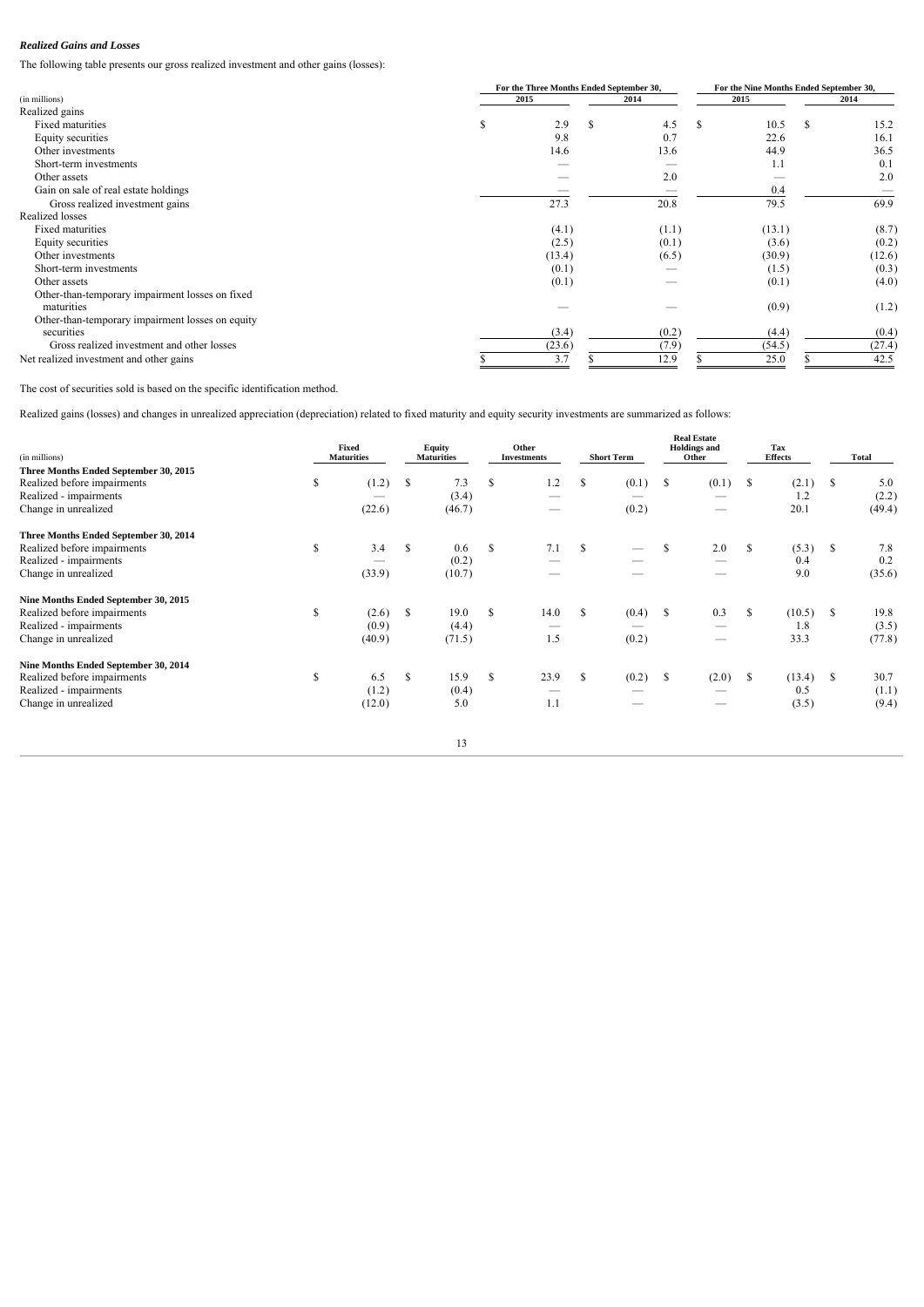We entered into foreign currency exchange forward contracts to manage currency exposure on losses related to certain global catastrophe events. We did not renew this program in the third quarter of 2015 as the currency exposure has become immaterial. These currency forward contracts were carried at fair value in our Consolidated Balance Sheets in "Other investments" at September 30, 2014. The realized and unrealized gains and losses on these contracts are included in "Net realized investment and other gains" in our Consolidated Statements of Income. The notional amount of these currency forward contracts was \$25.6 million at September 30, 2014. The fair value of these currency forward contracts was a loss of \$2.0 million at September 30, 2014. For the three and nine months ended September 30, 2015, we recognized \$0.0 million and \$0.5 million in realized gains and \$0.3 million and \$2.3 million in realized losses, respectively, from these currency forward contracts. For the three and nine months ended September 30, 2014, we recognized \$0.1 million and \$3.9 million in realized gains and \$2.2 million and \$4.1 million in realized losses, respectively, from these currency forward contracts.

We enter into foreign currency exchange forward contracts to manage currency exposure on our Canadian dollar ("CAD") investment portfolio, certain Euro and other non-U.S. dollar denominated investments, and to minimize negative impacts to our investment portfolio returns. The currency forward contracts are carried at fair value in our Consolidated Balance Sheets in "Other investments." The realized and unrealized gains and losses are included in "Net realized investment and other gains" in our Consolidated Statements of Income. The notional amount of the Canadian dollar forward contracts was CAD 160.7 million (USD \$119.9 million) and CAD 132.0 million (USD \$118.3 million) as of September 30, 2015 and 2014, respectively. The notional amount of the remaining forward contracts was not material as of September 30, 2015 and 2014. The fair value of the currency forward contracts was a gain of \$5.1 million and a loss of \$0.4 million as of September 30, 2015 and 2014, respectively. For the three and nine months ended September 30, 2015, we recognized \$8.6 million and \$26.4 million in realized gains and \$3.9 million and \$13.4 million in realized losses, respectively, from the currency forward contracts. For both the three and nine months ended September 30, 2014, we recognized \$5.7 million and \$2.6 million in realized gains and realized losses, respectively.

At September 30, 2015, the amortized cost and fair value of investments on deposit with U.S., Canadian and various other agencies for regulatory purposes were \$185.9 million and \$192.3 million, respectively. At December 31, 2014, the amortized cost and fair value of investments on deposit with U.S., Canadian and various other agencies for regulatory purposes were \$186.6 million and \$194.2 million, respectively.

At September 30, 2015, investments with an amortized cost of \$34.6 million and fair value of \$34.8 million were pledged as collateral in support of irrevocable letters of credit ("LOCs") in the amount of \$28.2 million issued under the terms of certain reinsurance agreements in respect of reported loss and loss expense reserves. At December 31, 2014, investments with an amortized cost of \$55.0 million and fair value of \$55.3 million were pledged as collateral in support of irrevocable LOCs in the amount of \$43.6 million issued under the terms of certain reinsurance agreements in respect of reported loss and loss expense reserves.

Fair value is the price that would be received to sell an asset or paid to transfer a liability in an orderly transaction between market participants at the measurement date. Fair value measurement assumes that the transaction to sell the asset or transfer the liability occurs in the principal market for the asset or liability, or in the absence of a principal market, the most advantageous market. Market participants are buyers and sellers in the principal (or most advantageous) market that are independent, knowledgeable, able to transact for the asset or liability and willing to transfer the asset or liability.

We receive fair value prices from third-party pricing services and our outside investment managers. These prices are determined using observable market information such as dealer quotes, market spreads, cash flows, yield curves, live trading levels, trade execution

### *Regulatory Deposits, Pledged Securities and Letters of Credit*

Our Corporate member's capital supporting our Lloyd's business was \$211.9 million and \$217.9 million at September 30, 2015 and December 31, 2014, respectively.

### *Fair Value Measurements*

Valuation techniques consistent with the market approach, income approach and/or cost approach are used to measure fair value. The inputs of these valuation techniques are categorized into three levels.



- Level 1 inputs are quoted prices (unadjusted) in active markets for identical assets or liabilities that can be accessed at the reporting date. We define actively traded as a security that has traded in the past seven days. We receive one quote per instrument for Level 1 inputs.
- Level 2 inputs are inputs other than quoted prices included within Level 1 that are observable for the asset or liability, either directly or indirectly. We receive one quote per instrument for Level 2 inputs.
- Level 3 inputs are unobservable inputs. Unobservable inputs reflect our own judgments about the assumptions market participants would use in pricing the asset or liability based on the best information available in the circumstances.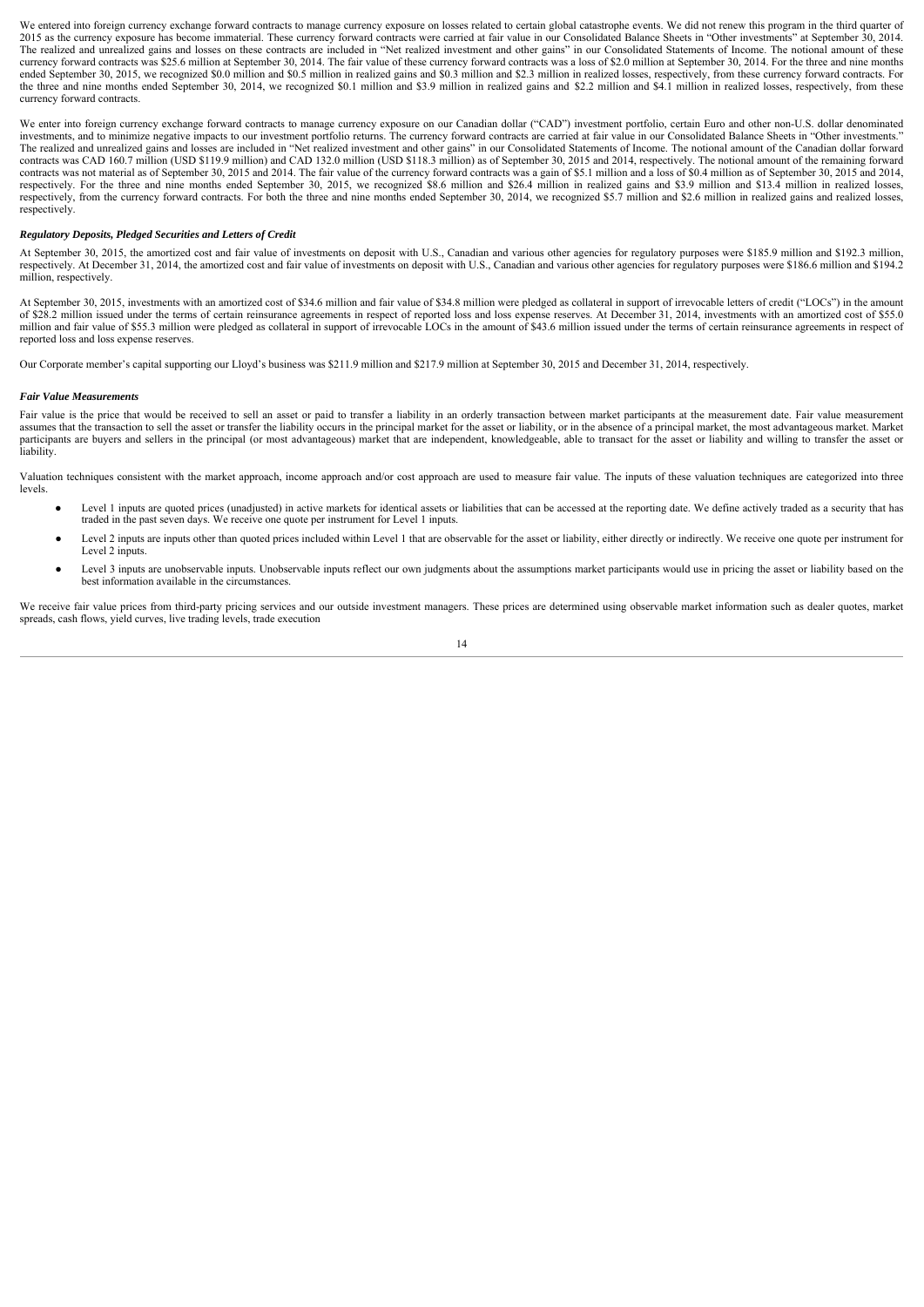*Equity Securities Level 1:* Equity securities are principally reported at fair value using Level 1 inputs. For these securities, we obtain fair value measurements from a third-party pricing service using quoted prices (unadjusted) in active markets at the reporting date.

*Equity Securities Level 3:* We own certain equity securities that are reported at fair value using Level 3 inputs. The valuation techniques for these securities include the following:

data, market consensus prepayment speeds, credit information and the security's terms and conditions, among other things. We have reviewed the processes used by the third-party providers for pricing the securities, and have determined that these processes result in fair values consistent with GAAP requirements. In addition, we review these prices for reasonableness, and have not adjusted any prices received from the third-party providers as of September 30, 2015. A description of the valuation techniques we use to measure assets at fair value is as follows:

*Fixed Maturities (Available-for-Sale) Levels 1 and 2:* 

*Other Investments Level 2:* Foreign regulatory deposits are assets held in trust in jurisdictions where there is a legal and regulatory requirement to maintain funds locally in order to protect policyholders. Lloyd's is the appointed investment manager for the funds. These assets are invested in short-term government securities, agency securities and corporate bonds and are valued using Level 2 inputs based upon values obtained from Lloyd's. Foreign currency future contracts are valued by our counterparty using market driven foreign currency exchange rates and are considered Level 2 investments.

*Short-term Investments:* Short-term investments are principally reported at fair value using Level 1 inputs, with the exception of short-term corporate bonds reported at fair value using Level 2 inputs as described in the fixed maturities section above. Values for the investments categorized as Level 1 are obtained from various financial institutions as of the reporting date.

*Transfers Between Level 1 and Level 2 Securities:* There were no transfers between Level 1 and Level 2 securities during the three months ended September 30, 2015.

- United States Treasury securities are typically valued using Level 1 inputs. For these securities, we obtain fair value measurements from third-party pricing services using quoted prices (unadjusted) in active markets at the reporting date.
- United States Government agencies, non-U.S. Government securities, obligations of states and political subdivisions, credit securities and foreign denominated securities are reported at fair value using Level 2 inputs. For these securities, we obtain fair value measurements from third-party pricing services. Observable data may include dealer quotes, market spreads, yield curves, live trading levels, trade execution data, credit information and the security's terms and conditions, among other things.
- CMO/MBS agency, CMO/MBS non-agency, CMBS, ABS and CLO securities are reported at fair value using Level 2 inputs. For these securities, we obtain fair value measurements from third-party pricing services. Observable data may include dealer quotes, market spreads, cash flows, yield curves, live trading levels, trade execution data, market consensus prepayment speeds, credit information and the security's terms and conditions, among other things.

- Fair value measurements are obtained from the National Association of Insurance Commissioners' Security Valuation Office at the reporting date.
- Fair value measurements for an investment in an equity fund obtained by applying final prices provided by the administrator of the fund, which is based upon certain estimates and assumptions.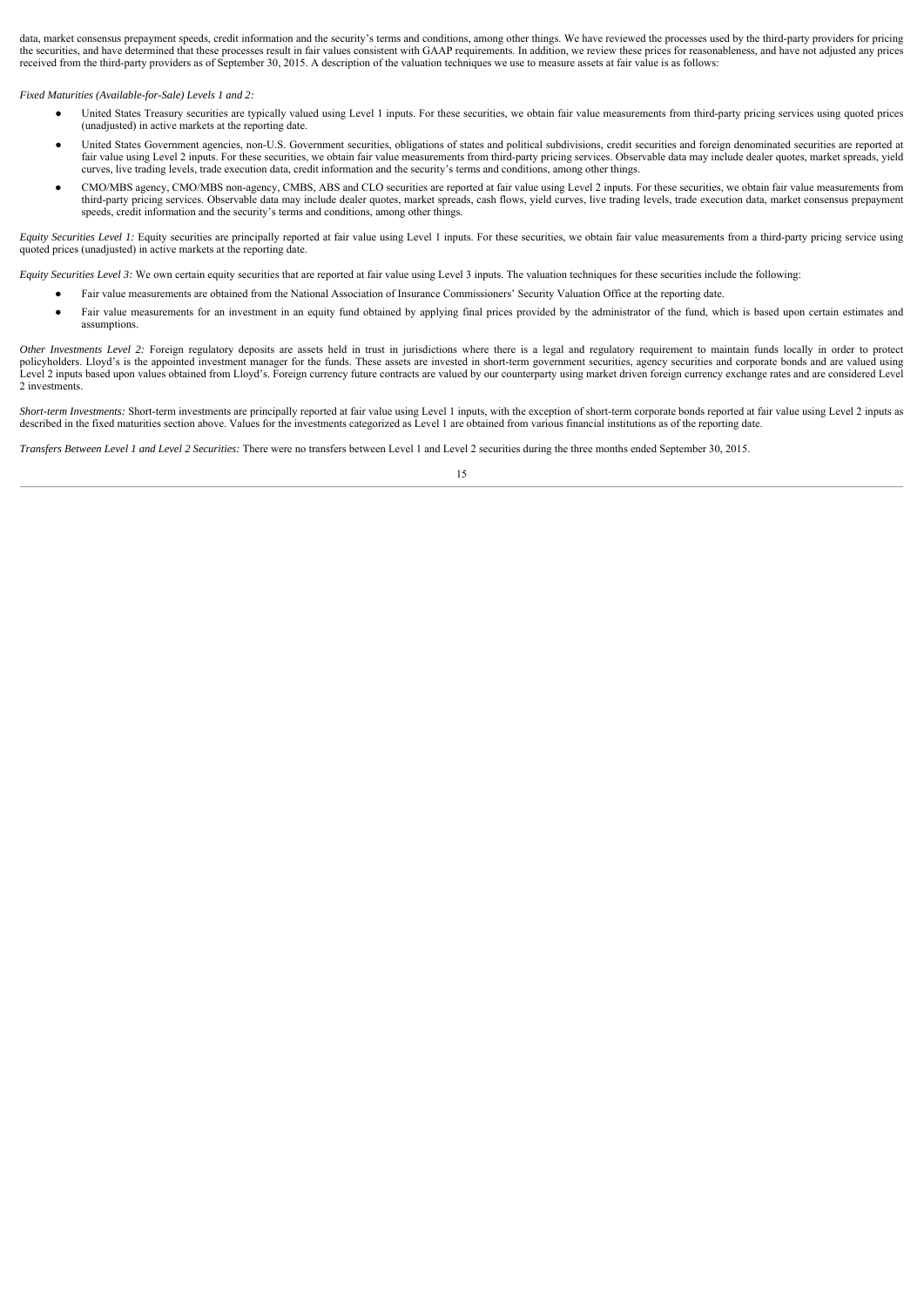Based on an analysis of the inputs, our financial assets measured at fair value on a recurring basis have been categorized as follows:

(a)<br>(b) (a) Quoted prices in active markets for identical assets

|                                                  |                      |             | <b>Fair Value Measurements at Reporting Date Using</b> |               |  |  |  |
|--------------------------------------------------|----------------------|-------------|--------------------------------------------------------|---------------|--|--|--|
| (in millions)                                    | September 30, 2015   | Level 1 (a) | Level 2 (b)                                            | Level $3(c)$  |  |  |  |
| Fixed maturities                                 |                      |             |                                                        |               |  |  |  |
| USD denominated:                                 |                      |             |                                                        |               |  |  |  |
| U.S. Governments                                 | $\mathbb S$<br>168.9 | \$<br>110.4 | $\mathbb{S}$<br>58.5                                   | \$            |  |  |  |
| Non-U.S. Governments                             | 86.0                 |             | 86.0                                                   |               |  |  |  |
| Obligations of states and political subdivisions | 492.5                |             | 492.5                                                  |               |  |  |  |
| Credit-Financial                                 | 497.1                |             | 497.1                                                  |               |  |  |  |
| Credit-Industrial                                | 492.9                |             | 492.9                                                  |               |  |  |  |
| Credit-Utility                                   | 143.5                |             | 143.5                                                  |               |  |  |  |
| Structured securities:                           |                      |             |                                                        |               |  |  |  |
| CMO/MBS-agency                                   | 138.6                |             | 138.6                                                  |               |  |  |  |
| CMO/MBS-non agency                               | 12.4                 |             | 12.4                                                   |               |  |  |  |
| <b>CMBS</b>                                      | 165.7                |             | 165.7                                                  |               |  |  |  |
| ABS                                              | 128.0                |             | 128.0                                                  |               |  |  |  |
| <b>CLO</b>                                       | 135.6                |             | 135.6                                                  |               |  |  |  |
| Foreign denominated:                             |                      |             |                                                        |               |  |  |  |
| Governments                                      | 152.3                |             | 152.3                                                  |               |  |  |  |
| Credit                                           | 109.0                |             | 109.0                                                  |               |  |  |  |
| ABS/CMBS                                         | 22.1                 |             | 22.1                                                   |               |  |  |  |
| <b>CLO</b>                                       | 77.6                 |             | 77.6                                                   |               |  |  |  |
| Total fixed maturities                           | 2,822.2              | 110.4       | 2,711.8                                                |               |  |  |  |
| Equity securities                                | 466.0                | 465.2       |                                                        | 0.8           |  |  |  |
| Other investments                                | 91.2                 |             | 91.2                                                   |               |  |  |  |
| Short-term investments                           | 344.8                | 323.8       | 21.0                                                   |               |  |  |  |
|                                                  | 3,724.2              | 899.4       | 2,824.0<br>S                                           | $0.8\,$<br>S. |  |  |  |

(b) Significant other observable inputs

(c) Significant unobservable inputs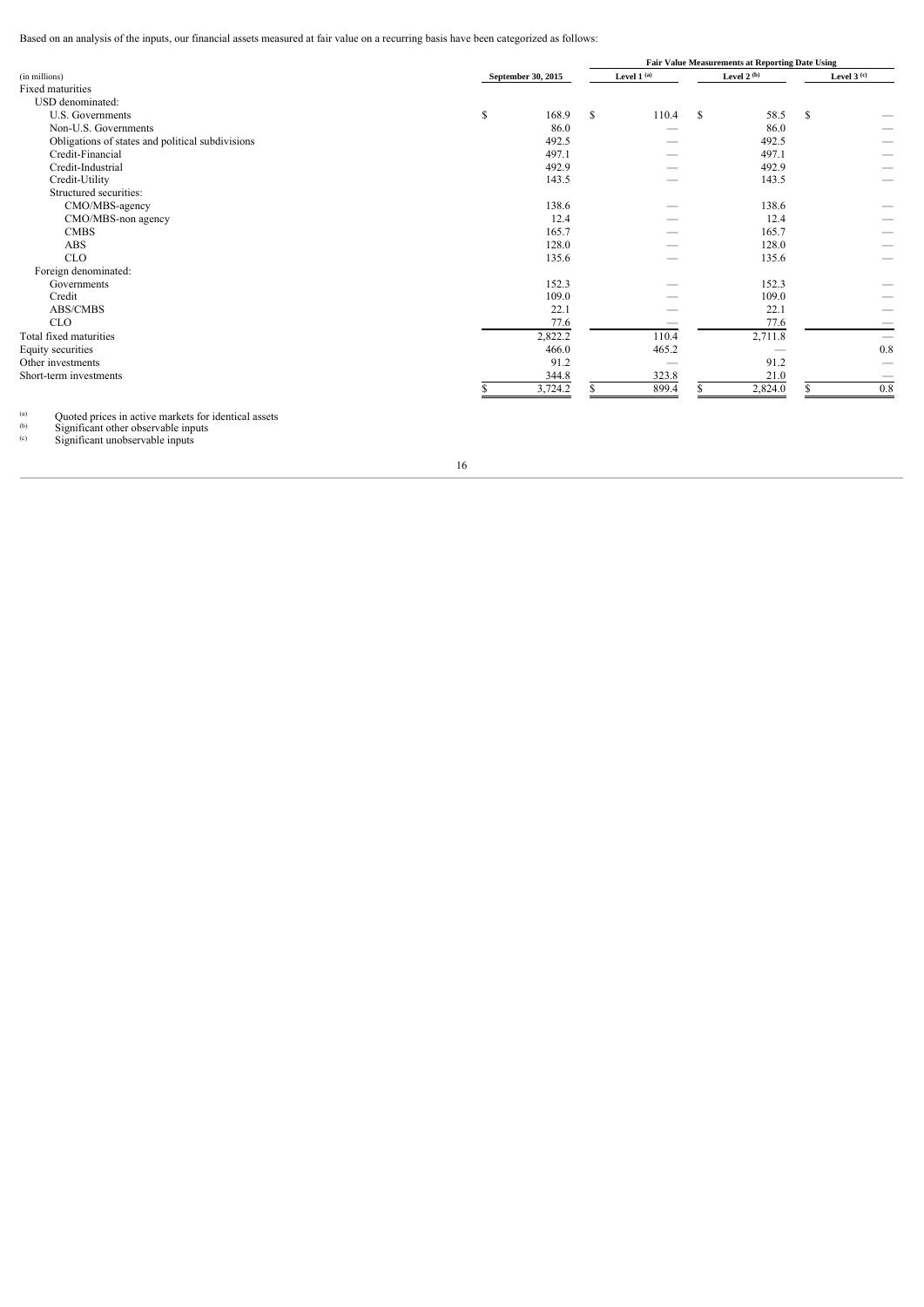The fair value measurements in the tables above do not equal "Total investments" on our Consolidated Balance Sheets as they exclude certain other investments that are accounted for under the equitymethod of accounting.

A reconciliation of the beginning and ending balances for the investments categorized as Level 3 are as follows:

## **Fair Value Measurements Using Observable Inputs (Level 3)**

 $\left( \mathbf{a}\right)$ (a) Quoted prices in active markets for identical assets

(b) Significant other observable inputs

|                                                  |                   |               | <b>Fair Value Measurements at Reporting Date Using</b> |                           |  |
|--------------------------------------------------|-------------------|---------------|--------------------------------------------------------|---------------------------|--|
| (in millions)                                    | December 31, 2014 | Level 1 $(a)$ | Level 2 $(b)$                                          | Level $3(c)$              |  |
| Fixed maturities                                 |                   |               |                                                        |                           |  |
| USD denominated:                                 |                   |               |                                                        |                           |  |
| U.S. Governments                                 | \$<br>185.0       | \$<br>99.2    | 85.8<br>\$                                             | $\boldsymbol{\mathsf{S}}$ |  |
| Non-U.S. Governments                             | 79.9              |               | 79.9                                                   |                           |  |
| Obligations of states and political subdivisions | 490.7             |               | 490.7                                                  |                           |  |
| Credit-Financial                                 | 518.1             |               | 518.1                                                  |                           |  |
| Credit-Industrial                                | 499.6             |               | 499.6                                                  |                           |  |
| Credit-Utility                                   | 142.0             |               | 142.0                                                  |                           |  |
| Structured securities:                           |                   |               |                                                        |                           |  |
| CMO/MBS-agency                                   | 175.3             |               | 175.3                                                  |                           |  |
| CMO/MBS-non agency                               | 14.0              |               | 14.0                                                   |                           |  |
| <b>CMBS</b>                                      | 180.0             |               | 180.0                                                  |                           |  |
| <b>ABS</b>                                       | 142.6             |               | 142.6                                                  |                           |  |
| CLO                                              | 78.4              |               | 78.4                                                   |                           |  |
| Foreign denominated:                             |                   |               |                                                        |                           |  |
| Governments                                      | 140.2             |               | 140.2                                                  |                           |  |
| Credit                                           | 126.0             |               | 126.0                                                  |                           |  |
| ABS/CMBS                                         | 27.2              |               | 27.2                                                   |                           |  |
| CLO                                              | 41.7              |               | 41.7                                                   |                           |  |
| Total fixed maturities                           | 2,840.7           | 99.2          | 2,741.5                                                | المستحق                   |  |
| Equity securities                                | 486.3             | 485.4         |                                                        | 0.9                       |  |
| Other investments                                | 97.3              |               | 97.3                                                   |                           |  |
| Short-term investments                           | 275.8             | 273.9         | 1.9                                                    |                           |  |
|                                                  | 3,700.1           | 858.5         | 2,840.7                                                | 0.9<br>\$                 |  |

| (in millions)                                                                                                                                             | <b>Equity</b><br><b>Securities</b> | <b>Total</b> |
|-----------------------------------------------------------------------------------------------------------------------------------------------------------|------------------------------------|--------------|
| Beginning balance, January 1, 2015                                                                                                                        | 0.9                                | 0.9          |
| Transfers into Level 3                                                                                                                                    |                                    |              |
| Transfers out of Level 3                                                                                                                                  |                                    |              |
| Total gains or losses (realized/unrealized):                                                                                                              |                                    |              |
| Included in net income (loss)                                                                                                                             |                                    |              |
| Included in other comprehensive income (loss)                                                                                                             |                                    |              |
| Purchases, issuances, sales, and settlements                                                                                                              |                                    |              |
| Purchases                                                                                                                                                 |                                    |              |
| <i>Issuances</i>                                                                                                                                          |                                    |              |
| <b>Sales</b>                                                                                                                                              | (0.1)                              | (0.1)        |
| Settlements                                                                                                                                               |                                    |              |
| Ending balance, September 30, 2015                                                                                                                        | 0.8                                | 0.8          |
| Amount of total gains or losses for the year included in net income (loss)<br>attributable to the change in unrealized gains or losses relating to assets |                                    |              |
| still held at September 30, 2015                                                                                                                          |                                    |              |
|                                                                                                                                                           |                                    |              |

(c) Significant unobservable inputs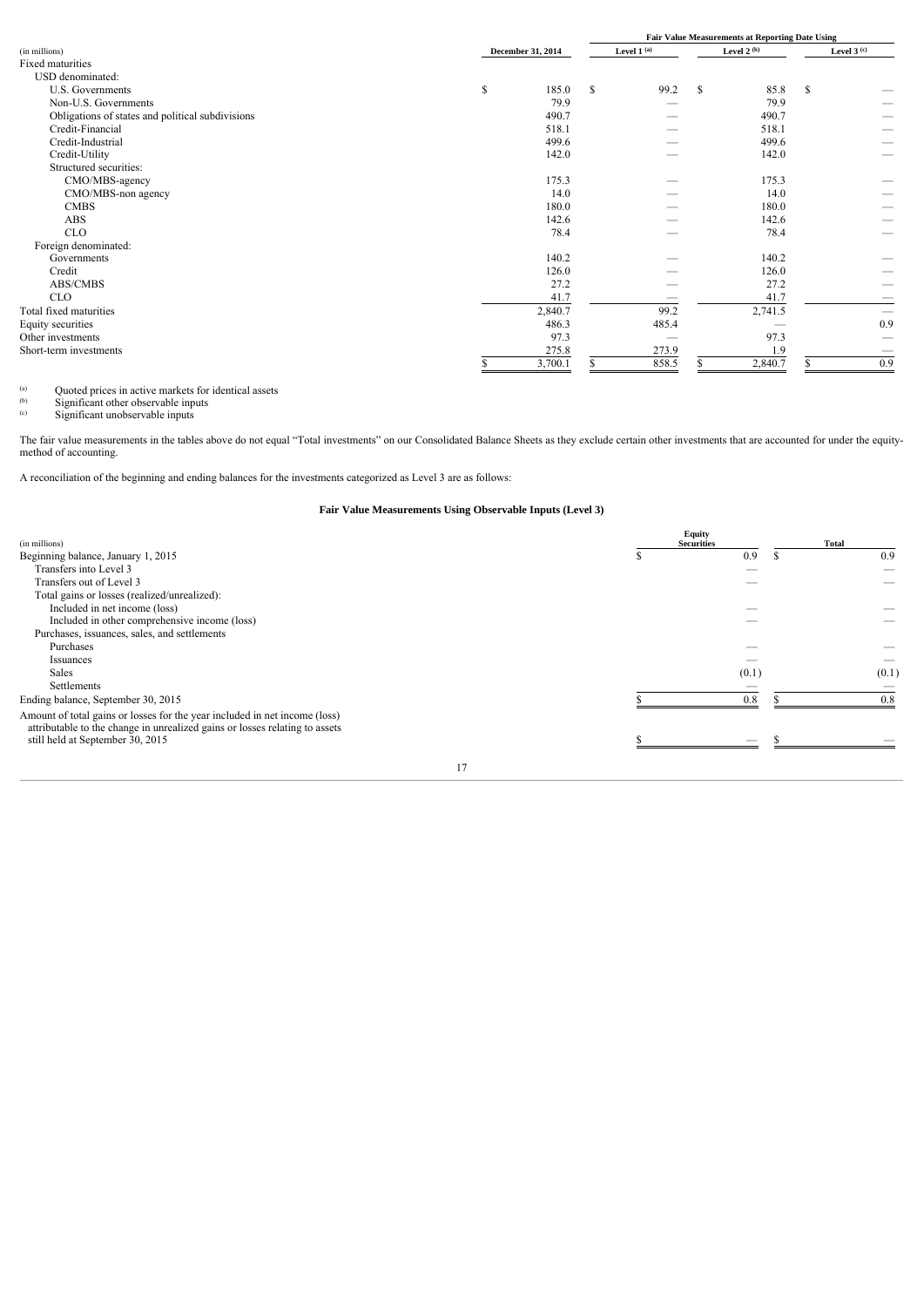The following table provides a reconciliation of reserves for losses and loss adjustment expenses ("LAE"):

Reserves for losses and LAE represent the estimated indemnity cost and related adjustment expenses necessary to investigate and settle claims. Such estimates are based upon individual case estimates for reported claims, estimates from ceding companies for reinsurance assumed and actuarial estimates for losses that have been incurred but not yet reported to the insurer. Any change in probable ultimate liabilities is reflected in current operating results.

18

| (in millions)                                                                                                                                             | <b>Equity</b><br><b>Securities</b> |       | Other<br><b>Assets</b> | <b>Total</b> |
|-----------------------------------------------------------------------------------------------------------------------------------------------------------|------------------------------------|-------|------------------------|--------------|
| Beginning balance, January 1, 2014                                                                                                                        |                                    | .3    | 2.6                    | 3.9          |
| Transfers into Level 3                                                                                                                                    |                                    |       |                        |              |
| Transfers out of Level 3                                                                                                                                  |                                    |       |                        |              |
| Total gains or losses (realized/unrealized):                                                                                                              |                                    |       |                        |              |
| Included in net income (loss)                                                                                                                             |                                    |       |                        |              |
| Included in other comprehensive income (loss)                                                                                                             |                                    | 0.1   |                        | 0.1          |
| Purchases, issuances, sales, and settlements                                                                                                              |                                    |       |                        |              |
| Purchases                                                                                                                                                 |                                    |       |                        |              |
| <i>Issuances</i>                                                                                                                                          |                                    |       |                        |              |
| <b>Sales</b>                                                                                                                                              |                                    | (0.5) |                        | (0.5)        |
| Settlements                                                                                                                                               |                                    |       | (2.6)                  | (2.6)        |
| Ending balance, December 31, 2014                                                                                                                         |                                    | 0.9   |                        | 0.9          |
| Amount of total gains or losses for the year included in net income (loss)<br>attributable to the change in unrealized gains or losses relating to assets |                                    |       |                        |              |
| still held at December 31, 2014                                                                                                                           |                                    |       |                        |              |

At September 30, 2015 and December 31, 2014, we did not have any financial assets or financial liabilities measured at fair value on a nonrecurring basis or any financial liabilities on a recurring basis.

 $\left( 1\right)$ (1) Amount represents (decreases) increases in reserves due to change in syndicate participation

## **4. Reserves for Losses and Loss Adjustment Expenses**

|                                                    |         | For the Nine Months Ended September 30, |  |  |  |  |  |  |  |
|----------------------------------------------------|---------|-----------------------------------------|--|--|--|--|--|--|--|
| (in millions)                                      | 2015    | 2014                                    |  |  |  |  |  |  |  |
| Net reserves beginning of the year                 | 2,137.1 | 2,107.6<br>$\mathbb{S}$                 |  |  |  |  |  |  |  |
| Add:                                               |         |                                         |  |  |  |  |  |  |  |
| Losses and LAE incurred during current calendar    |         |                                         |  |  |  |  |  |  |  |
| year, net of reinsurance:                          |         |                                         |  |  |  |  |  |  |  |
| Current accident year                              | 589.6   | 585.9                                   |  |  |  |  |  |  |  |
| Prior accident years                               | (15.3)  | (26.4)                                  |  |  |  |  |  |  |  |
| Losses and LAE incurred during calendar year, net  |         |                                         |  |  |  |  |  |  |  |
| of reinsurance                                     | 574.3   | 559.5                                   |  |  |  |  |  |  |  |
| Deduct:                                            |         |                                         |  |  |  |  |  |  |  |
| Losses and LAE payments made during current        |         |                                         |  |  |  |  |  |  |  |
| calendar year, net of reinsurance:                 |         |                                         |  |  |  |  |  |  |  |
| Current accident year                              | 105.2   | 115.3                                   |  |  |  |  |  |  |  |
| Prior accident years                               | 435.5   | 435.5                                   |  |  |  |  |  |  |  |
| Losses and LAE payments made during current        |         |                                         |  |  |  |  |  |  |  |
| calendar year, net of reinsurance:                 | 540.7   | 550.8                                   |  |  |  |  |  |  |  |
| Change in participation interest (1)               | (1.2)   | 24.7                                    |  |  |  |  |  |  |  |
| Foreign exchange adjustments                       | (27.7)  | (4.9)                                   |  |  |  |  |  |  |  |
| Net reserves - end of period                       | 2,141.8 | 2,136.1                                 |  |  |  |  |  |  |  |
| Add:                                               |         |                                         |  |  |  |  |  |  |  |
| Reinsurance recoverables on unpaid losses and LAE, |         |                                         |  |  |  |  |  |  |  |
| end of period                                      | 962.3   | 926.5                                   |  |  |  |  |  |  |  |
| Gross reserves - end of period                     | 3,104.1 | 3,062.6                                 |  |  |  |  |  |  |  |
|                                                    |         |                                         |  |  |  |  |  |  |  |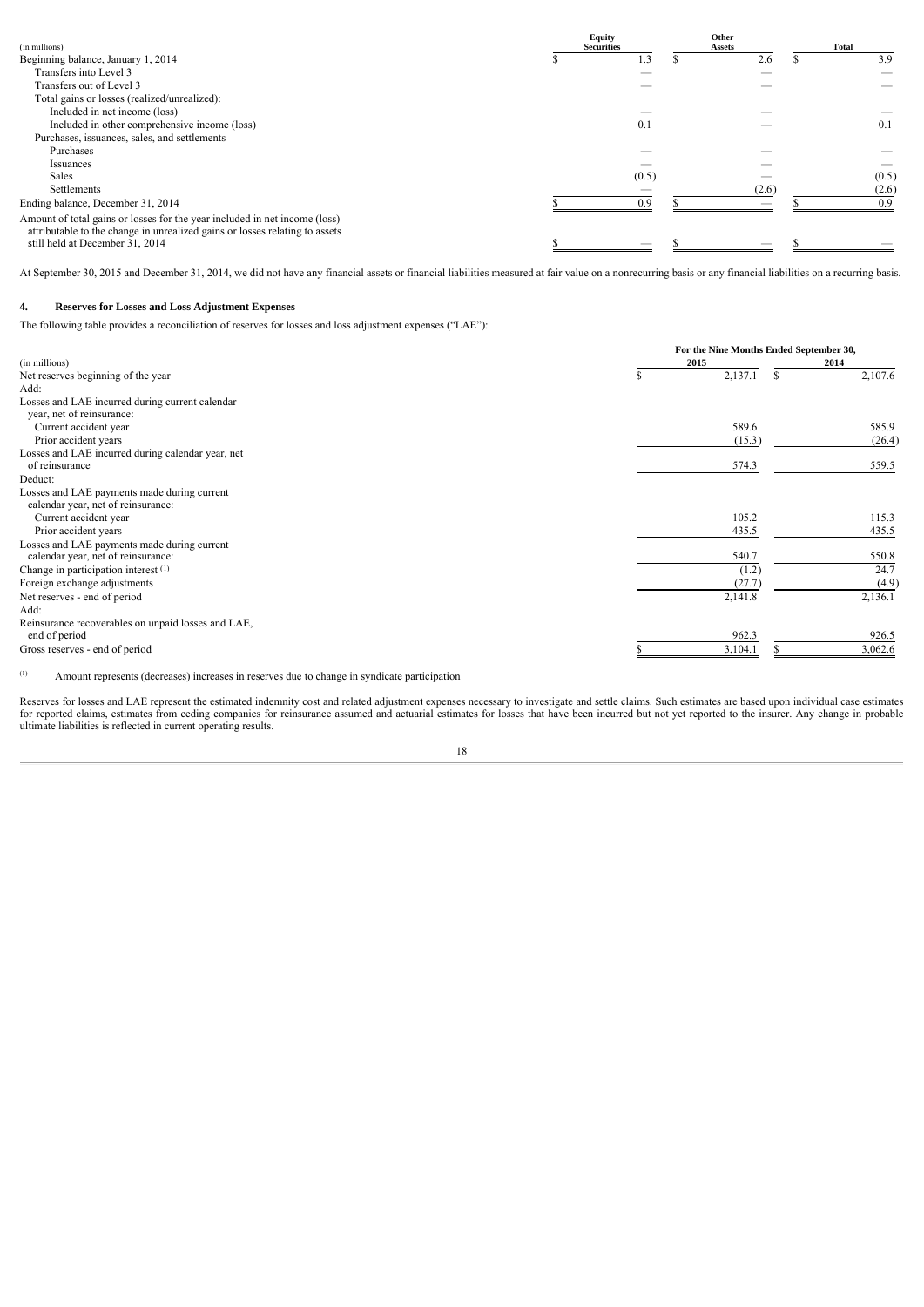Impacting losses and LAE for the nine months ended September 30, 2015 was \$15.3 million in favorable prior years' loss reserve development comprised of the following: \$25.1 million of net favorable development in the Excess and Surplus Lines segment primarily the result of favorable development in the general and products liability lines and commercial automobile, partially offset by unfavorable development in property lines; \$10.4 million of net unfavorable development in the Commercial Specialty segment, primarily driven by unfavorable development in general liability and workers compensation due to increases in claim severity, partially offset by favorable development in auto liability and short tail lines; \$5.8 million of net favorable development in the International Specialty segment primarily driven by favorable development in Argo Insurance Bermuda and Argo Re, partially offset by unfavorable development in the Brazil unit; \$2.8 million of net favorable development in the Syndicate 1200 segment primarily driven by favorable development in property, general liability and marine & energy, partially offset by unfavorable development in other liability classes and aerospace; and \$8.0 million of unfavorable development in the Run-off Lines segment primarily caused by unfavorable development in workers compensation lines and asbestos and environmental liability, offset in part by favorable development in run-off reinsurance claims.

Impacting losses and LAE for the nine months ended September 30, 2014 was \$26.4 million in favorable prior years' loss reserve development comprised of the following: \$34.6 million of net favorable development in the Excess and Surplus Lines segment primarily caused by favorable development in the general and products liability lines, partially offset by unfavorable development in commercial automobile and property lines; \$5.2 million of net unfavorable development in the Commercial Specialty segment, primarily driven by unfavorable development in general liability lines due to increases in claim severity, as well as unfavorable development in auto liability lines, partially offset by favorable development in workers compensation and short-tail lines; \$0.1 million of net favorable development in the International Specialty segment; \$15.8 million of net favorable development in the Syndicate 1200 segment primarily driven by favorable development in various property classes, as well as favorable development in professional indemnity and aerospace, partially offset by unfavorable development in general liability; and \$18.9 million of unfavorable development in the Run-off Lines segment primarily caused by unfavorable development in workers compensation lines driven by increasing medical costs on older claims, as well as unfavorable development in asbestos liability on assumed business.

In the opinion of management, our reserves represent the best estimate of our ultimate liabilities, based on currently known facts, current law, current technology and assumptions considered reasonable where facts are not known. Due to the significant uncertainties and related management judgments, there can be no assurance that future loss development, favorable or unfavorable, will not occur.

On July 16, 2014, Argo Group US, Inc. purchased the outstanding PXRE Capital Trust V \$20,000,000 Junior Subordinated Debt Securities ("Capital Trust V") at a discount equal to 90.0% of the principal amount plus accrued and unpaid interest through the date of purchase for a total price of \$18.2 million, resulting in the recognition of a \$2.0 million pre-tax realized gain. The Capital Trust V was redeemed on April 29, 2015.

#### *Revolving Credit Facility*

On March 7, 2014, each of Argo Group, Argo Group US, Inc., Argo International Holdings Limited and Argo Underwriting Agency Limited (the "Borrowers") entered into a \$175 million credit agreement ("Credit Agreement") with JPMorgan Chase Bank, N.A., as administrative agent. The Credit Agreement provides for a \$175.0 million revolving credit facility with a maturity date of March 7, 2018 unless extended in accordance with the terms of the Credit Agreement. Borrowings under the Credit Agreement may be used for general corporate purposes, including working capital and permitted acquisitions, and each of the Borrowers has agreed to be jointly and severally liable for the obligations of the other Borrowers under the Credit Agreement.

The Credit Agreement contains customary events of default. If an event of default occurs and is continuing, the Borrowers might be required immediately to repay all amounts outstanding under the Credit Agreement. Lenders holding at least a majority of the loans and commitments under the Credit Agreement may elect to accelerate the maturity of the loans and/or terminate the commitments under the Credit Agreement upon the occurrence and during the continuation of an event of default.

Included in the Credit Agreement is a provision that allows up to \$17.5 million of the revolving credit facility to be used for LOCs, subject to availability. As of September 30, 2015 and December 31, 2014, there were no borrowings outstanding and \$0.2 million in LOCs against the Credit Facility.

#### *Junior Subordinated Debentures*

#### **5. Debt**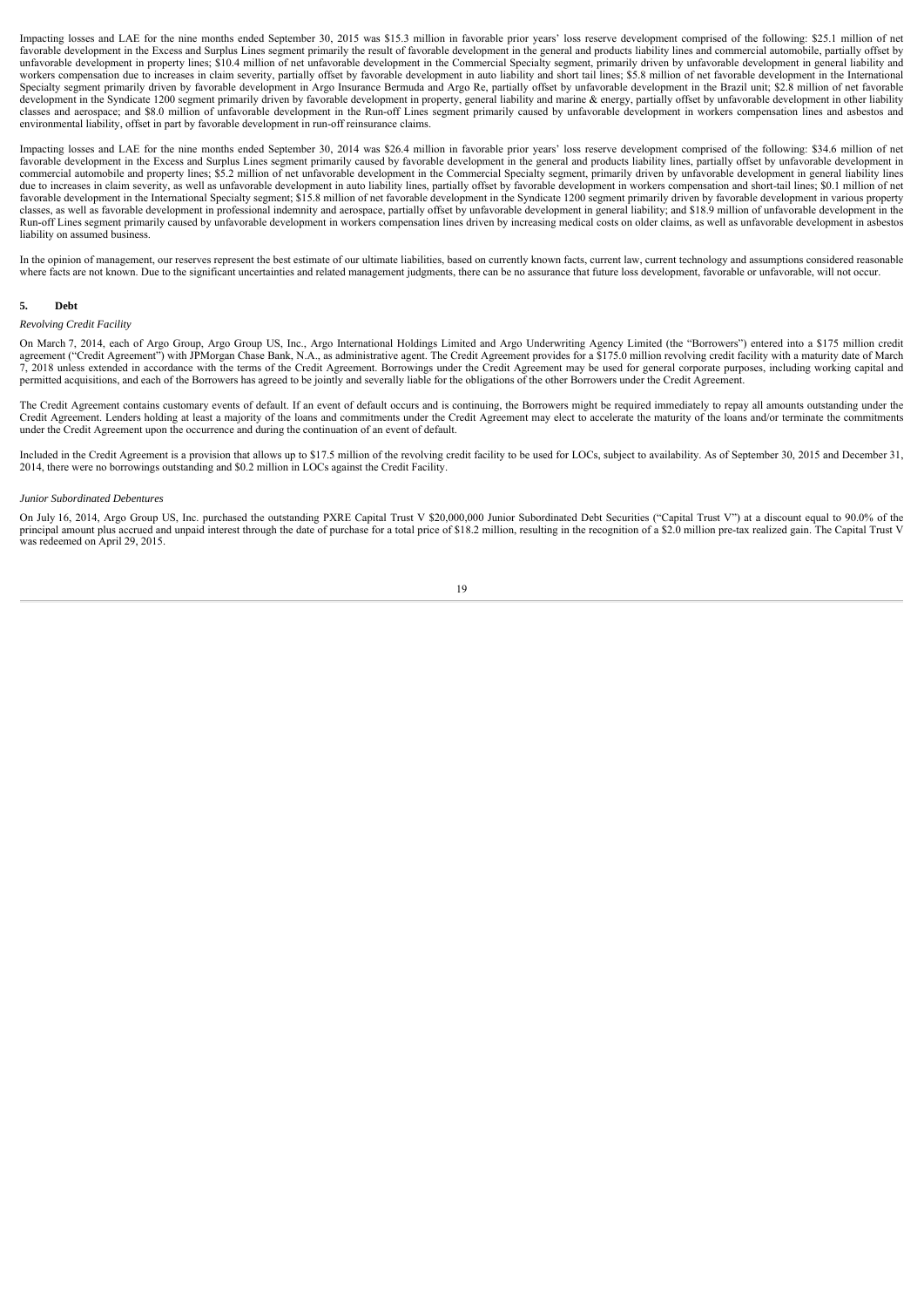*Cash.* The carrying amount approximates fair value.

*Investment securities and short-term investments*. See Note 3, "Investments," for additional information.

*Premiums receivable and reinsurance recoverables on paid losses.* The carrying value of current receivables approximates fair value. At September 30, 2015 and December 31, 2014, the carrying values of premiums receivable over 90 days were \$12.2 million and \$12.4 million, respectively. Included in "Reinsurance recoverables" in our Consolidated Balance Sheets at September 30, 2015 and December 31, 2014, are amounts that are due from trade capital providers associated with the operations of Syndicate 1200. Upon settlement, the receivable is offset against the liability also reflected in our accompanying Consolidated Balance Sheets. At September 30, 2015 and December 31, 2014, the payable was in excess of the receivable. Of our reinsurance recoverables on paid losses, excluding amounts attributable to Syndicate 1200's trade capital providers, at September 30, 2015 and December 31, 2014, the carrying values over 90 days were \$9.1 million and \$9.9 million, respectively. Our methodology for establishing our allowances for doubtful accounts includes specifically identifying all potential uncollectible balances regardless of aging. At September 30, 2015 and December 31, 2014, the allowance for doubtful accounts for premiums receivable was \$3.7 million and \$5.2 million, respectively, and the allowance for doubtful accounts for reinsurance recoverables on paid losses was \$2.4 million and \$1.8 million, respectively. Premiums receivable over 90 days were secured by collateral in the amount of \$0.3 million and \$0.3 million at September 30, 2015 and December 31, 2014, respectively. Reinsurance recoverables on paid losses over 90 days were secured by collateral in the amount of \$0.6 million and \$0.4 at September 30, 2015 and December 31, 2014, respectively.

*Debt*. At September 30, 2015 and December 31, 2014, the fair value of our Junior subordinated debentures, Senior unsecured fixed rate notes and Other indebtedness was estimated using appropriate market indices or quoted prices from external sources based on current market conditions.

On February 17, 2015, our Board of Directors declared a 10% stock dividend, payable on March 16, 2015, to shareholders of record at the close of business on March 2, 2015. As a result of the stock dividend, 2,554,506 additional shares were issued. Cash was paid in lieu of fractional shares of our common shares. All references to share and per share amounts in this document and related disclosures have been adjusted to reflect the stock dividend for all periods presented.

For the three and nine months ended September 30, 2015, we repurchased a total of 85,959 common shares and 575,055, respectively, for \$4.8 million and \$29.7 million, respectively. A summary of activity from January 1, 2015 through September 30, 2015 follows.

A summary of our financial instruments whose carrying value did not equal fair value is shown below:

On August 4, 2015, our Board of Directors declared a quarterly cash dividend in the amount of \$0.20 on each share of common stock outstanding. On September 15, 2015, we paid \$5.6 million to our shareholders of record on September 1, 2015.

On August 5, 2014, our Board of Directors declared a quarterly cash dividend in the amount of \$0.16 on each share of common stock outstanding, on a post-stock dividend basis. On September 15, 2014, we paid \$4.7 million to our shareholders of record on September 1, 2014.

On November 5, 2013, our Board of Directors authorized the repurchase of up to \$150.0 million of our common shares ("2013 Repurchase Authorization"). The 2013 Repurchase Authorization supersedes all the previous Repurchase Authorizations. As of September 30, 2015, availability under the 2013 Repurchase Authorization for future repurchases of our common shares was \$63.1 million.



#### **6. Disclosures about Fair Value of Financial Instruments**

|                                   | September 30, 2015 |       |  |               |  |                    | <b>December 31, 2014</b> |                      |  |  |  |  |
|-----------------------------------|--------------------|-------|--|---------------|--|--------------------|--------------------------|----------------------|--|--|--|--|
| (in millions)                     | Carrying<br>Amount |       |  | Fair<br>Value |  | Carrying<br>Amount |                          | Fair<br><b>Value</b> |  |  |  |  |
| Junior subordinated debentures    |                    | 172.7 |  | 153.0         |  | 172.7              |                          | 155.5                |  |  |  |  |
| Senior unsecured fixed rate notes |                    | 143.8 |  | 144.6         |  | 143.8              |                          | 132.3                |  |  |  |  |
| Other indebtedness:               |                    |       |  |               |  |                    |                          |                      |  |  |  |  |
| Floating rate loan stock          |                    | 56.8  |  | 50.3          |  | 61.3               |                          | 55.2                 |  |  |  |  |
| Note payable                      |                    | 0.6   |  | 0.6           |  | 0.7                |                          | 0.6                  |  |  |  |  |
|                                   |                    | 373.9 |  | 348.5         |  | 378.5              |                          | 343.6                |  |  |  |  |

#### **7. Shareholders' Equity**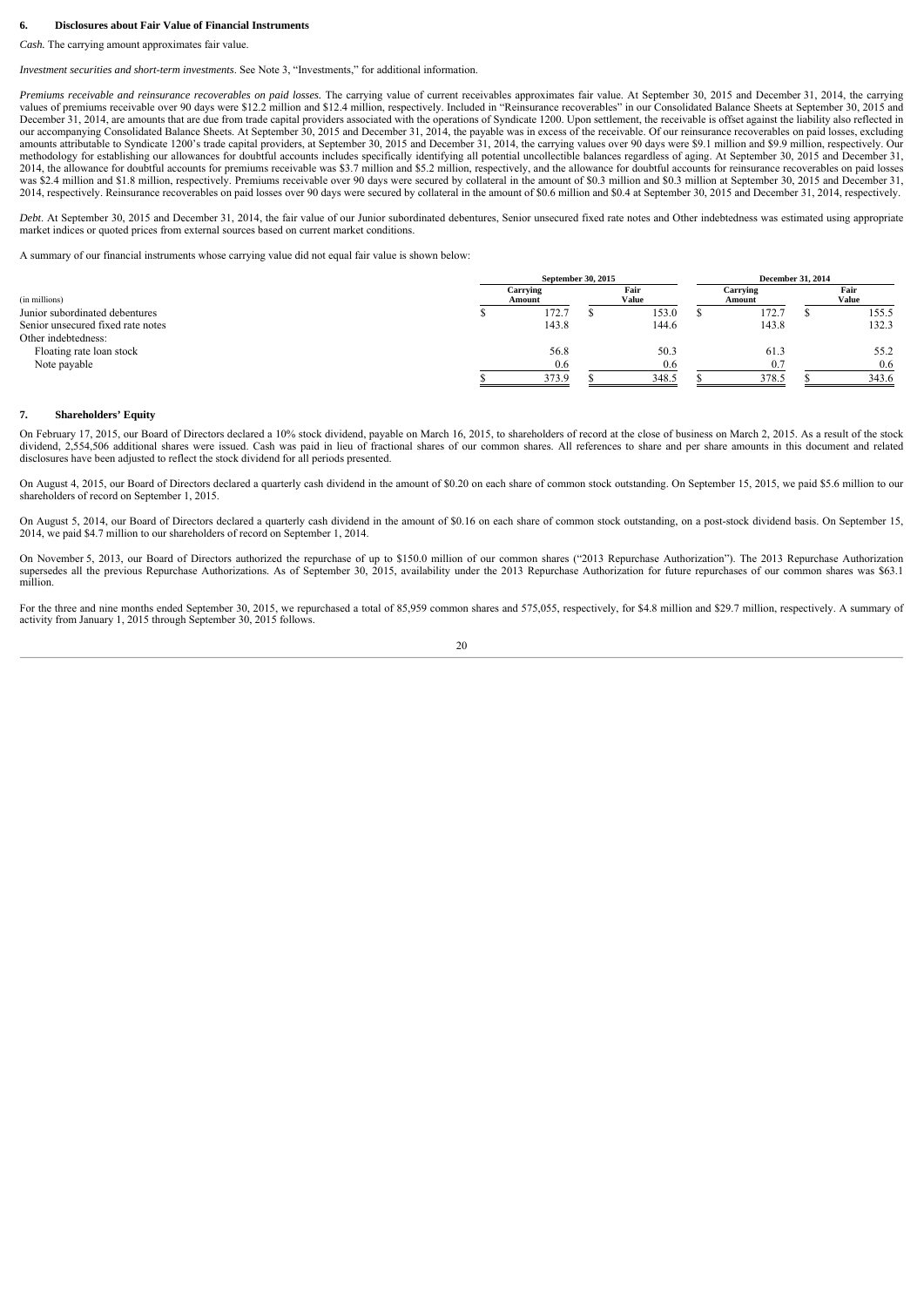A summary of common shares repurchased for the nine months ended September 30, 2015 is shown below:

A summary of changes in accumulated other comprehensive income (loss), net of taxes (where applicable) by component for the nine months ended September 30, 2015 and 2014 is presented below:

The following tables illustrate the amounts reclassified from accumulated other comprehensive (loss) income shown in the above tables that have been included in our Consolidated Statements of Income:

| <b>Repurchase Type</b> | Date<br><b>Trading Plan</b><br><b>Initiated</b> | 2015<br><b>Purchase</b><br>Period | Number of<br><b>Shares</b><br><b>Repurchased</b> | <b>Average Price</b><br>of Shares<br><b>Repurchased</b> | <b>Total Cost</b><br>(in millions) | Repurchase<br><b>Authorization</b><br>Year |
|------------------------|-------------------------------------------------|-----------------------------------|--------------------------------------------------|---------------------------------------------------------|------------------------------------|--------------------------------------------|
| 10b5-1 Trading Plan    | 12/15/2014                                      | 01/05/2015-02/12/2015             | 117,482                                          | 53.50                                                   | 0.3                                | 2013                                       |
| 10b5-1 Trading Plan    | 03/16/2015                                      | 03/18/2015-05/06/2015             | 150,050                                          | 49.56                                                   |                                    | 2013                                       |
| Open Market            | N/A                                             | 01/01/2015-09/30/2015             | 307,523                                          | 51.83                                                   | 16.0                               | 2013                                       |
| Total                  |                                                 |                                   | 575,055                                          | 51.58                                                   | 29.7                               |                                            |

## **8. Accumulated Other Comprehensive Income (Loss)**

| (in millions)                                                       | <b>Foreign Currency</b><br><b>Translation</b><br><b>Adjustments</b> |                                                              |     | <b>Unrealized</b><br><b>Holding Gains</b><br>on Securities |    | <b>Defined Benefit</b><br><b>Pension Plans</b> |    | <b>Total</b>    |
|---------------------------------------------------------------------|---------------------------------------------------------------------|--------------------------------------------------------------|-----|------------------------------------------------------------|----|------------------------------------------------|----|-----------------|
| Balance, January 1, 2015                                            | \$                                                                  | (15.6)                                                       | -\$ | 130.7                                                      | S. | (7.0)                                          | S. | 108.1           |
| Other comprehensive loss before                                     |                                                                     |                                                              |     |                                                            |    |                                                |    |                 |
| reclassifications                                                   |                                                                     | (6.6)                                                        |     | (75.7)                                                     |    |                                                |    | (82.3)          |
| Amounts reclassified from accumulated other                         |                                                                     |                                                              |     |                                                            |    |                                                |    |                 |
| comprehensive loss                                                  |                                                                     |                                                              |     | (2.3)                                                      |    |                                                |    | (2.3)           |
| Net current-period other comprehensive loss                         |                                                                     | (6.6)                                                        |     | (78.0)                                                     |    |                                                |    | (84.6)          |
| <b>Balance at September 30, 2015</b>                                |                                                                     | (22.2)                                                       |     | 52.7                                                       |    | (7.0)                                          |    | 23.5            |
|                                                                     |                                                                     |                                                              |     |                                                            |    |                                                |    |                 |
| (in millions)                                                       |                                                                     | <b>Foreign Currency</b><br><b>Translation</b><br>Adjustments |     | <b>Unrealized</b><br><b>Holding Gains</b><br>on Securities |    | <b>Defined Benefit</b><br><b>Pension Plans</b> |    | <b>Total</b>    |
| <b>Balance, January 1, 2014</b>                                     | S                                                                   | (11.5)                                                       | -S  | 163.9                                                      |    | (4.6)                                          |    | 147.8           |
| Other comprehensive income before<br>reclassifications              |                                                                     | (1.9)                                                        |     | 5.4                                                        |    |                                                |    | 3.5             |
| Amounts reclassified from accumulated other<br>comprehensive income |                                                                     |                                                              |     | (14.8)                                                     |    |                                                |    | (14.8)          |
| Net current-period other comprehensive<br>income                    |                                                                     | (1.9)<br>(13.4)                                              |     | (9.4)<br>154.5                                             |    | (4.6)                                          |    | (11.3)<br>136.5 |

|                                            | For the Three Months Ended September 30, |  |           |  |       | For the Nine Months Ended September 30, |        |  |  |  |
|--------------------------------------------|------------------------------------------|--|-----------|--|-------|-----------------------------------------|--------|--|--|--|
| (in millions)                              | 2015                                     |  | 2014      |  | 2015  | 2014                                    |        |  |  |  |
| Unrealized gains and losses on securities: |                                          |  |           |  |       |                                         |        |  |  |  |
| Net realized investment losses             | 0.1                                      |  | (5.8)     |  | (6.9) |                                         | (22.0) |  |  |  |
| Benefit for income taxes                   |                                          |  |           |  | 4.6   |                                         |        |  |  |  |
| Net of taxes                               | l.8                                      |  | <b>L.</b> |  | (2.3) |                                         | (14.8) |  |  |  |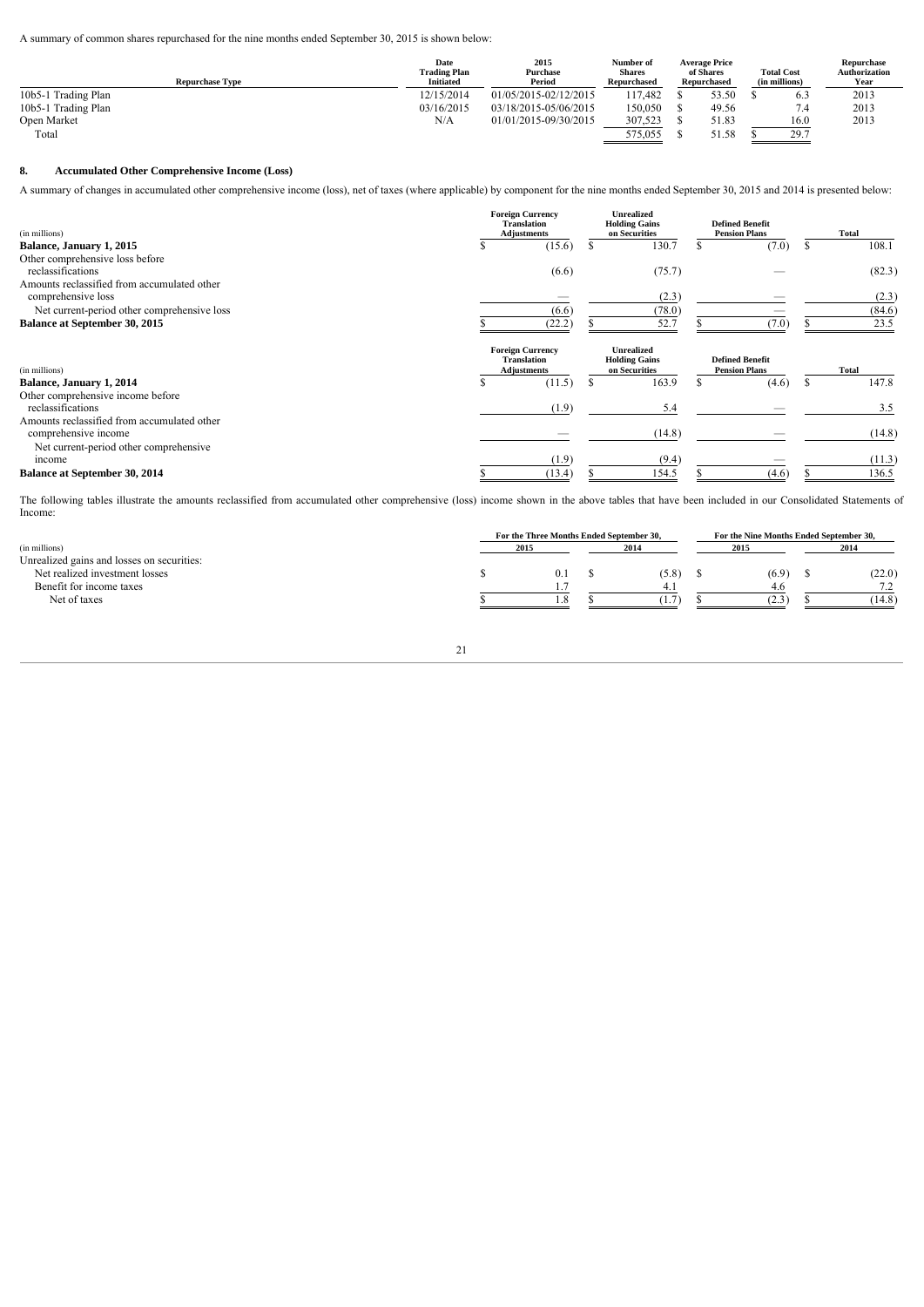The following table presents the calculation of net income per common share on a basic and diluted basis (all balances have been adjusted to reflect the 10% stock dividend):

Excluded from the weighted average common shares outstanding calculation at September 30, 2015, and 2014 are 9,181,544 shares and 8,440,355 shares, respectively, which are held as treasury shares. The shares are excluded as of their repurchase date. For the three and nine months ended September 30, 2015, there were no equity compensation awards with an anti-dilutive effect. For the three and nine months ended September 30, 2014, equity compensation awards to purchase 1,879 shares of common stock were excluded from the computation of diluted net income per common share as these instruments were anti-dilutive. These instruments expired or will expire at varying times from 2014 through 2016.

*Income taxes paid.* We paid income taxes of \$ 10.8 million and \$23.8 million during the nine months ended September 30, 2015 and 2014, respectively.

The fair value method of accounting is used for equity-based compensation plans. Under the fair value method, compensation cost is measured based on the fair value of the award at the measurement date and recognized over the requisite service period. We use the Black-Scholes model to estimate the fair values on the measurement date for share options and share appreciation rights ("SARs"). The Black-Scholes model uses several assumptions to value a share award. The volatility assumption is based on the historical change in our stock price over the previous five years preceding the measurement date. The risk-free rate of return assumption is based on the five-year U.S. Treasury constant maturity rate on the measurement date. The expected award life is based upon the average holding period over the history of the incentive plan. The expected dividend yield is based on our history and expected dividend payouts.

*Income taxes recovered*. During the nine months ended September 30, 2015, \$11.5 million of income taxes was recovered. No income taxes were recovered during the nine months ended September 30, 2014.

*Interest paid was as follows:*

#### **9. Net Income Per Common Share**

|                                                              | For the Three Months Ended September 30, |            |  |            |  | For the Nine Months Ended September 30, |      |            |  |  |
|--------------------------------------------------------------|------------------------------------------|------------|--|------------|--|-----------------------------------------|------|------------|--|--|
| (in millions, except number of shares and per share amounts) | 2015                                     |            |  | 2014       |  | 2015                                    | 2014 |            |  |  |
| Net income                                                   |                                          | 35.3       |  | 44.7       |  | 122.0                                   |      | 123.5      |  |  |
| Weighted average common shares outstanding - basic           |                                          | 27,916,586 |  | 28,552,240 |  | 27,997,638                              |      | 28,824,182 |  |  |
| Effect of dilutive securities:                               |                                          |            |  |            |  |                                         |      |            |  |  |
| Equity compensation awards                                   |                                          | 557,918    |  | 528,368    |  | 542,456                                 |      | 512,993    |  |  |
| Weighted average common shares outstanding - diluted         |                                          | 28,474,504 |  | 29,080,608 |  | 28,540,094                              |      | 29,337,175 |  |  |
| Net income per common share:                                 |                                          |            |  |            |  |                                         |      |            |  |  |
| Basic                                                        |                                          | .27        |  | 1.57       |  | 4.36                                    |      | 4.28       |  |  |
| Diluted                                                      |                                          | .24        |  | .54        |  | 4.28                                    |      | 4.21       |  |  |

#### **10. Supplemental Cash Flow Information**

|                                   | For the Nine Months Ended September 30, |  |             |  |  |  |  |  |
|-----------------------------------|-----------------------------------------|--|-------------|--|--|--|--|--|
| (in millions)                     | 2015                                    |  | 2014        |  |  |  |  |  |
| Senior unsecured fixed rate notes | 7.0                                     |  | 7.0         |  |  |  |  |  |
| Junior subordinated debentures    | J.J                                     |  | 5.8         |  |  |  |  |  |
| Other indebtedness                | 2.0                                     |  |             |  |  |  |  |  |
| Total interest paid               | 14.                                     |  | 151<br>19.1 |  |  |  |  |  |

#### **11. Share-based Compensation**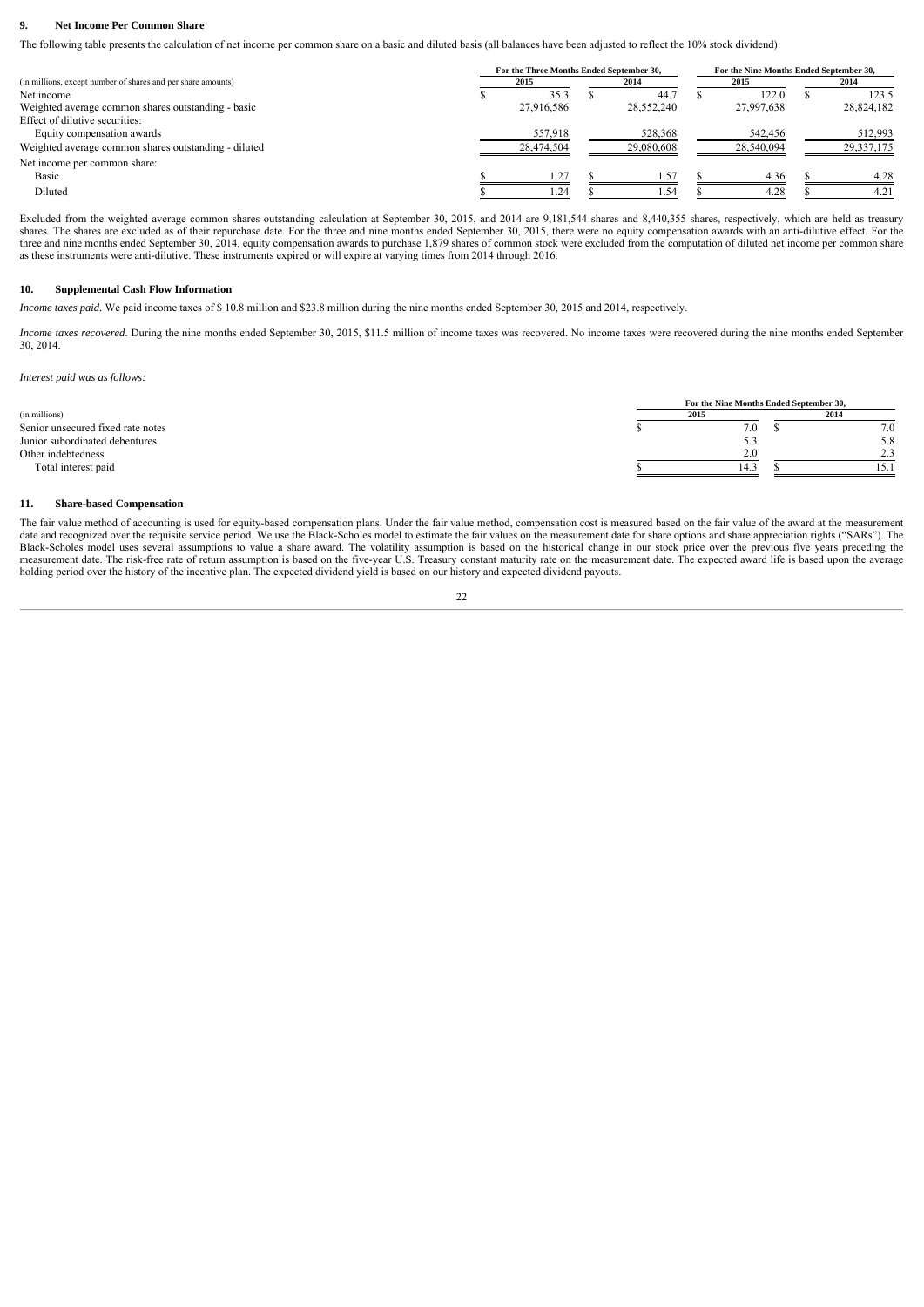The following table summarizes the assumptions we used for the nine months ended September 30, 2015 and 2014:

#### *Argo Group's Long-Term Incentive Plans*

In November 2007, our shareholders approved the 2007 Long-Term Incentive Plan (the "2007 Plan"), which provides for an aggregate of 4.5 million shares of our common stock that may be issued to executives, non-employee directors, and other key employees. As of May 2014, 1.46 million shares remained available for grant under the 2007 Plan. In May 2014, our shareholders approved the 2014 Long-Term Incentive Plan (the "2014 Plan"), which provides for an additional 2.8 million shares of our common stock to be available for issuance to executives, non-employee directors and other key employees. The share awards may be in the form of share options, SARs, restricted shares, restricted share awards, restricted share units awards, performance awards, other share-based awards and other cash-based awards. Shares issued under this plan may be shares that are authorized and unissued or shares that we reacquired, including shares purchased on the open market. Share options and SARs will count as one share for the purposes of the limits under the incentive plans; restricted shares, restricted share units, performance units, performance shares or other share-based incentive awards which settle in common shares will count as 2.75 shares for purpose of the limits under the 2014 Plan.

The restricted shares vest over two to four years. Expense recognized under this plan for the restricted shares was \$1.4 million and \$4.4 million for the three and nine months ended September 30, 2015, respectively, as compared to \$0.8 million and \$2.2 million for the three and nine months ended September 30, 2014, respectively. Compensation expense for all share-based compensation awards is included in "Underwriting, acquisition and insurance expense" in the accompanying Consolidated Statements of Income. As of September 30, 2015, there was \$13.9 million of total unrecognized compensation cost related to restricted share compensation arrangements granted by Argo Group.

Share options may be in the form of incentive share options, non-qualified share options and restorative options. Share options are required to have an exercise price that is not less than the market value on the date of grant. We are prohibited from repricing the options. The term of the share options cannot exceed seven years from the grant date.

A summary of restricted share activity as of September 30, 2015 and changes during the nine months then ended is as follows:

A summary of stock-settled SARs activity as of September 30, 2015 and changes during the nine months then ended is as follows:

23

|                             | For the Nine Months Ended September 30, |        |
|-----------------------------|-----------------------------------------|--------|
|                             | 2015                                    | 2014   |
| Risk-free rate of return    | $.44\%$                                 | 1.77%  |
| Expected dividend yields    | .52%                                    | .49%   |
| Expected award life (years) | 4.64                                    | 4.67   |
| Expected volatility         | 20.81%                                  | 22.84% |

All outstanding awards were adjusted to reflect the 10% stock dividend, resulting in a 10% increase to the number of awards outstanding and a 9.09% reduction in the exercise price.

| <b>Shares</b> | <b>Weighted-Average</b><br><b>Grant Date</b><br><b>Fair Value</b> |
|---------------|-------------------------------------------------------------------|
| 313,716       | 31.38                                                             |
| 297,873       | 39.21                                                             |
| (119,295)     | 26.83                                                             |
| (8,938)       | 41.76                                                             |
| 483,356       | 37.14                                                             |
|               |                                                                   |

|                                   | <b>Shares</b> | <b>Weighted-Average</b><br><b>Exercise Price</b> |
|-----------------------------------|---------------|--------------------------------------------------|
| Outstanding at January 1, 2015    | 1,313,726     | 28.57                                            |
| Granted                           | 243,305       | 39.43                                            |
| Exercised                         | (165, 036)    | 24.15                                            |
| Expired or forfeited              | (7, 231)      | 31.68                                            |
| Outstanding at September 30, 2015 | .384,764      | 30.14                                            |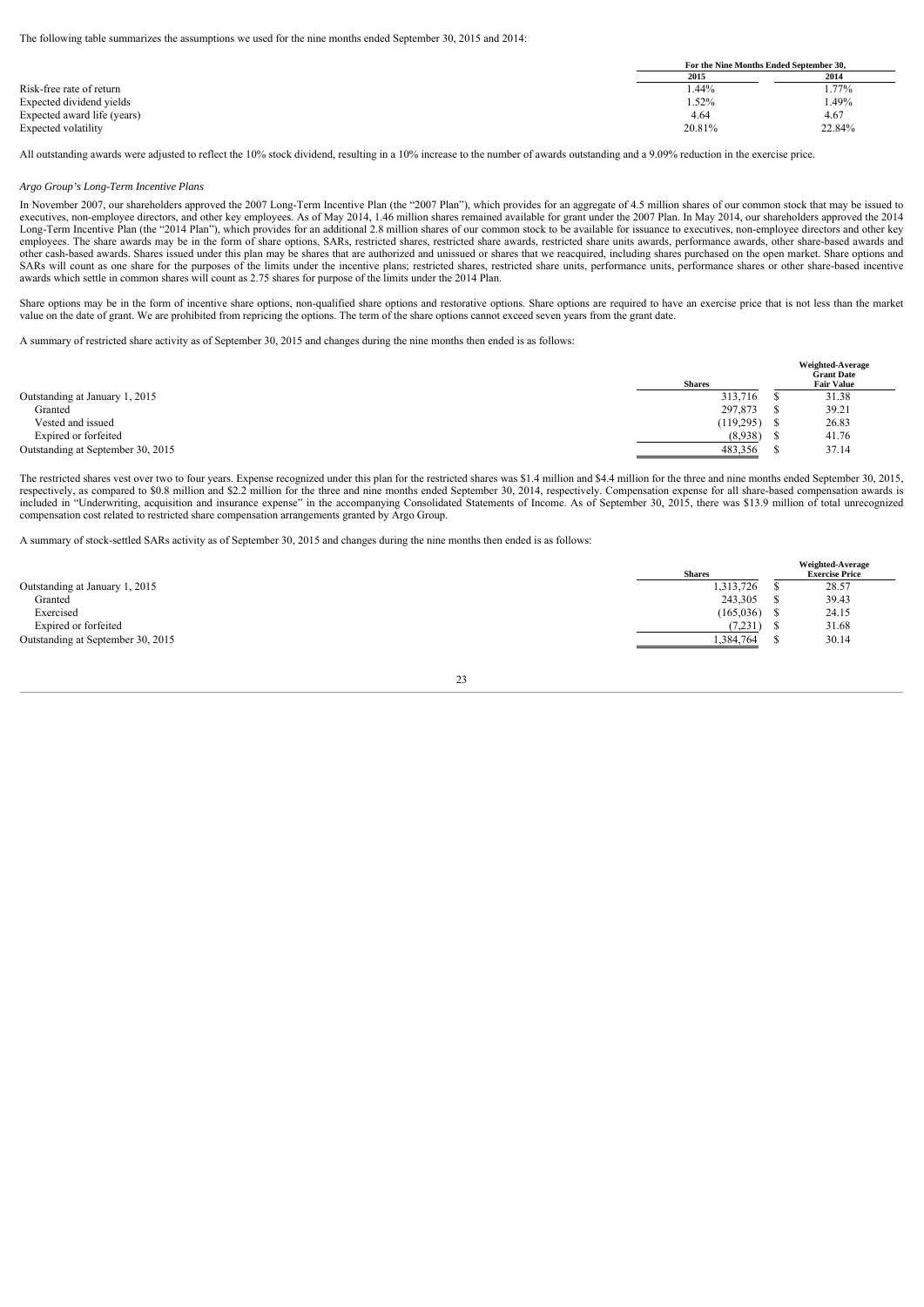The stock-settled SARs vest over a one to four year period. Upon exercise of the stock-settled SARs, the employee is entitled to receive shares of our common stock equal to the appreciation of the stock as compared to the exercise price. Expense recognized for the stock-settled SARs was \$0.3 million and \$1.3 for the three and nine months ended September 30, 2015, respectively, as compared to \$0.3 million and \$1.6 million for the three and nine months ended September 30, 2014, respectively. As of September 30, 2015, there was \$3.3 million of total unrecognized compensation cost related to stock-settled SARs outstanding.

A summary of cash-settled SARs activity as of September 30, 2015 and changes during the nine months then ended is as follows:

The cash-settled SARs vest over a one to four year period. Upon exercise of the cash-settled SARs, the employee is entitled to receive cash payment for the appreciation in the value of our common stock over the exercise price. We account for the cash-settled SARs as liability awards, which require the awards to be revalued at each reporting period. Expense recognized for the cash-settled SARs was \$2.8 million and \$14.1 million for the three and nine months ended September 30, 2015, respectively, as compared to \$1.2 million and \$9.2 million for the three and nine months ended September 30, 2014, respectively. As of September 30, 2015, there was \$13.2 million of total unrecognized compensation cost related to cash-settled SARs outstanding.

We are incorporated under the laws of Bermuda and, under current Bermuda law, are not obligated to pay any taxes in Bermuda based upon income or capital gains. We have received an undertaking from the Supervisor of Insurance in Bermuda pursuant to the provisions of the Exempted Undertakings Tax Protection Act, 2011, which exempts us from any Bermuda taxes computed on profits, income or any capital asset, gain or appreciation or any tax in the nature of estate duty or inheritance tax, at least until the year 2035.

We do not consider ourselves to be engaged in a trade or business in the United States or the United Kingdom and, accordingly, do not expect to be subject to direct United States or United Kingdom income taxation.

Underwriting, acquisition and insurance expenses were as follows:

Included in general expenses for the three months ended September 30, 2015 and 2014 was \$5.5 million and \$2.2 million, respectively, and \$20.8 million and \$13.3 million for the nine months ended September 30, 2015 and 2014, respectively, of expense for our total equity compensation.

We have subsidiaries based in the United Kingdom that are subject to the tax laws of that country. Under current law, these subsidiaries are taxed at the applicable corporate tax rates. Six of the United Kingdom subsidiaries are deemed to be engaged in business in the United States, and therefore, are subject to United States corporate tax in respect of a proportion of their United States underwriting business only. Relief is available against the United Kingdom tax liabilities in respect of overseas taxes paid that arise from the underwriting business. Corporate income tax losses incurred in the United Kingdom can be carried forward, for application against future income, indefinitely. Our United Kingdom subsidiaries file separate United Kingdom income tax returns.

|                                   | <b>Shares</b> | Weighted-Average<br><b>Exercise Price</b> |
|-----------------------------------|---------------|-------------------------------------------|
| Outstanding at January 1, 2015    | 2,001,451     | 32.76                                     |
| Granted                           | 913,157       | 47.48                                     |
| Exercised                         | (366, 527)    | 29.19                                     |
| Expired or forfeited              | (216, 354)    | 39.40                                     |
| Outstanding at September 30, 2015 | 2,331,727     | 38.46                                     |

#### **12. Underwriting, Acquisition and Insurance Expenses**

|                                                        | For the Three Months Ended September 30, |       |  |         |  | For the Nine Months Ended September 30, |      |        |  |
|--------------------------------------------------------|------------------------------------------|-------|--|---------|--|-----------------------------------------|------|--------|--|
| (in millions)                                          |                                          | 2015  |  | 2014    |  | 2015                                    | 2014 |        |  |
| Commissions                                            |                                          | 56.5  |  | 59.8 \$ |  | 182.4                                   |      | 178.0  |  |
| General expenses                                       |                                          | 69.6  |  | 69.0    |  | 222.2                                   |      | 211.9  |  |
| Premium taxes, boards and bureaus                      |                                          |       |  |         |  |                                         |      | 19.5   |  |
|                                                        |                                          | 133.6 |  | 136.0   |  | 412.7                                   |      | 409.4  |  |
| Net deferral of policy acquisition costs               |                                          | (0.8) |  | (2.2)   |  | (10.8)                                  |      | (10.1) |  |
| Total underwriting, acquisition and insurance expenses |                                          | 132.8 |  | 133.8   |  | 401.9                                   |      | 399.3  |  |

#### **13. Income Taxes**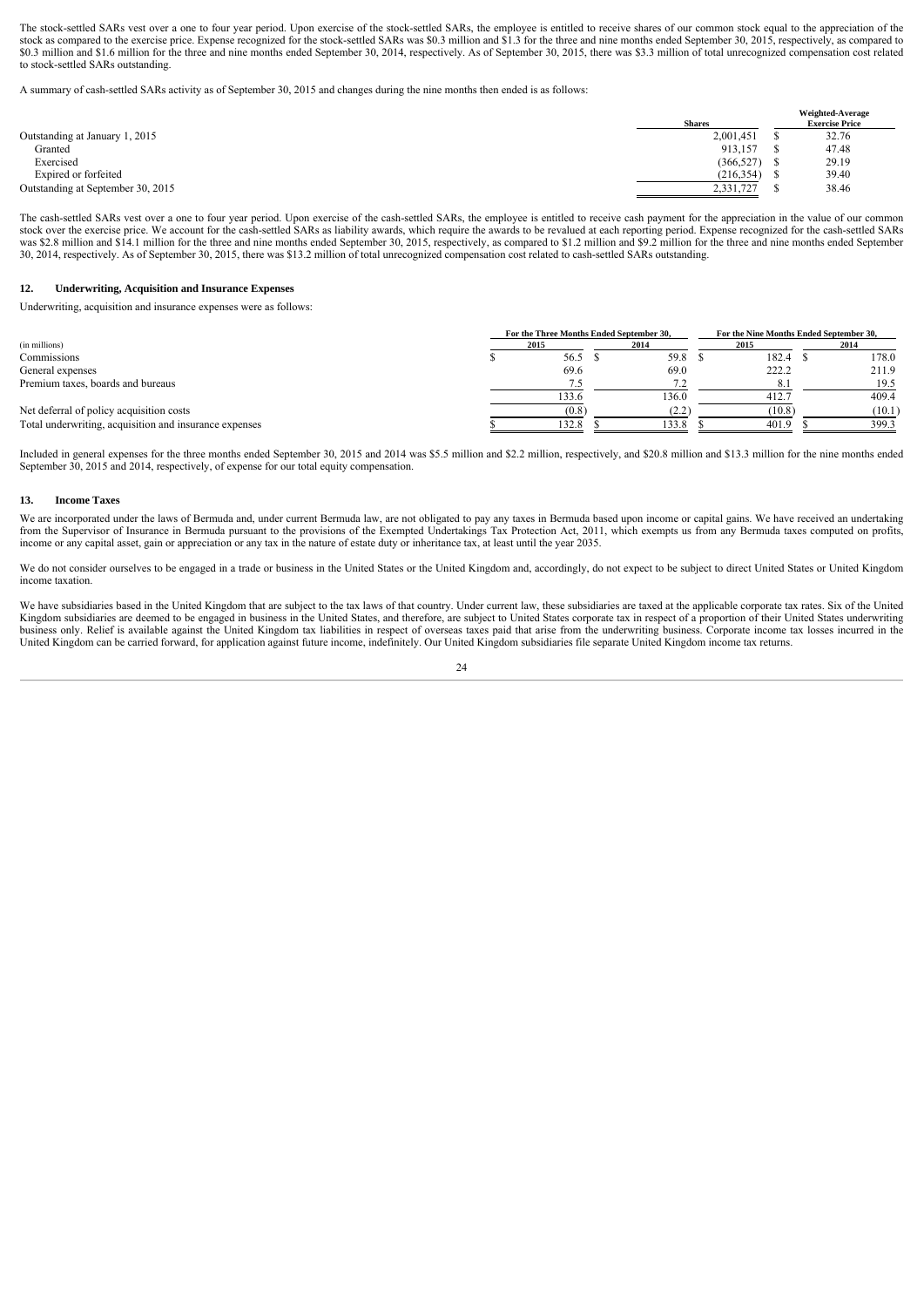We have subsidiaries based in the United States that are subject to United States tax laws. Under current law, these subsidiaries are taxed at the applicable corporate tax rates. Our United States subsidiaries file a consolidated United States federal income tax return.

We also have operations in Belgium, Switzerland, Brazil, France, Malta, Spain and Ireland, which also are subject to income taxes imposed by the jurisdiction in which they operate. We have operations in the United Arab Emirates, which are not subject to income tax under the laws of that country.

Our expected income tax provision computed on pre-tax income (loss) at the weighted average tax rate has been calculated as the sum of the pre-tax income (loss) in each jurisdiction multiplied by that jurisdiction's applicable statutory tax rate. For the three and nine months ended September 30, 2015 and 2014, pre-tax income (loss) attributable to our operations and the operations' effective tax rates were as follows:

Our income tax provision includes the following components:

|                                              |  |  | For the Three Months Ended September 30, |  |        |  |       |  | For the Nine Months Ended September 30, |  |  |  |
|----------------------------------------------|--|--|------------------------------------------|--|--------|--|-------|--|-----------------------------------------|--|--|--|
| (in millions)                                |  |  | 2015                                     |  | 2014   |  | 2015  |  | 2014                                    |  |  |  |
| Current tax provision                        |  |  | (11.3)                                   |  | (15.0) |  | (2.5) |  | (10.7)                                  |  |  |  |
| Deferred tax (benefit) provision related to: |  |  |                                          |  |        |  |       |  |                                         |  |  |  |
| Future tax deductions                        |  |  | 14.1                                     |  | 19.    |  | 16.7  |  | 52.9                                    |  |  |  |
| Valuation allowance change                   |  |  | $1.9^{\circ}$                            |  |        |  | (2.9) |  | (30.0)                                  |  |  |  |
| Income tax provision                         |  |  | 0.9                                      |  | 3.6    |  |       |  | 12.2                                    |  |  |  |

|                      | For the Three Months Ended September 30, |                     |                  |               |                  |  |  |  |  |
|----------------------|------------------------------------------|---------------------|------------------|---------------|------------------|--|--|--|--|
| (in millions)        | 2014<br>2015                             |                     |                  |               |                  |  |  |  |  |
|                      |                                          |                     | <b>Effective</b> |               | <b>Effective</b> |  |  |  |  |
|                      |                                          | Pre-Tax             | Tax              | Pre-Tax       | Tax              |  |  |  |  |
|                      |                                          | Income (Loss)       | Rate             | Income (Loss) | Rate             |  |  |  |  |
| Bermuda              |                                          | 24.6                | $0.0\%$ \$       | 27.5          | $0.0\%$          |  |  |  |  |
| <b>United States</b> |                                          | 10.5                | 19.6%            | 13.5          | 16.2%            |  |  |  |  |
| United Kingdom       |                                          | 1.9                 | $-58.5\%$        | 9.2           | 15.4%            |  |  |  |  |
| Belgium              |                                          | $\qquad \qquad$ (1) | 31.4%            | (0.1)         | $-7.9\%$         |  |  |  |  |
| <b>Brazil</b>        |                                          | (0.7)               | $0.0\%$          | (1.2)         | $0.0\%$          |  |  |  |  |
| United Arab Emirates |                                          | 0.1                 | $0.0\%$          | __            | $0.0\%$          |  |  |  |  |
| Ireland              |                                          | $\qquad \qquad$ (1) | $0.0\%$          |               | $0.0\%$          |  |  |  |  |
| Malta                |                                          | (0.3)               | $0.0\%$          | (0.8)         | $0.0\%$          |  |  |  |  |
| Switzerland          |                                          | 0.1                 | $-20.0\%$        | 0.2           | 4.8%             |  |  |  |  |
| Pre-tax income       |                                          | 36.2                |                  | 48.3          |                  |  |  |  |  |

|                             | For the Nine Months Ended September 30, |                                        |                          |                          |  |  |  |  |  |
|-----------------------------|-----------------------------------------|----------------------------------------|--------------------------|--------------------------|--|--|--|--|--|
| (in millions)               | 2014<br>2015                            |                                        |                          |                          |  |  |  |  |  |
|                             | Pre-Tax<br>Income (Loss)                | <b>Effective</b><br><b>Tax</b><br>Rate | Pre-Tax<br>Income (Loss) | Effective<br>Tax<br>Rate |  |  |  |  |  |
| Bermuda                     | 68.8                                    | $0.0\%$                                | 74.3                     | $0.0\%$                  |  |  |  |  |  |
| <b>United States</b>        | 59.1                                    | 22.4%                                  | 49.2                     | 20.9%                    |  |  |  |  |  |
| United Kingdom              | 9.1                                     | $-21.4%$                               | 11.1                     | 17.1%                    |  |  |  |  |  |
| Belgium                     | (0.1)                                   | $-50.5\%$                              | (0.1)                    | $-32.4%$                 |  |  |  |  |  |
| <b>Brazil</b>               | (3.7)                                   | $0.0\%$                                | 3.9                      | $0.0\%$                  |  |  |  |  |  |
| <b>United Arab Emirates</b> | 0.2                                     | $0.0\%$                                | (0.9)                    | $0.0\%$                  |  |  |  |  |  |
| Ireland                     | (0.1)                                   | $0.0\%$                                |                          | $0.0\%$                  |  |  |  |  |  |
| Malta                       | (1)                                     | $0.0\%$                                | (1.8)                    | $0.0\%$                  |  |  |  |  |  |
| Switzerland                 | $\qquad \qquad$ (1)                     | $-21.3\%$                              | (1)                      | 24.2%                    |  |  |  |  |  |
| Pre-tax income              | 133.3                                   |                                        | 135.7                    |                          |  |  |  |  |  |
|                             |                                         |                                        |                          |                          |  |  |  |  |  |

(1) Pre-tax income for the respective year was less than \$0.1 million.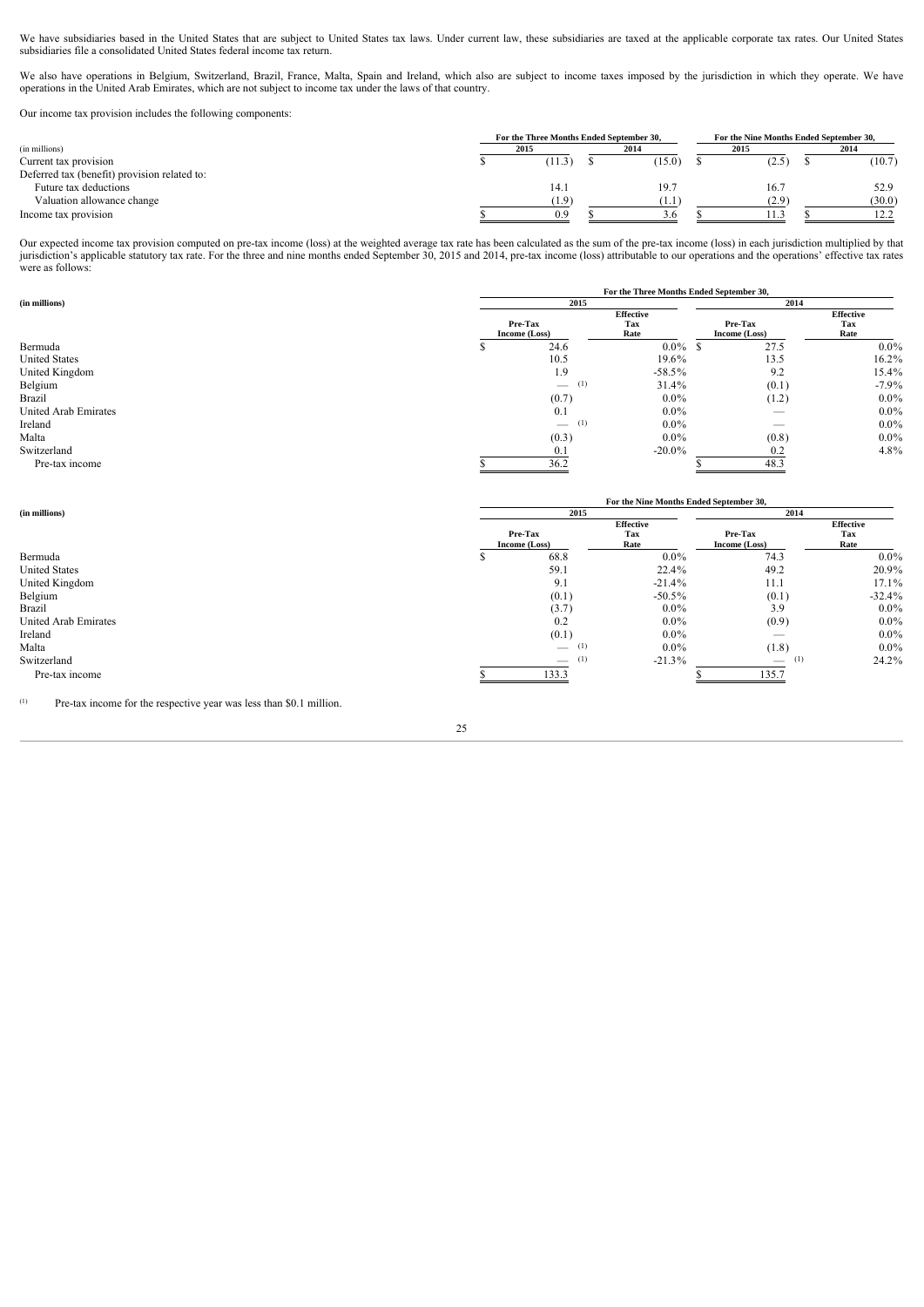A reconciliation of the difference between the provision for income taxes and the expected tax provision at the weighted average tax rate is as follows:

We recognize potential accrued interest and penalties within our global operations in "Interest expense" and "Underwriting, acquisition and insurance expenses," respectively, in our Consolidated Statements of Income.

Our net deferred tax assets (liabilities) are supported by taxes paid in previous periods, reversal of taxable temporary differences and recognition of future income. Management regularly evaluates the recoverability of the deferred tax assets and makes any necessary adjustments to them based upon any changes in management's expectations of future taxable income. Realization of deferred tax assets is dependent upon our generation of sufficient taxable income in the future to recover tax benefits that cannot be recovered from taxes paid in the carryback period, which is generally two years for net operating losses and three years for capital losses for our United States operations. At September 30, 2015, we had a total net deferred tax liability of \$10.8 million prior to any valuation allowance. Management has concluded that a valuation allowance is required for a portion of the tax effected net operating loss carryforward of \$17.1 million generated from a prior merger and for the tax effected net operating loss carryforward of \$1.0 million from ARIS. Of the net operating carryforwards from a prior merger, \$15.6 million will expire if not used by December 31, 2025 and \$1.5 million will expire if not used by December 31, 2027. Of the ARIS loss carryforward, \$0.2 million will expire if not used by December 31, 2027, \$0.4 million will expire if not used by December 31, 2028 and \$0.4 million will expire if not used by December 31, 2029. The valuation allowances have been established as Internal Revenue Code Section 382 limits the application of net operating loss and net capital loss carryforwards following an ownership change. The loss carryforwards available per year are \$2.8 million as required by Internal Revenue Code Section 382. Further, due to cumulative losses since inception, management has concluded that a valuation allowance is required for the full amount of the tax effected net operating losses generated by our Brazil and Malta entities. Accordingly, a valuation allowance of \$22.6 million is required as of September 30, 2015 of which \$15.1 million relates to the prior merger and ARIS loss carryforwards, \$5.5 million relates to Brazil operations, and \$2.0 million relates to Malta operations. For the nine months ended September 30, 2015, the valuation allowance was reduced by \$0.7 million pertaining to the prior merger and ARIS loss carryforwards, decreased by \$2.1 million pertaining to our Brazil operations and decreased by \$0.1 million pertaining to our Malta operations.

We had no material unrecognized tax benefits as of September 30, 2015 and 2014. Our United States subsidiaries are no longer subject to U.S. federal and state income tax examinations by tax authorities for years before 2011. Our United Kingdom subsidiaries are no longer subject to United Kingdom income tax examinations by Her Majesty's Revenue and Customs for years before 2012.

|                                                       | For the Three Months Ended September 30,<br>For the Nine Months Ended September 30, |    |       |               |       |    |        |  |
|-------------------------------------------------------|-------------------------------------------------------------------------------------|----|-------|---------------|-------|----|--------|--|
| (in millions)                                         | 2015                                                                                |    |       | 2015          |       |    | 2014   |  |
| Income tax provision at expected rate                 | 3.7                                                                                 |    | 6.1   |               | 21.1  |    | 20.6   |  |
| Tax effect of:                                        |                                                                                     |    |       |               |       |    |        |  |
| Tax-exempt interest                                   | (1.2)                                                                               |    | (1.1) |               | (3.1) |    | (3.4)  |  |
| Dividends received deduction                          | (0.6)                                                                               |    | (0.5) |               | (1.8) |    | (1.7)  |  |
| Valuation allowance change                            | (1.9)                                                                               |    | (1.1) |               | (2.9) |    | (30.0) |  |
| Other permanent adjustments, net                      | 0.1                                                                                 |    | (0.1) |               | 0.3   |    | (1.0)  |  |
| Adjustment for prior year tax return                  | (0.6)                                                                               |    | (1.1) |               | (0.6) |    | (1.1)  |  |
| Adjustment for annualized rate                        | 0.8                                                                                 |    | 0.8   |               | 0.6   |    | (0.9)  |  |
| United States state tax (benefit) expense             |                                                                                     |    |       |               | (2.5) |    |        |  |
| Capital loss carryforward from prior merger           |                                                                                     |    |       |               |       |    | 29.8   |  |
| Other foreign adjustments                             | 0.1                                                                                 |    |       |               | 0.2   |    |        |  |
| Prior period adjustments to deferred                  |                                                                                     |    | 0.8   |               |       |    | (0.3)  |  |
| Prior year foreign taxes recovered                    |                                                                                     |    |       |               | (1.2) |    |        |  |
| Foreign exchange adjustments                          | 0.5                                                                                 |    | (0.2) |               | 0.9   |    | (0.1)  |  |
| Foreign withholding taxes                             |                                                                                     |    |       |               | 0.3   |    | 0.3    |  |
| Income tax provision                                  | 0.9                                                                                 |    | 3.6   |               | 11.3  |    | 12.2   |  |
| Income tax (benefit) provision - Foreign              | \$<br>(1.2)                                                                         | -S | 1.5   | <sup>\$</sup> | (2.0) | -S | 2.0    |  |
| Income tax provision - United States, Federal         | 2.1                                                                                 |    | 2.1   |               | 16.8  |    | 9.8    |  |
| Income tax (benefit) provision - United States, state |                                                                                     |    |       |               | (3.8) |    | 0.1    |  |
| Foreign withholding tax - United States               |                                                                                     |    |       |               | 0.3   |    | 0.3    |  |
| Income tax provision                                  | 0.9                                                                                 |    | 3.6   |               | 11.3  |    | 12.2   |  |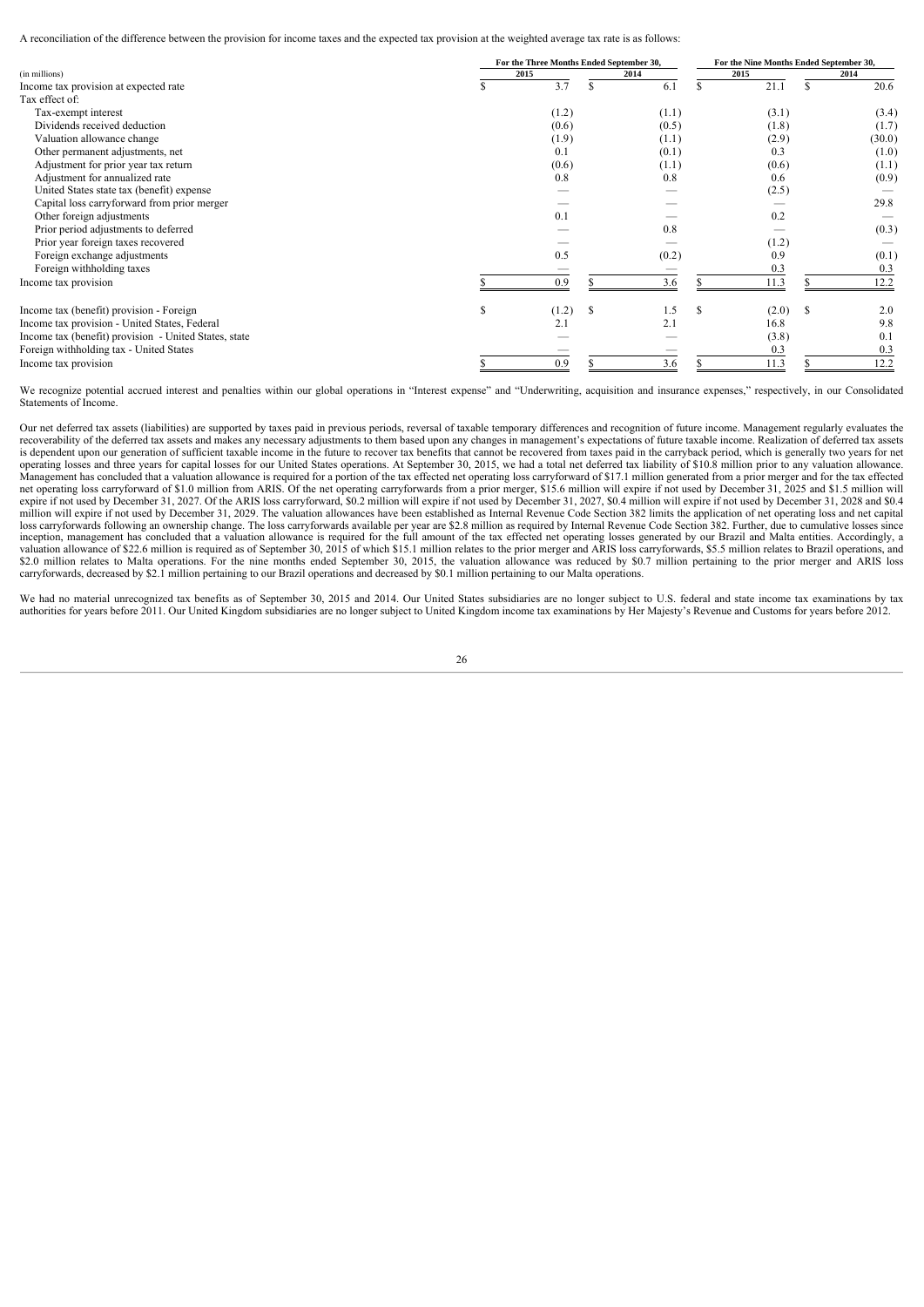Argo Group's subsidiaries are parties to legal actions incidental to their business. Based on the opinion of counsel, management believes that the resolution of these matters will not materially affect our financial condition or results of operations.

We have contractual commitments to invest up to \$71.6 million related to our limited partnership investments at September 30, 2015. These commitments will be funded as required by the partnership agreements and range in duration from one to thirteen years.

We are primarily engaged in underwriting property and casualty insurance and reinsurance. We have four ongoing reporting segments: Excess and Surplus Lines, Commercial Specialty, International Specialty and Syndicate 1200. Additionally, we have a Run-off Lines segment for certain products that we no longer underwrite.

We consider many factors, including the nature of each segment's insurance and reinsurance products, production sources, distribution strategies and the regulatory environment, in determining how to aggregate reporting segments.

In evaluating the operating performance of our segments, we focus on core underwriting and investing results before the consideration of realized gains or losses from the sales of investments. Realized investment gains are reported as a component of the Corporate and Other segment, as decisions regarding the acquisition and disposal of securities reside with the investment function and are not under the control of the individual business segments. Identifiable assets by segment are those assets used in the operation of each segment.

Revenue and income (loss) before income taxes for each segment were as follows:

27

#### **14. Commitments and Contingencies**

#### **15. Segment Information**

| For the Three Months Ended September 30, |    |              |     |       | For the Nine Months Ended September 30, |         |    |         |  |
|------------------------------------------|----|--------------|-----|-------|-----------------------------------------|---------|----|---------|--|
| (in millions)                            |    | 2015<br>2014 |     |       | 2015                                    |         |    | 2014    |  |
| Revenue:                                 |    |              |     |       |                                         |         |    |         |  |
| Earned premiums                          |    |              |     |       |                                         |         |    |         |  |
| <b>Excess and Surplus Lines</b>          | \$ | 135.7        | \$. | 121.2 | <sup>\$</sup>                           | 389.9   | \$ | 363.9   |  |
| <b>Commercial Specialty</b>              |    | 73.3         |     | 72.7  |                                         | 217.6   |    | 215.5   |  |
| <b>International Specialty</b>           |    | 37.6         |     | 38.0  |                                         | 113.2   |    | 112.6   |  |
| Syndicate 1200                           |    | 99.1         |     | 104.4 |                                         | 305.5   |    | 305.9   |  |
| Run-off Lines                            |    | 0.3          |     | 1.3   |                                         | 0.4     |    | 1.5     |  |
| Total earned premiums                    |    | 346.0        |     | 337.6 |                                         | 1,026.6 |    | 999.4   |  |
| Net investment income                    |    |              |     |       |                                         |         |    |         |  |
| <b>Excess and Surplus Lines</b>          |    | 8.8          |     | 8.9   |                                         | 26.3    |    | 27.2    |  |
| <b>Commercial Specialty</b>              |    | 4.6          |     | 4.5   |                                         | 13.8    |    | 13.8    |  |
| <b>International Specialty</b>           |    | 2.9          |     | 2.3   |                                         | 8.8     |    | 6.1     |  |
| Syndicate 1200                           |    | 2.3          |     | 2.1   |                                         | 6.9     |    | 7.9     |  |
| Run-off Lines                            |    | 2.1          |     | 2.4   |                                         | 6.2     |    | 7.2     |  |
| Corporate and Other                      |    | 0.6          |     | 0.6   |                                         | 1.9     |    | 2.5     |  |
| Total net investment income              |    | 21.3         |     | 20.8  |                                         | 63.9    |    | 64.7    |  |
| Fee and other income (expense), net      |    | 1.0          |     | 1.6   |                                         | (0.1)   |    | 0.1     |  |
| Net realized investment and other gains  |    | 3.7          |     | 12.9  |                                         | 25.0    |    | 42.5    |  |
| Total revenue                            |    | 372.0        |     | 372.9 |                                         | 1,115.4 |    | 1,106.7 |  |
|                                          |    |              |     |       |                                         |         |    |         |  |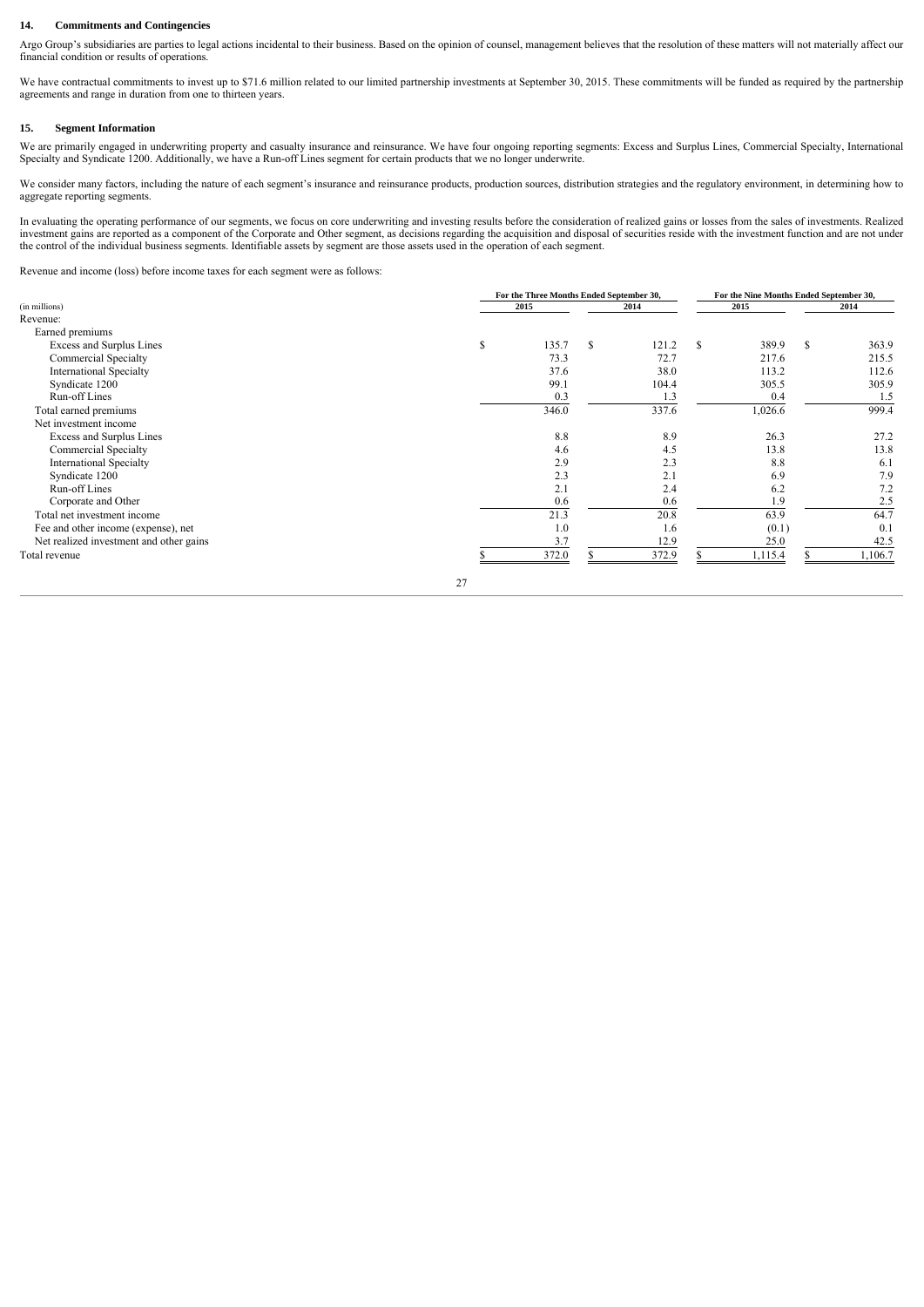The table below presents earned premiums by geographic location for the three and nine months ended September 30, 2015 and 2014. For this disclosure, we determine geographic location by the country of domicile of our subsidiaries that underwrite the business and not by the location of insureds or reinsureds from whom the business was generated.

The following table represents identifiable assets:

Included in total assets at September 30, 2015 and December 31, 2014 are \$396.3 million and \$315.4 million, respectively, in assets associated with trade capital providers.

The following tables present condensed consolidating financial information at September 30, 2015 and December 31, 2014 and for the three and nine months ended September 30, 2015 and 2014, for Argo Group (the "Parent Guarantor") and Argo Group US (the "Subsidiary Issuer"). The Subsidiary Issuer is an indirect wholly-owned subsidiary of the Parent Guarantor. Investments in subsidiaries are accounted for by the Parent Guarantor under the equity method for purposes of the supplemental consolidating presentation. Earnings of subsidiaries are reflected in the Parent Guarantor's investment accounts and earnings.

The Parent Guarantor fully and unconditionally guarantees certain of the debt of the Subsidiary Issuer. Condensed consolidating financial information of the Subsidiary Issuer is presented on a consolidated basis and consists principally of the net assets, results of operations and cash flows of operating insurance company subsidiaries.

28

|                                         | For the Three Months Ended September 30, |       |  |       |      |        | For the Nine Months Ended September 30, |        |  |  |
|-----------------------------------------|------------------------------------------|-------|--|-------|------|--------|-----------------------------------------|--------|--|--|
| (in millions)                           | 2015                                     |       |  | 2014  | 2015 |        | 2014                                    |        |  |  |
| Income (loss) before income taxes       |                                          |       |  |       |      |        |                                         |        |  |  |
| Excess and Surplus Lines                |                                          | 26.5  |  | 27.6  |      | 75.4   |                                         | 75.9   |  |  |
| Commercial Specialty                    |                                          | 12.4  |  | 8.0   |      | 20.8   |                                         | 9.2    |  |  |
| <b>International Specialty</b>          |                                          | 3.5   |  | 4.0   |      | 21.4   |                                         | 16.4   |  |  |
| Syndicate 1200                          |                                          | 6.9   |  | 8.8   |      | 28.0   |                                         | 34.7   |  |  |
| Run-off Lines                           |                                          | 7.1   |  | (8.3) |      | (7.0)  |                                         | (17.6) |  |  |
| Total segment income before taxes       |                                          | 42.2  |  | 40.1  |      | 138.6  |                                         | 118.6  |  |  |
| Corporate and Other                     |                                          | (9.7) |  | (4.7) |      | (30.3) |                                         | (25.4) |  |  |
| Net realized investment and other gains |                                          |       |  | 12.9  |      | 25.0   |                                         | 42.5   |  |  |
| Total income before income taxes        |                                          | 36.2  |  | 48.3  |      | 133.3  |                                         | 135.7  |  |  |

|                       | For the Three Months Ended September 30, |       |  |       | For the Nine Months Ended September 30, |         |  |       |
|-----------------------|------------------------------------------|-------|--|-------|-----------------------------------------|---------|--|-------|
| (in millions)         |                                          | 2015  |  | 2014  |                                         | 2015    |  | 2014  |
| Bermuda               |                                          | 26.8  |  | 27.0  |                                         | 76.8    |  | 75.7  |
| <b>Brazil</b>         |                                          | 10.3  |  | 11.0  |                                         | 34.7    |  | 35.4  |
| Malta                 |                                          | 0.5   |  | 0.5   |                                         | 1.4     |  | 1.6   |
| United Kingdom        |                                          | 99.1  |  | 104.4 |                                         | 305.5   |  | 305.9 |
| <b>United States</b>  |                                          | 209.3 |  | 194.7 |                                         | 608.2   |  | 580.8 |
| Total earned premiums |                                          | 346.0 |  | 337.6 |                                         | 1,026.6 |  | 999.4 |

| (in millions)                  | September 30,<br>2015 | December 31,<br>2014 |  |         |  |
|--------------------------------|-----------------------|----------------------|--|---------|--|
| Excess and Surplus Lines       |                       | 2,461.4              |  | 2,350.7 |  |
| Commercial Specialty           |                       | 1,387.9              |  | 1,358.5 |  |
| <b>International Specialty</b> |                       | 801.0                |  | 776.8   |  |
| Syndicate 1200                 |                       | 1,353.1              |  | 1,258.5 |  |
| Run-off Lines                  |                       | 557.7                |  | 552.8   |  |
| Corporate and Other            |                       | 66.4                 |  | 59.0    |  |
| Total                          |                       | 6,627.5              |  | 6,356.3 |  |

## **16. Information Provided in Connection with Outstanding Debt of Subsidiaries**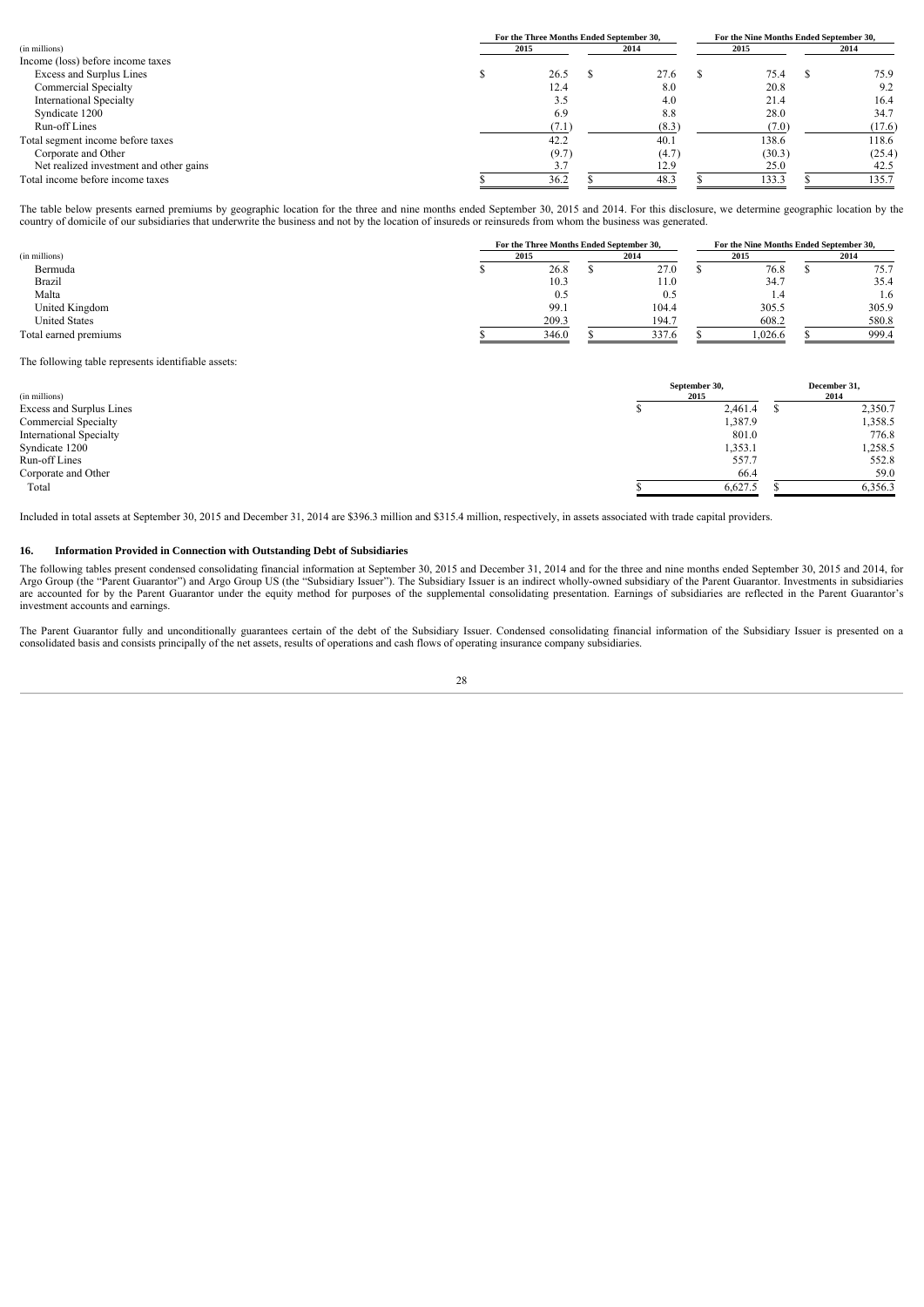#### **CONDENSED CONSOLIDATING BALANCE SHEET SEPTEMBER 30, 2015**  (in millions)

29

|                                                     | <b>Argo Group</b><br><b>International</b><br>Holdings, Ltd<br>(Parent Guarantor) |               | Argo Group US, Inc.<br>and Subsidiaries<br>(Subsidiary Issuer) | <b>Other Subsidiaries</b><br>and Eliminations $(1)$ |    | Consolidating<br>Adjustments $(2)$ |               | <b>Total</b> |
|-----------------------------------------------------|----------------------------------------------------------------------------------|---------------|----------------------------------------------------------------|-----------------------------------------------------|----|------------------------------------|---------------|--------------|
| <b>Assets</b>                                       |                                                                                  |               |                                                                |                                                     |    |                                    |               |              |
| Investments                                         | \$<br>6.4                                                                        | <sup>\$</sup> | 2,830.2                                                        | \$<br>1,296.4                                       | S. |                                    | <sup>\$</sup> | 4,133.0      |
| Cash                                                |                                                                                  |               | 84.8                                                           | 11.4                                                |    |                                    |               | 96.2         |
| Accrued investment income                           |                                                                                  |               | 15.9                                                           | 5.1                                                 |    |                                    |               | 21.0         |
| Premiums receivable                                 |                                                                                  |               | 166.7                                                          | 270.7                                               |    |                                    |               | 437.4        |
| Reinsurance recoverables                            |                                                                                  |               | 1,195.4                                                        | (128.1)                                             |    |                                    |               | 1,067.3      |
| Goodwill and other intangible assets, net           |                                                                                  |               | 130.0                                                          | 96.6                                                |    |                                    |               | 226.6        |
| Current income taxes receivable, net                |                                                                                  |               | 12.3                                                           | 4.8                                                 |    |                                    |               | 17.1         |
| Deferred acquisition costs, net                     |                                                                                  |               | 61.8                                                           | 79.6                                                |    |                                    |               | 141.4        |
| Ceded unearned premiums                             |                                                                                  |               | 119.8                                                          | 142.7                                               |    |                                    |               | 262.5        |
| Other assets                                        | 9.7                                                                              |               | 155.3                                                          | 66.4                                                |    | (6.4)                              |               | 225.0        |
| Due (to) from affiliates                            | (52.5)                                                                           |               | 1.5                                                            | (1.5)                                               |    | 52.5                               |               |              |
| Intercompany note receivable                        |                                                                                  |               | 41.7                                                           | (41.7)                                              |    |                                    |               |              |
| Investments in subsidiaries                         | 1,722.3                                                                          |               |                                                                |                                                     |    | (1,722.3)                          |               |              |
| <b>Total assets</b>                                 | 1,685.9                                                                          |               | 4,815.4                                                        | ,802.4                                              |    | (1,676.2)                          |               | 6,627.5      |
| <b>Liabilities and Shareholders' Equity</b>         |                                                                                  |               |                                                                |                                                     |    |                                    |               |              |
| Reserves for losses and loss adjustment expenses    | \$                                                                               |               | 2,177.9                                                        | 926.2                                               | \$ |                                    | <sup>\$</sup> | 3,104.1      |
| Unearned premiums                                   |                                                                                  |               | 506.9                                                          | 425.8                                               |    |                                    |               | 932.7        |
| Funds held and ceded reinsurance payable, net       |                                                                                  |               | 695.5                                                          | (328.6)                                             |    |                                    |               | 366.9        |
| Long-term debt                                      | 28.3                                                                             |               | 288.7                                                          | 56.9                                                |    |                                    |               | 373.9        |
| Deferred tax liabilities, net                       |                                                                                  |               | 24.0                                                           | 9.4                                                 |    |                                    |               | 33.4         |
| Accrued underwriting expenses and other liabilities | 16.1                                                                             |               | 98.4                                                           | 60.5                                                |    |                                    |               | 175.0        |
| <b>Total liabilities</b>                            | 44.4                                                                             |               | 3,791.4                                                        | ,150.2                                              |    |                                    |               | 4,986.0      |
| <b>Total shareholders' equity</b>                   | ,641.5                                                                           |               | 1,024.0                                                        | 652.2                                               |    | (1,676.2)                          |               | 1,641.5      |
| Total liabilities and shareholders' equity          | 1,685.9                                                                          |               | 4,815.4                                                        | ,802.4                                              |    | (1,676.2)                          |               | 6,627.5      |

(1) Includes all other subsidiaries of Argo Group International Holdings, Ltd. and all intercompany eliminations.

(2) Includes all Argo Group parent company eliminations.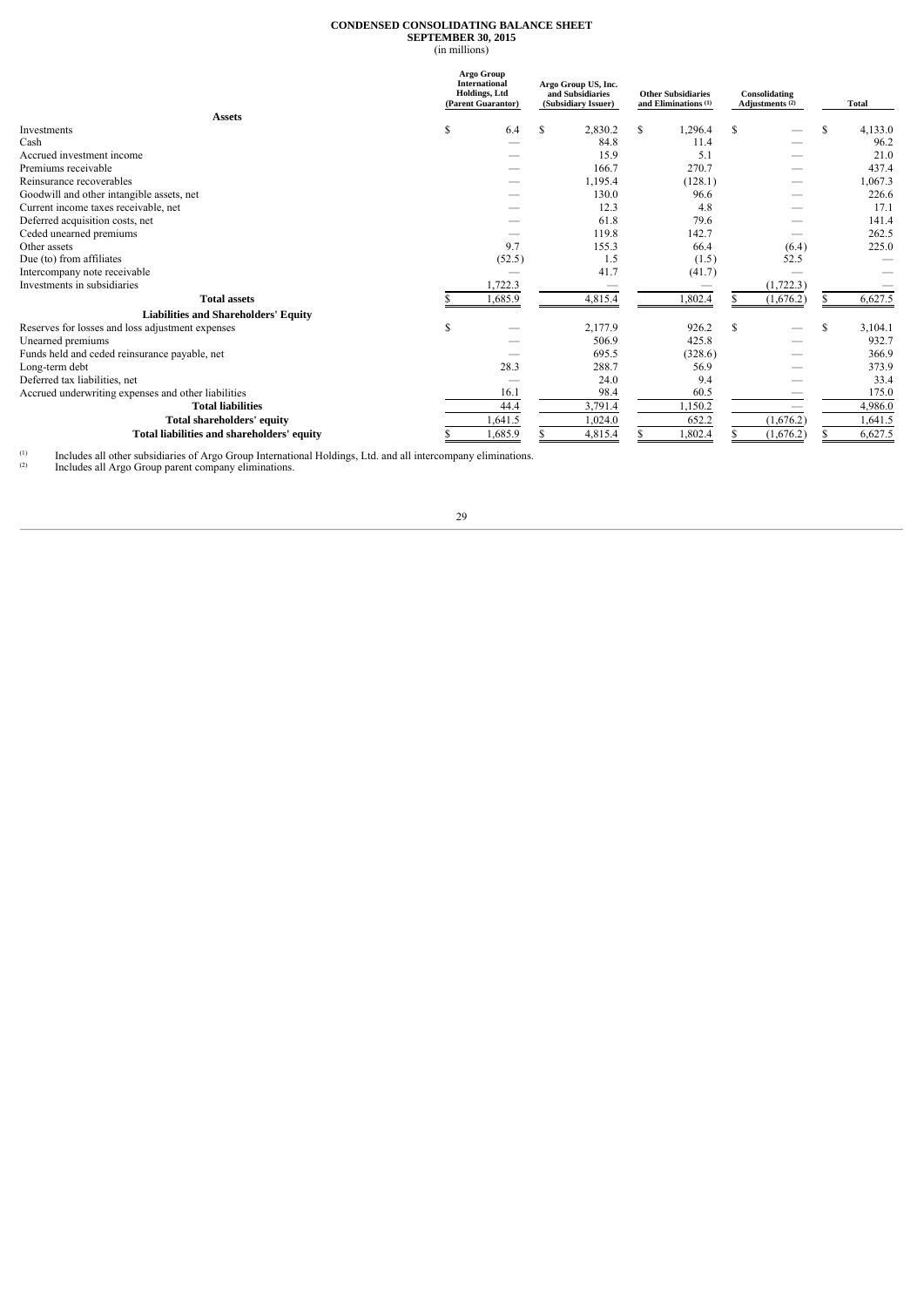#### **CONDENSED CONSOLIDATING BALANCE SHEET DECEMBER 31, 2014**  (in millions)

30

**Argo Group International Holdings, Ltd (Parent Guarantor) Argo Group US, Inc. and Subsidiaries (Subsidiary Issuer) Other Subsidiaries and Eliminations (1) Consolidating Adjustments (2) Total Assets**   $100$  Investments and the set of  $1,255.7$   $1,255.7$   $1,255.7$   $1,255.7$   $1,255.7$   $1,255.7$   $1,255.7$   $1,255.7$   $1,255.7$   $1,255.7$   $1,255.7$   $1,255.7$   $1,255.7$   $1,255.7$   $1,255.7$   $1,255.7$   $1,255.7$   $1,255.7$   $1,255.7$  $\frac{1}{2}$  Cash  $\frac{31.7}{31.7}$   $\frac{1}{2}$  81.0 Cash<br>
Accrued investment income<br>
Accrued investment income<br>
Premiums receivable<br>
Reinsurance recoverables<br>
Reinsurance recoverables<br>
Goodwill and other intangible assets, net<br>
Current income taxes receivable, net<br>
— 131.7 Premiums receivable — 353.6 — 154.6 199.0 — 353.6 Reinsurance recoverables — 1,173.6 (176.4) — 997.2 Goodwill and other intangible assets, net  $-$  131.7 99.1  $-$  230.8 Current income taxes receivable, net 14.9 and 14.9 and 14.9 and 14.9 and 14.9 and 14.9 and 14.9 and 14.9 and 14.9 and 14.9 and 14.9 and 14.9 and 14.9 and 14.9 and 14.9 and 14.9 and 14.9 and 14.9 and 14.9 and 14.9 and 14.9 Deferred acquisition costs, net 124.6 and the set of the set of the set of the set of the set of the set of the set of the set of the set of the set of the set of the set of the set of the set of the set of the set of the Ceded unearned premiums 207.6 and the celebration of the celebration of the celebration of the celebration of the celebration of the celebration of the celebration of the celebration of the celebration of the celebration o Other assets 226.6 174.1 67.9 (25.0) 226.6 Due from (to) affiliates (2.9)  $19.8$  (2.9) Intercompany note receivable  $\qquad \qquad$   $\qquad$   $(72.0)$   $\qquad$   $\qquad$   $\qquad$   $\qquad$ Investments in subsidiaries  $1,698.0$   $(1,698.0)$   $-$ **Total assets** \$ 1,711.2 \$ 4,761.4\$ 1,609.6 \$ (1,725.9) \$ 6,356.3 **Liabilities and Shareholders' Equity**  Reserves for losses and loss adjustment expenses  $\begin{array}{ccc} \text{S} & - & \text{S} & 2,136.4 & \text{S} & 906.0 & \text{S} & - & \text{S} & 3,042.4 \end{array}$ Unearned premiums — 448.9 368.3 — 817.2<br>
Funds held and ceded reinsurance pavable, net 233.8 233.8 233.8 233.8 Funds held and ceded reinsurance payable, net <br>  $-$  675.1 (441.3)  $-$  233.8 Long-term debt (20.6) 378.5 (20.6) 49.0 288.7 (20.6) 378.5 Deferred tax liabilities, net — 53.0 Accrued underwriting expenses and other liabilities 15.5 104.2 104.2 65.0 <del>101.2 184.7</del> 184.7 **Total liabilities 64.5** 3,694.5 **971.2** (20.6) 4,709.6 **Total shareholders' equity 1,646.7** 1,066.9 **638.4** (1,705.3) 1,646.7 **Total liabilities and shareholders' equity** \$ 1,711.2 \$ 4,761.4\$ 1,609.6 \$ (1,725.9) \$ 6,356.3

 $(1)$ (1) Includes all other subsidiaries of Argo Group International Holdings, Ltd. and all intercompany eliminations.<br>(2) Includes all Argo Group parent company eliminations

Includes all Argo Group parent company eliminations.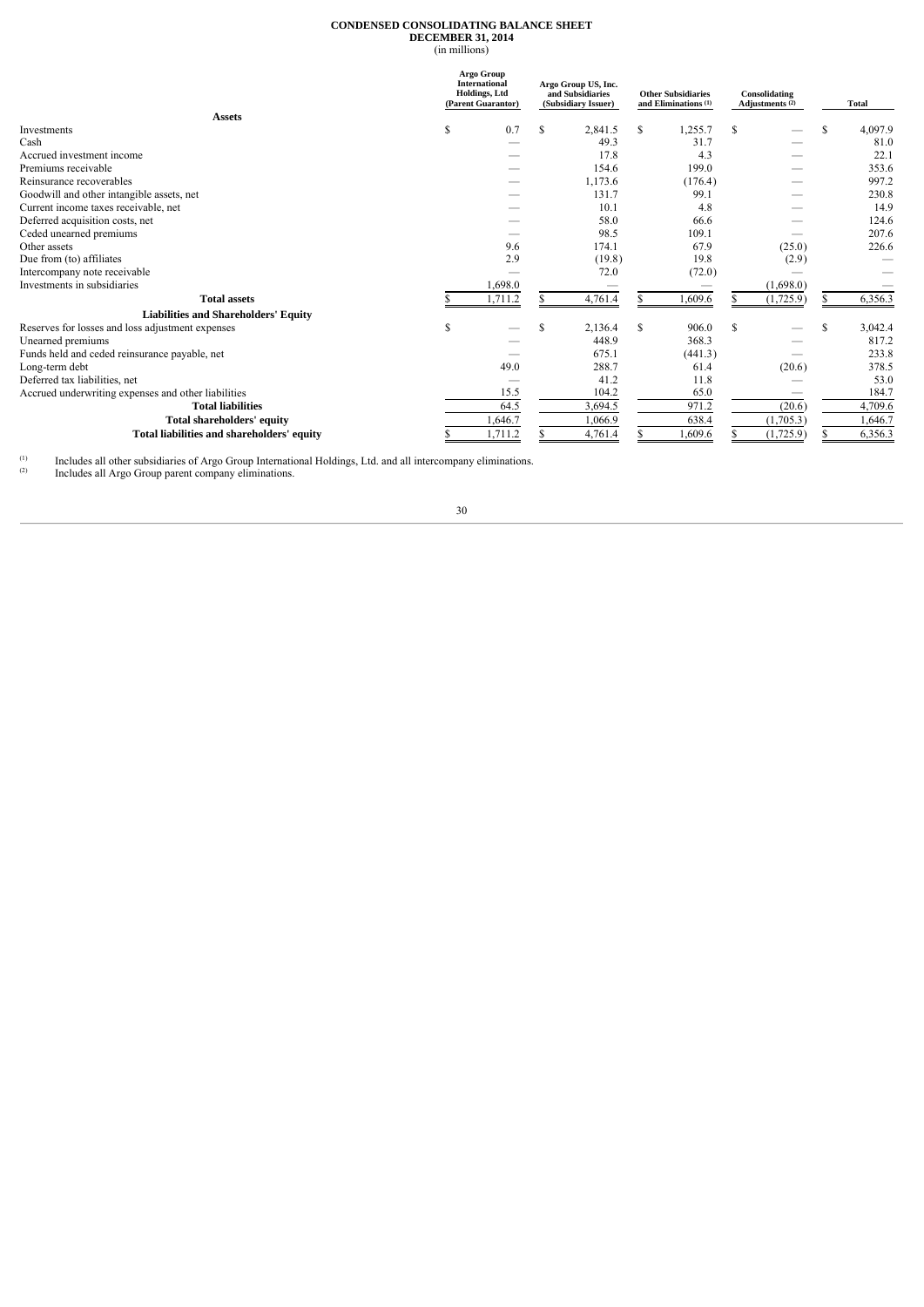#### **CONDENSED CONSOLIDATING STATEMENT OF INCOME FOR THE THREE MONTHS ENDED SEPTEMBER 30, 2015**  (in millions)

 $\left( 1\right)$ (1) Includes all other subsidiaries of Argo Group International Holdings, Ltd. and all intercompany eliminations.

|                                         | <b>Argo Group</b><br><b>International</b><br>Holdings, Ltd<br>(Parent Guarantor) | Argo Group US, Inc.<br>and Subsidiaries<br>(Subsidiary Issuer) | <b>Other Subsidiaries</b><br>and Eliminations $(1)$ | Consolidating<br>Adjustments <sup>(2)</sup> | <b>Total</b> |
|-----------------------------------------|----------------------------------------------------------------------------------|----------------------------------------------------------------|-----------------------------------------------------|---------------------------------------------|--------------|
| Premiums and other revenue:             |                                                                                  |                                                                |                                                     |                                             |              |
| Earned premiums                         | \$                                                                               | 122.1                                                          | 223.9                                               | <sup>\$</sup>                               | 346.0        |
| Net investment income                   | (0.2)                                                                            | 14.1                                                           | 7.6                                                 | (0.2)                                       | 21.3         |
| Fee and other income (expense), net     |                                                                                  |                                                                | 1.0                                                 |                                             | 1.0          |
| Net realized investment and other gains |                                                                                  | 1.4                                                            | 2.3                                                 |                                             | 3.7          |
| Total revenue                           | (0.2)                                                                            | 137.6                                                          | 234.8                                               | (0.2)                                       | 372.0        |
| Expenses:                               |                                                                                  |                                                                |                                                     |                                             |              |
| Losses and loss adjustment expenses     |                                                                                  | 75.4                                                           | 124.6                                               |                                             | 200.0        |
| Underwriting, acquisition and insurance |                                                                                  |                                                                |                                                     |                                             |              |
| expenses                                | 4.9                                                                              | 48.0                                                           | 79.9                                                |                                             | 132.8        |
| Interest expense                        | 0.5                                                                              | 3.8                                                            | 0.7                                                 | (0.2)                                       | 4.8          |
| Foreign currency exchange gain          |                                                                                  | 0.1                                                            | (1.9)                                               |                                             | (1.8)        |
| Total expenses                          | 5.4                                                                              | 127.3                                                          | 203.3                                               | (0.2)                                       | 335.8        |
| Income before income taxes              | (5.6)                                                                            | 10.3                                                           | 31.5                                                |                                             | 36.2         |
| Provision for income taxes              |                                                                                  | 2.1                                                            | (1.2)                                               |                                             | 0.9          |
| Net income before equity in earnings of |                                                                                  |                                                                |                                                     |                                             |              |
| subsidiaries                            | (5.6)                                                                            | 8.2                                                            | 32.7                                                |                                             | 35.3         |
| Equity in undistributed earnings of     |                                                                                  |                                                                |                                                     |                                             |              |
| subsidiaries                            | 40.9                                                                             |                                                                |                                                     | (40.9)                                      |              |
| Net income                              | 35.3                                                                             | 8.2                                                            | 32.7                                                | (40.9)                                      | 35.3         |

(2) Includes all Argo Group parent company eliminations.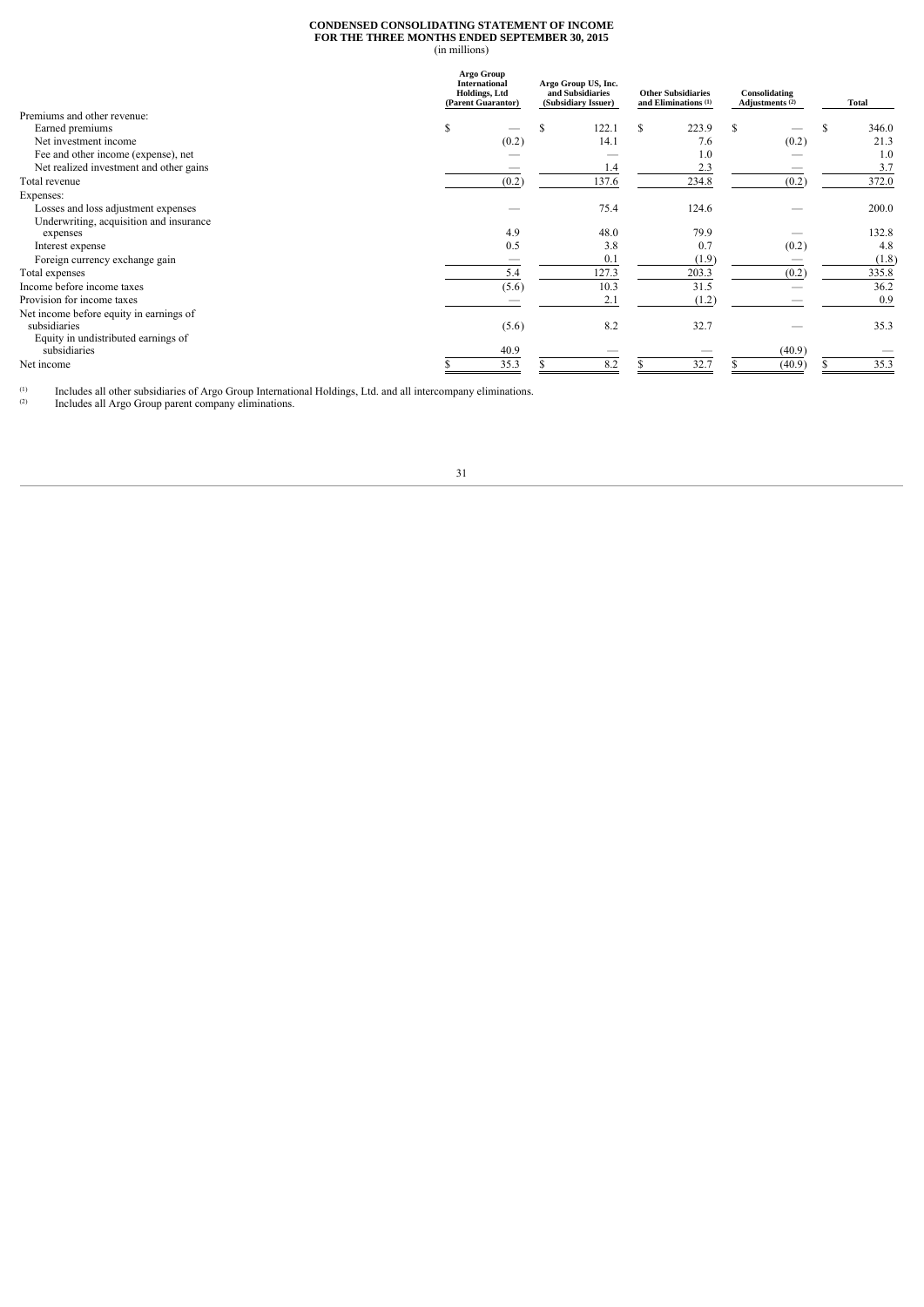#### **CONDENSED CONSOLIDATING STATEMENT OF INCOME FOR THE THREE MONTHS ENDED SEPTEMBER 30, 2014**  (in millions)

|                                         | Argo Group<br><b>International</b><br>Holdings, Ltd<br>(Parent Guarantor) | Argo Group US, Inc.<br>and Subsidiaries<br>(Subsidiary Issuer) | <b>Other Subsidiaries</b><br>and Eliminations $(1)$ | Consolidating<br>Adjustments <sup>(2)</sup> | <b>Total</b> |
|-----------------------------------------|---------------------------------------------------------------------------|----------------------------------------------------------------|-----------------------------------------------------|---------------------------------------------|--------------|
| Premiums and other revenue:             |                                                                           |                                                                |                                                     |                                             |              |
| Earned premiums                         | S                                                                         | 114.2                                                          | 223.4                                               |                                             | 337.6        |
| Net investment income                   | (0.1)                                                                     | 13.6                                                           | 7.3                                                 |                                             | 20.8         |
| Fee and other income (expense), net     |                                                                           | 1.5                                                            | 0.1                                                 |                                             | 1.6          |
| Net realized investment and other gains |                                                                           | 9.2                                                            | 3.7                                                 |                                             | 12.9         |
| Total revenue                           | (0.1)                                                                     | 138.5                                                          | 234.5                                               |                                             | 372.9        |
| Expenses:                               |                                                                           |                                                                |                                                     |                                             |              |
| Losses and loss adjustment expenses     |                                                                           | 69.9                                                           | 122.0                                               |                                             | 191.9        |
| Underwriting, acquisition and insurance |                                                                           |                                                                |                                                     |                                             |              |
| expenses                                | 2.3                                                                       | 51.6                                                           | 79.9                                                |                                             | 133.8        |
| Interest expense                        | 0.7                                                                       | 3.8                                                            | 0.6                                                 | (0.2)                                       | 4.9          |
| Foreign currency exchange gain          |                                                                           | 0.3                                                            | (6.3)                                               |                                             | (6.0)        |
| Total expenses                          | 3.0                                                                       | 125.6                                                          | 196.2                                               | (0.2)                                       | 324.6        |
| Income before income taxes              | (3.1)                                                                     | 12.9                                                           | 38.3                                                | 0.2                                         | 48.3         |
| Provision for income taxes              |                                                                           | 2.1                                                            | 1.5                                                 |                                             | 3.6          |
| Net income before equity in earnings of |                                                                           |                                                                |                                                     |                                             |              |
| subsidiaries                            | (3.1)                                                                     | 10.8                                                           | 36.8                                                | 0.2                                         | 44.7         |
| Equity in undistributed earnings of     |                                                                           |                                                                |                                                     |                                             |              |
| subsidiaries                            | 47.9                                                                      |                                                                |                                                     | (47.9)                                      |              |
| Net income                              | 44.8                                                                      | 10.8                                                           | 36.8                                                | (47.7)                                      | 44.7         |

(1) Includes all other subsidiaries of Argo Group International Holdings, Ltd. and all intercompany eliminations.

(2) Includes all Argo Group parent company eliminations.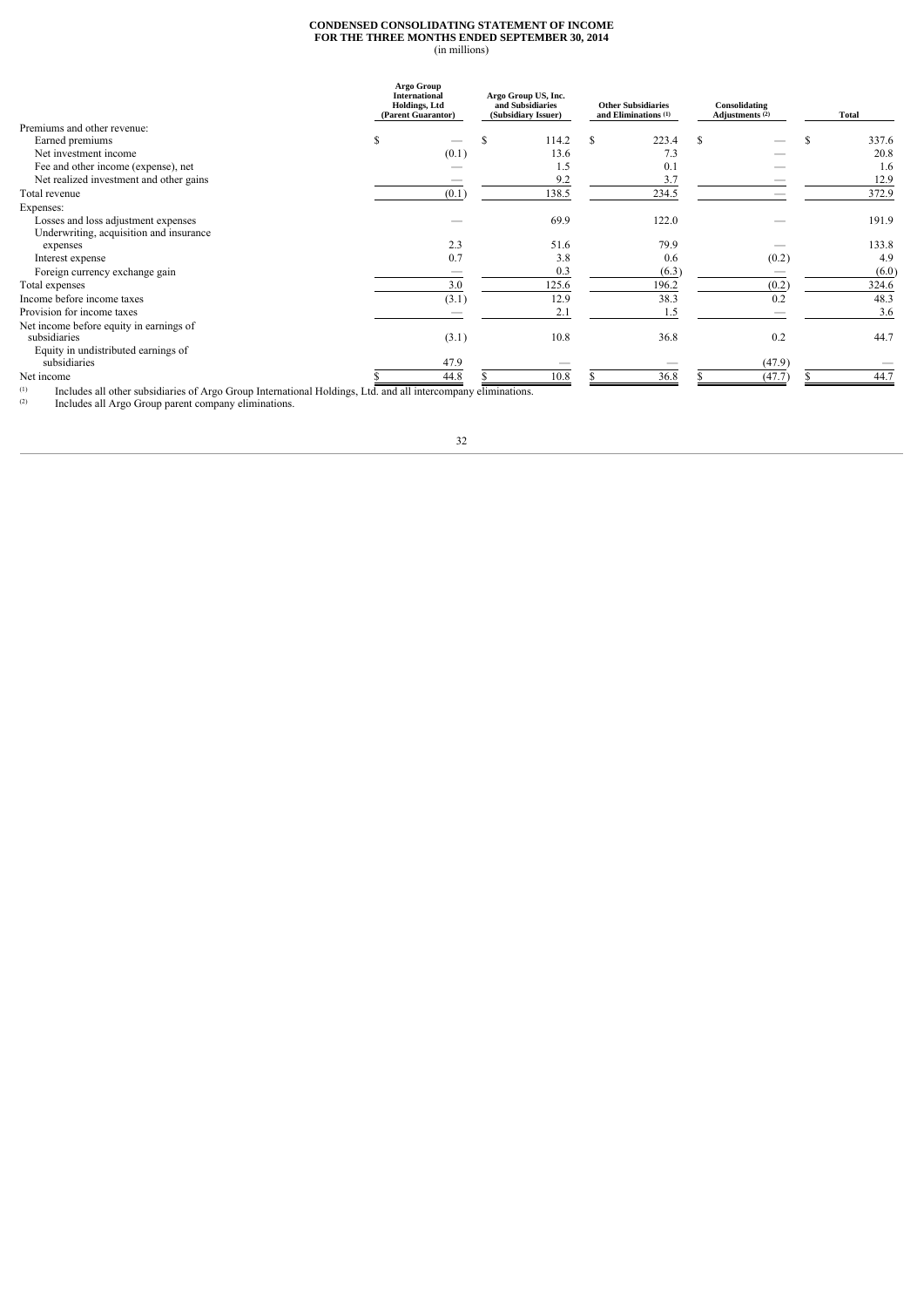#### **CONDENSED CONSOLIDATING STATEMENT OF INCOME FOR THE NINE MONTHS ENDED SEPTEMBER 30, 2015**  (in millions)

**Argo Group International Holdings, Ltd (Parent Guarantor) Argo Group US, Inc. and Subsidiaries (Subsidiary Issuer) Other Subsidiaries and Eliminations (1) Consolidating Adjustments (2) Total**  Premiums and other revenue: Earned premiums  $\begin{array}{cccccccccccccc} 1,026.6 & & & & \end{array}$ Net investment income (0.7) 42.6 22.2 (0.2) 63.9 Fee and other income (expense), net  $-$  (2.4) 2.3  $-$  (0.1) Net realized investment and other gains 2.0 24.7 0.3 (2.0) 25.0 Total revenue 2.2 and 1.3 440.9 675.4 (2.2) 1,115.4 Expenses: Losses and loss adjustment expenses — 220.0 354.3 — 574.3 Underwriting, acquisition and insurance expenses and the set of the set of the set of the set of the set of the set of the set of the set of the set of the set of the set of the set of the set of the set of the set of the set of the set of the set of the set of Interest expense 1.2 11.4 1.9 (0.2) 14.3 Foreign currency exchange gain  $\frac{1}{15.6}$   $\frac{1.0}{381.9}$   $\frac{(9.4)}{584.8}$   $\frac{1}{(0.2)}$   $\frac{1}{982.1}$ Total expenses 6 15.6 15.6 381.9 584.8 (0.2) 982.1 Income before income taxes (14.3) 59.0 90.6 (2.0) 133.3 Provision for income taxes  $\frac{13.3}{2} \quad \frac{13.3}{2} \quad \frac{13.3}{2} \quad \frac{13.3}{2} \quad \frac{11.3}{2}$ Net income before equity in earnings of subsidiaries (14.3) 45.7 92.6 (2.0) 122.0 Equity in undistributed earnings of subsidiaries  $136.3$   $(136.3)$   $-$ Net income the same state of the state of the state of the state of the state of the state of the state of the state of the state of the state of the state of the state of the state of the state of the state of the state o

 $\left(1\right)$  $\frac{(1)}{(2)}$  Includes all other subsidiaries of Argo Group International Holdings, Ltd. and all intercompany eliminations.<br>Includes all Argo Group parent company eliminations

Includes all Argo Group parent company eliminations.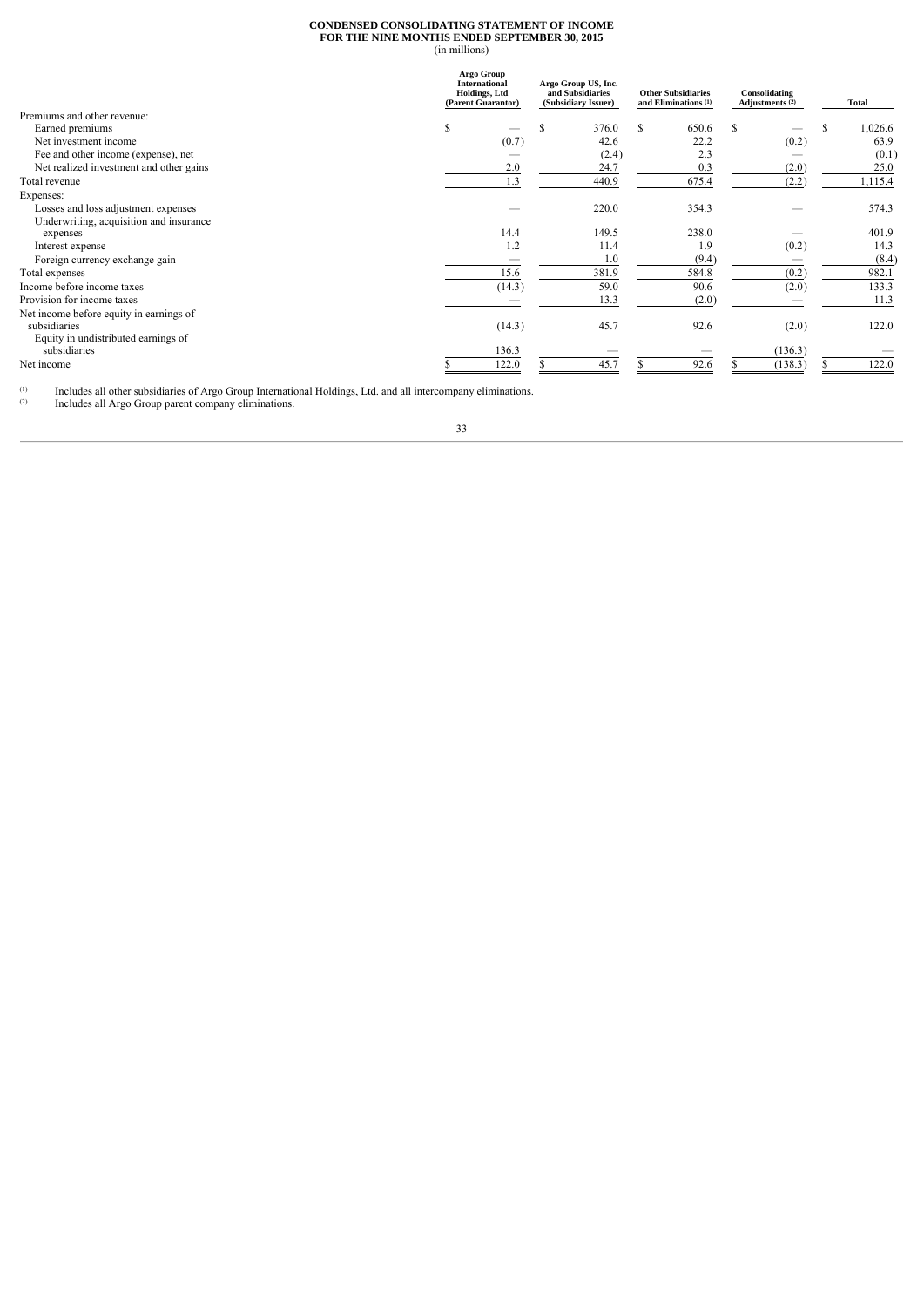#### **CONDENSED CONSOLIDATING STATEMENT OF INCOME FOR THE NINE MONTHS ENDED SEPTEMBER 30, 2014**  (in millions)

 $\left( 1\right)$ (1) Includes all other subsidiaries of Argo Group International Holdings, Ltd. and all intercompany eliminations.

|                                         | <b>Argo Group</b><br><b>International</b><br>Holdings, Ltd<br>(Parent Guarantor) | Argo Group US, Inc.<br>and Subsidiaries<br>(Subsidiary Issuer) | <b>Other Subsidiaries</b><br>and Eliminations $(1)$ | Consolidating<br>Adjustments <sup>(2)</sup> | <b>Total</b> |
|-----------------------------------------|----------------------------------------------------------------------------------|----------------------------------------------------------------|-----------------------------------------------------|---------------------------------------------|--------------|
| Premiums and other revenue:             |                                                                                  |                                                                |                                                     |                                             |              |
| Earned premiums                         | \$                                                                               | \$<br>343.7                                                    | 655.7                                               |                                             | S<br>999.4   |
| Net investment income                   | (0.3)                                                                            | 42.4                                                           | 22.6                                                |                                             | 64.7         |
| Fee and other (expense) income, net     |                                                                                  | (1.5)                                                          | 1.6                                                 |                                             | 0.1          |
| Net realized investment and other gains |                                                                                  | 34.6                                                           | 7.9                                                 |                                             | 42.5         |
| Total revenue                           | (0.3)                                                                            | 419.2                                                          | 687.8                                               |                                             | 1,106.7      |
| Expenses:                               |                                                                                  |                                                                |                                                     |                                             |              |
| Losses and loss adjustment expenses     |                                                                                  | 211.2                                                          | 348.3                                               |                                             | 559.5        |
| Underwriting, acquisition and insurance |                                                                                  |                                                                |                                                     |                                             |              |
| expenses                                | 12.5                                                                             | 147.9                                                          | 238.9                                               |                                             | 399.3        |
| Interest expense                        | 1.8                                                                              | 11.4                                                           | 2.1                                                 | (0.3)                                       | 15.0         |
| Foreign currency exchange gain          |                                                                                  | 0.1                                                            | (2.9)                                               |                                             | (2.8)        |
| Total expenses                          | 14.3                                                                             | 370.6                                                          | 586.4                                               | (0.3)                                       | 971.0        |
| Income before income taxes              | (14.6)                                                                           | 48.6                                                           | 101.4                                               | 0.3                                         | 135.7        |
| Provision for income taxes              |                                                                                  | 10.2                                                           | 2.0                                                 |                                             | 12.2         |
| Net income before equity in earnings of |                                                                                  |                                                                |                                                     |                                             |              |
| subsidiaries                            | (14.6)                                                                           | 38.4                                                           | 99.4                                                | 0.3                                         | 123.5        |
| Equity in undistributed earnings of     |                                                                                  |                                                                |                                                     |                                             |              |
| subsidiaries                            | 138.1                                                                            |                                                                |                                                     | (138.1)                                     |              |
| Net income                              | 123.5                                                                            | 38.4                                                           | 99.4                                                | (137.8)                                     | 123.5        |

(2) Includes all Argo Group parent company eliminations.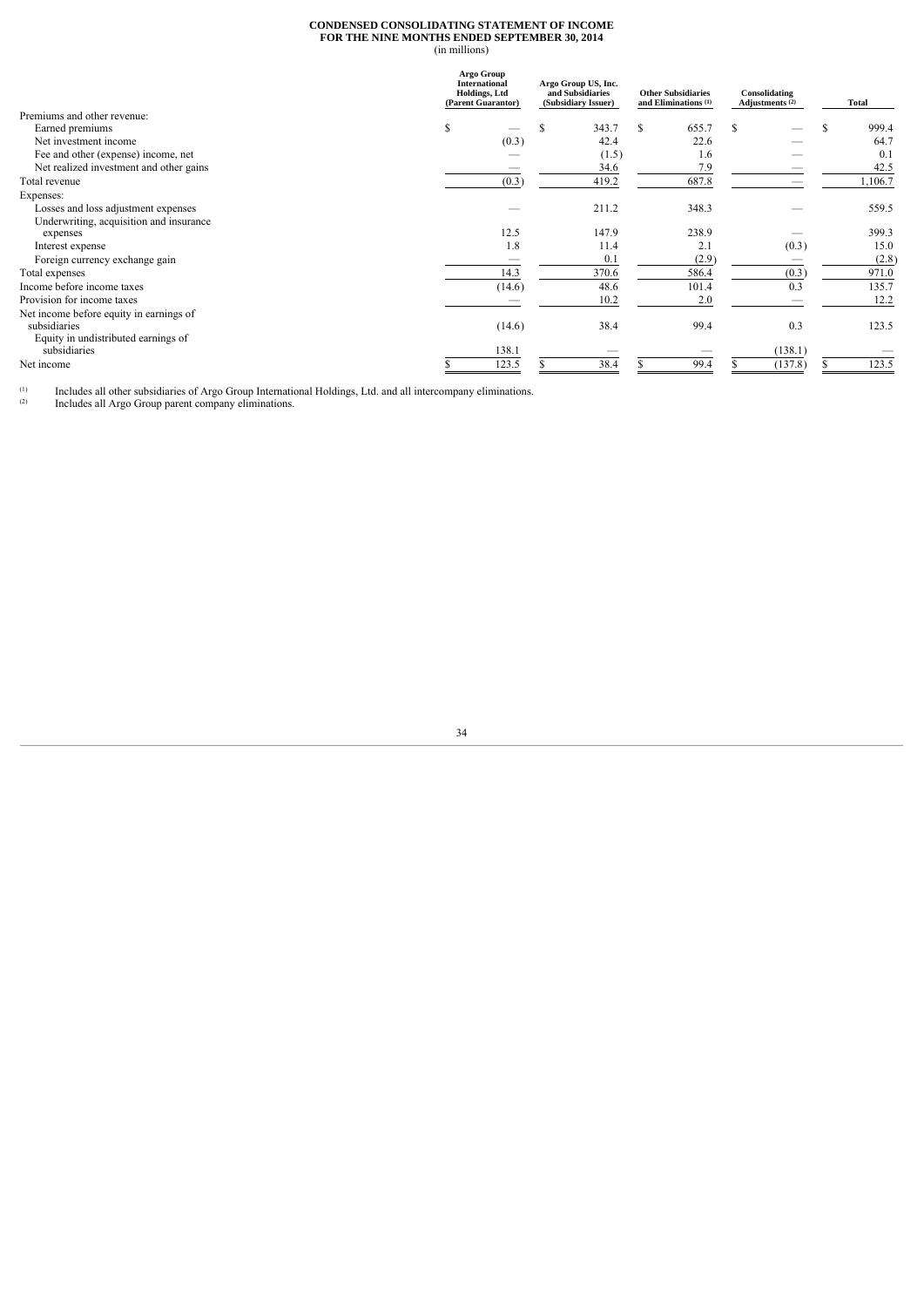## **CONDENSED CONSOLIDATING STATEMENT OF CASH FLOWS FOR THE NINE MONTHS ENDED SEPTEMBER 30, 2015**

(in millions)

35

|                                          | <b>Argo Group</b><br><b>International</b><br>Holdings, Ltd<br>(Parent Guarantor) | Argo Group US, Inc.<br>and Subsidiaries<br>(Subsidiary Issuer) | <b>Other Subsidiaries</b><br>and Eliminations $(1)$ | Consolidating<br>Adjustments $(2)$ | <b>Total</b> |
|------------------------------------------|----------------------------------------------------------------------------------|----------------------------------------------------------------|-----------------------------------------------------|------------------------------------|--------------|
| Net cash flows from operating activities | 12.6                                                                             | 130.6                                                          | 92.6                                                |                                    | 235.8        |
| Cash flows from investing activities:    |                                                                                  |                                                                |                                                     |                                    |              |
| Proceeds from sales of investments       |                                                                                  | 524.5                                                          | 204.3                                               |                                    | 728.8        |
| Maturities and mandatory calls of fixed  |                                                                                  |                                                                |                                                     |                                    |              |
| maturity investments                     |                                                                                  | 509.5                                                          | 127.9                                               |                                    | 637.4        |
| Purchases of investments                 |                                                                                  | (1,073.2)                                                      | (395.3)                                             |                                    | (1,468.5)    |
| Change in short-term investments and     |                                                                                  |                                                                |                                                     |                                    |              |
| foreign regulatory deposits              | 1.3                                                                              | (34.5)                                                         | (29.2)                                              |                                    | (62.4)       |
| Settlements of foreign currency exchange |                                                                                  |                                                                |                                                     |                                    |              |
| forward contracts                        | 1.5                                                                              |                                                                | (8.2)                                               |                                    | (6.7)        |
| Issuance of intercompany note, net       |                                                                                  | 15.0                                                           | (15.0)                                              |                                    |              |
| Purchases of fixed assets and other, net | 0.2                                                                              | (7.3)                                                          | 2.5                                                 |                                    | (4.6)        |
| Cash used by investing activities        | 3.0                                                                              | (66.0)                                                         | (113.0)                                             |                                    | (176.0)      |
| Cash flows from financing activities:    |                                                                                  |                                                                |                                                     |                                    |              |
| Borrowings under intercompany note, net  |                                                                                  |                                                                |                                                     |                                    |              |
| Activity under stock incentive plans     | 1.5                                                                              |                                                                |                                                     |                                    | 1.5          |
| Repurchase of Company's common shares    |                                                                                  | (29.7)                                                         |                                                     |                                    | (29.7)       |
| Excess tax expense from share-based      |                                                                                  |                                                                |                                                     |                                    |              |
| payment arrangements                     |                                                                                  | 0.6                                                            |                                                     |                                    | 0.6          |
| Payment of cash dividend to common       |                                                                                  |                                                                |                                                     |                                    |              |
| shareholders                             | (17.1)                                                                           |                                                                |                                                     |                                    | (17.1)       |
| Cash used by financing activities        | (15.6)                                                                           | (29.1)                                                         |                                                     |                                    | (44.7)       |
| Effect of exchange rate changes on cash  |                                                                                  |                                                                | 0.1                                                 |                                    | 0.1          |
| Change in cash                           |                                                                                  | 35.5                                                           | (20.3)                                              |                                    | 15.2         |
| Cash, beginning of the period            |                                                                                  | 49.3                                                           | 31.7                                                |                                    | 81.0         |
| Cash, end of period                      |                                                                                  | 84.8                                                           | 11.4                                                |                                    | 96.2         |

(1) Includes all other subsidiaries of Argo Group International Holdings, Ltd. and all intercompany eliminations.

 $\Omega$  Includes all Argo Group parent company eliminations.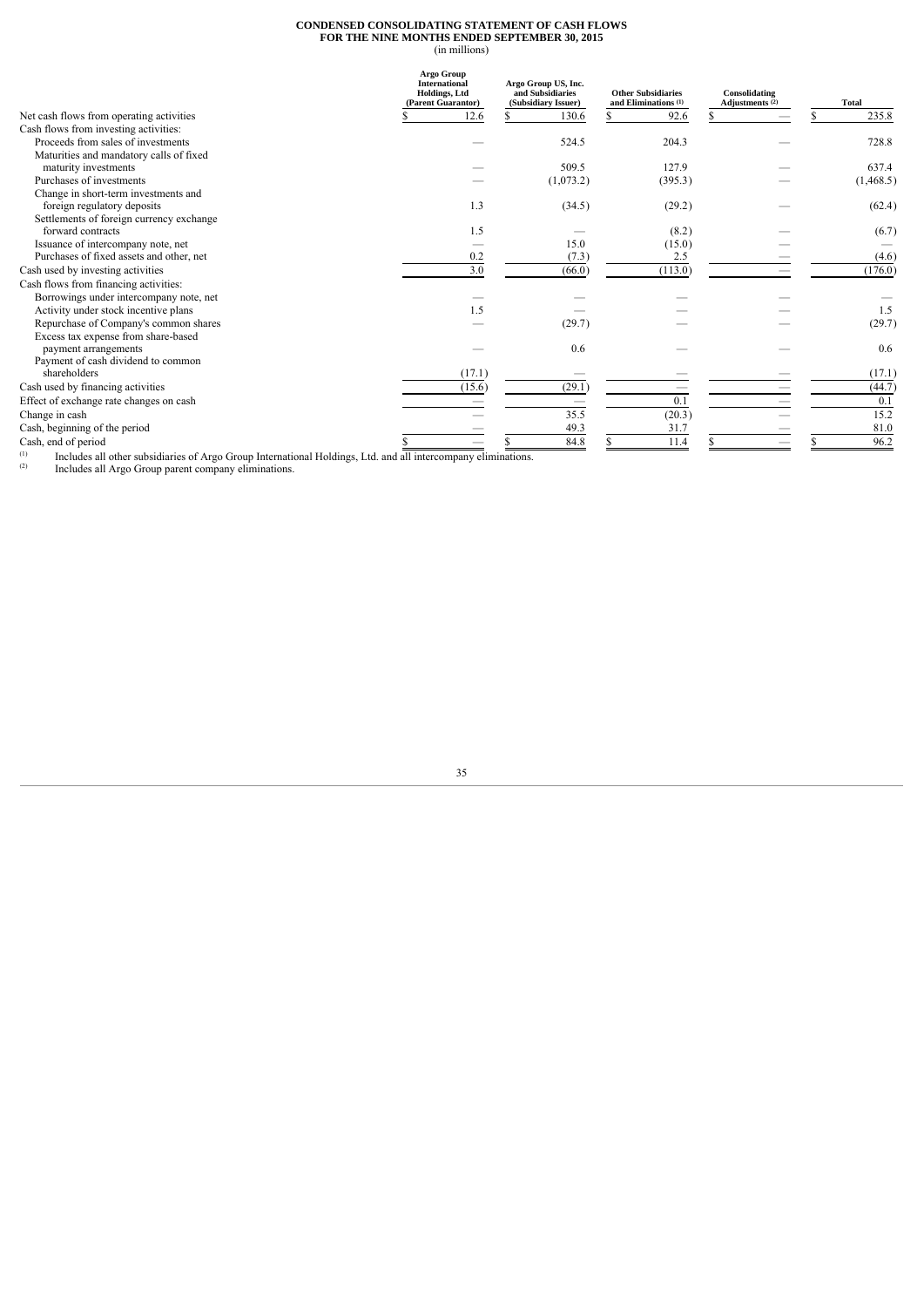## **CONDENSED CONSOLIDATING STATEMENT OF CASH FLOWS FOR THE NINE MONTHS ENDED SEPTEMBER 30, 2014**

(in millions)

|                                                    | <b>Argo Group</b><br><b>International</b><br><b>Holdings</b> , Ltd<br>(Parent Guarantor) | Argo Group US, Inc.<br>and Subsidiaries<br>(Subsidiary Issuer) | <b>Other Subsidiaries</b><br>and Eliminations <sup>(1)</sup> | Consolidating<br>Adjustments $(2)$ | <b>Total</b> |
|----------------------------------------------------|------------------------------------------------------------------------------------------|----------------------------------------------------------------|--------------------------------------------------------------|------------------------------------|--------------|
| Net cash flows (used by) from operating activities | (16.5)                                                                                   | 11.8                                                           | 70.0                                                         | 6.4                                | 71.7         |
| Cash flows from investing activities:              |                                                                                          |                                                                |                                                              |                                    |              |
| Proceeds from sales of investments                 |                                                                                          | 609.2                                                          | 366.9                                                        |                                    | 976.1        |
| Maturities and mandatory calls of fixed            |                                                                                          |                                                                |                                                              |                                    |              |
| maturity investments                               |                                                                                          | 148.0                                                          | 95.6                                                         |                                    | 243.6        |
| Purchases of investments                           |                                                                                          | (773.1)                                                        | (491.7)                                                      |                                    | (1,264.8)    |
| Change in short-term investments and               |                                                                                          |                                                                |                                                              |                                    |              |
| foreign regulatory deposits                        | 0.1                                                                                      | (12.5)                                                         | 18.4                                                         |                                    | 6.0          |
| Settlements of foreign currency exchange           |                                                                                          |                                                                |                                                              |                                    |              |
| forward contracts                                  | (0.5)                                                                                    |                                                                | 1.1                                                          |                                    | 0.6          |
| Issuance of intercompany note, net                 |                                                                                          | 14.5                                                           | (48.5)                                                       | 34.0                               |              |
| Purchases of fixed assets and other, net           | (7.0)                                                                                    | (20.1)                                                         | (14.7)                                                       | (6.4)                              | (48.2)       |
| Cash (used) provided by investing activities       | (7.4)                                                                                    | (34.0)                                                         | (72.9)                                                       | 27.6                               | (86.7)       |
| Cash flows from financing activities:              |                                                                                          |                                                                |                                                              |                                    |              |
| Borrowings under intercompany note, net            | 34.0                                                                                     |                                                                |                                                              | (34.0)                             |              |
| Activity under stock incentive plans               | 3.3                                                                                      |                                                                |                                                              |                                    | 3.3          |
| Redemption of trust preferred securities, net      |                                                                                          |                                                                |                                                              | (18.0)                             | (18.0)       |
| Payment on note payable                            |                                                                                          | (0.1)                                                          |                                                              |                                    | (0.1)        |
| Repurchase of Company's common shares              |                                                                                          | (41)                                                           |                                                              |                                    | (40.9)       |
| Excess tax expense from share-based                |                                                                                          |                                                                |                                                              |                                    |              |
| payment arrangements                               |                                                                                          | 0.1                                                            |                                                              |                                    | 0.1          |
| Payment of cash dividend to common                 |                                                                                          |                                                                |                                                              |                                    |              |
| shareholders                                       | (13.4)                                                                                   |                                                                |                                                              |                                    | (13.4)       |
| Cash provided (used) by financing activities       | 23.9                                                                                     | (40.9)                                                         | $\frac{1}{2}$                                                | (52.0)                             | (69.0)       |
| Effect of exchange rate changes on cash            |                                                                                          |                                                                | (0.3)                                                        |                                    | (0.3)        |
| Change in cash                                     |                                                                                          | (63.1)                                                         | (3.2)                                                        | (18.0)                             | (84.3)       |
| Cash, beginning of period                          |                                                                                          | 132.1                                                          | 25.3                                                         |                                    | 157.4        |
| Cash, end of period                                |                                                                                          | 69.0<br><sup>\$</sup>                                          | 22.1<br>S                                                    | (18.0)                             | 73.1<br>\$   |

(1) Includes all other subsidiaries of Argo Group International Holdings, Ltd. and all intercompany eliminations.

 $\Omega$  Includes all Argo Group parent company eliminations.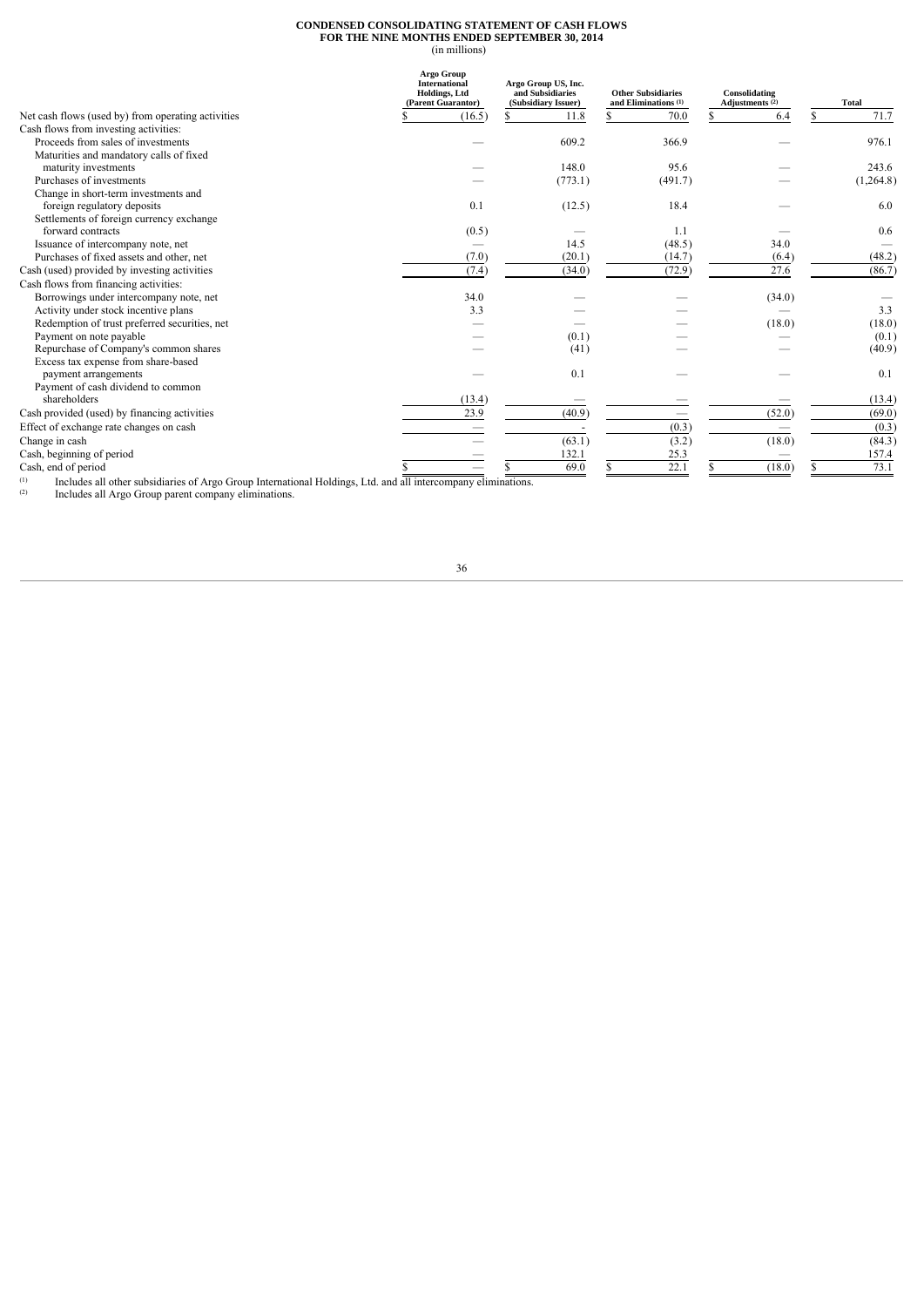#### **Item 2. Management's Discussion and Analysis of Financial Condition and Results of Operations**

The following is a discussion and analysis of our results of operations for the three and nine months ended September 30, 2015 compared with the three and nine months ended September 30, 2014, and also a discussion of our financial condition as of September 30, 2015. This discussion and analysis should be read in conjunction with the attached unaudited interim Consolidated Financial Statements and notes thereto and Argo Group's Annual Report on Form 10-K for the year ended December 31, 2014 filed with the Securities and Exchange Commission ("SEC") on February 27, 2015, including the audited Consolidated Financial Statements and notes thereto.

#### **Forward Looking Statements**

Generally, it is our policy to communicate events that may have a material adverse impact on our operations or financial position, including property and casualty catastrophe events and material losses in the investment portfolio, in a timely manner through a public announcement. It is also our policy not to make public announcements regarding events that are believed to have no material adverse impact on our results of operations or financial position based on management's current estimates and available information, other than through regularly scheduled calls, press releases or filings.

Management's Discussion and Analysis of Financial Condition and Results of Operations, Quantitative and Qualitative Disclosures About Market Risk and the accompanying Consolidated Financial Statements (including the notes thereto) may contain "forward looking statements," which are made pursuant to the safe harbor provisions of the Private Securities Litigation Reform Act of 1995. The forward looking statements are based on our current expectations and beliefs concerning future developments and their potential effects on us. There can be no assurance that actual developments will be those anticipated by us. Actual results may differ materially as a result of significant risks and uncertainties, including non-receipt of expected payments, capital markets and their effect on investment income and fair value of the investment portfolio, development of claims and the effect on loss reserves, accuracy in estimating loss reserves, changes in the demand for our products, effect of general economic conditions, adverse government legislation and regulations, government investigations into industry practices, developments relating to existing agreements, heightened competition, changes in pricing environments and changes in asset valuations. For a more detailed discussion of risks and uncertainties, see our public filings made with the SEC. We undertake no obligation to publicly update any forward-looking statements.

For the three and nine months ended September 30, 2015, we reported net income of \$35.3 million and \$122.0 million, or \$1.24 and \$4.28 per diluted share, respectively. For the three and nine months ended September 30, 2014, we reported net income of \$44.7 million and \$123.5 million, or \$1.54 and \$4.21 per diluted share, respectively.

#### **Consolidated Results of Operations**

The following is a comparison of selected data from our operations:

The increase in consolidated gross written premiums was primarily attributable to growth in our segments, excluding International Specialty, resulting from our introduction of new products and increased renewals. Partially offsetting these increases were slight declines in gross written premiums in the International Specialty segment. All of our segments have been impacted by increased competition for both new and renewal business and pressure on rates. The increase in earned premiums was attributable to the growth in gross written premiums, partially offset by declines in the Syndicate 1200 segment due to a reduction in our participation interest.



|                                         | Three Months Ended September 30, |  |       |      | Nine Months Ended September 30, |      |         |  |
|-----------------------------------------|----------------------------------|--|-------|------|---------------------------------|------|---------|--|
| (in millions)                           | 2015                             |  | 2014  | 2015 |                                 | 2014 |         |  |
| Gross written premiums                  | 531.4                            |  | 497.2 |      | 1,565.9                         |      | 1,480.4 |  |
| Earned premiums                         | 346.0                            |  | 337.6 |      | 1,026.6                         |      | 999.4   |  |
| Net investment income                   | 21.3                             |  | 20.8  |      | 63.9                            |      | 64.7    |  |
| Fee and other income (expense), net     | 1.0                              |  | 1.6   |      | (0.1)                           |      | 0.1     |  |
| Net realized investment and other gains |                                  |  | 12.9  |      | 25.0                            |      | 42.5    |  |
| Total revenue                           | 372.0                            |  | 372.9 |      | 1,115.4                         |      | 1,106.7 |  |
| Income before income taxes              | 36.2                             |  | 48.3  |      | 133.3                           |      | 135.7   |  |
| Provision for income taxes              | 0.9                              |  | 3.6   |      | 11.3                            |      | 12.2    |  |
| Net income                              | 35.3                             |  | 44.7  |      | 122.0                           |      | 123.5   |  |
| Loss ratio                              | 57.8%                            |  | 56.8% |      | 55.9%                           |      | 56.0%   |  |
| Expense ratio                           | 38.4%                            |  | 39.6% |      | 39.1%                           |      | 40.0%   |  |
| Combined ratio                          | 96.2%                            |  | 96.4% |      | 95.0%                           |      | 96.0%   |  |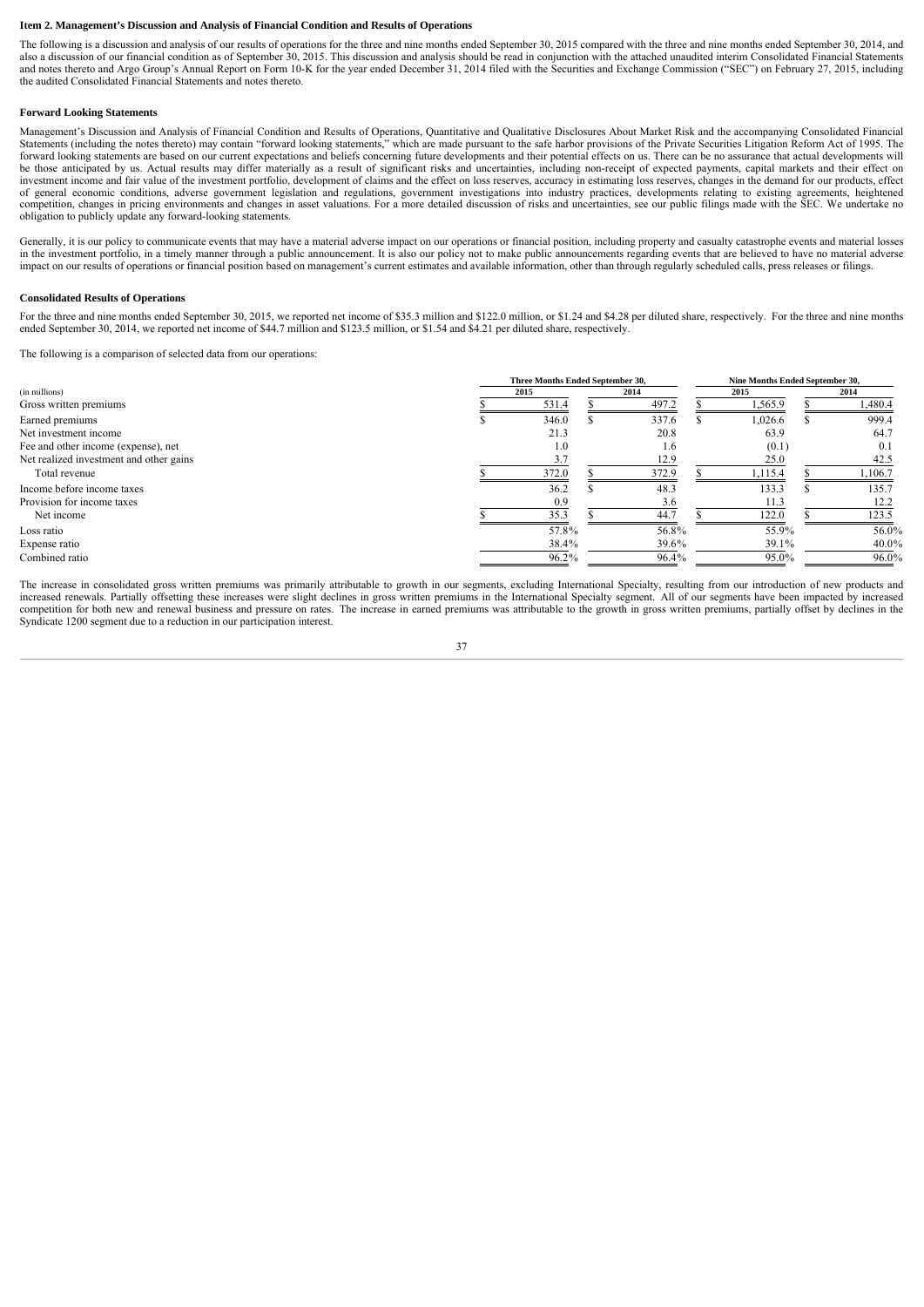Consolidated net investment income increased for the three months ended September 30, 2015 as compared to the same period of 2014 due to the increase in our total invested assets balances as we continue to generate positive operating cash flows. Consolidated net investment income decreased for the nine months ended September 30, 2015 as compared to the same period of 2014 due primarily to the continued reinvestment at market yields below the portfolio's book yield and an increased focus on total portfolio returns relative to current income.

Consolidated net realized investment and other gains for the three months ended September 30, 2015 primarily consisted of \$7.3 million of gains recognized from our equity portfolio. Additionally we recognized \$1.2 million in realized gains on our other invested assets portfolio, including our investments accounted for under the equity method. Our other invested asset portfolio was adversely impacted by foreign currency rate changes. Additionally, for the three months ended September 30, 2015 we recognized \$3.4 million of other-than-temporary impairment losses on certain investment securities. Consolidated net realized investment and other gains for the three months ended September 30, 2014 primarily consisted of \$3.4 million from our fixed maturity portfolio, \$7.1 million from our other invested assets portfolio and a \$2.0 million gain resulting from the extinguishment of one of our junior subordinated debentures. Consolidated net realized investment and other gains for the nine months ended September 30, 2015 included \$19.0 million from our equity portfolio and \$14.0 million from our other invested assets portfolio, partially offset by a \$2.6 million realized loss on our fixed maturity portfolio and \$5.3 million in other-than-temporary impairment losses. Consolidated net realized investment and other gains for the nine months ended September 30, 2014 included \$15.9 million from our equity portfolio, \$23.9 million from our other invested assets portfolio and \$6.5 million from our fixed maturity portfolio, partially offset by \$1.6 million in other-than-temporary impairment losses.

We have purchased foreign currency future forward contracts to manage currency exposure on prior catastrophe events. The open contracts have a term of 90 days to match the anticipated payment pattern of the associated losses, and may be renewed at the end of each term. We do not apply hedge accounting to these contracts; as a result, all gains (losses) were recognized in net realized investment gains (losses). For the three months ended September 30, 2015, we recognized \$0.5 million in foreign currency exchange gains related to the loss reserves recorded for these events which were offset by \$0.3 million in realized losses from the currency forward contracts. For the nine months ended September 30, 2015, we recognized foreign currency exchange gains of \$1.7 million related to the loss reserves recorded for these events which were offset by \$1.8 million in realized losses from the currency forward contracts.

Consolidated losses and loss adjustment expenses were \$200.0 million and \$191.9 million for the three months ended September 30, 2015 and 2014, respectively. Included in losses and loss adjustment expenses for the three months ended September 30, 2015 was \$14.3 million in catastrophe losses including \$9.0 million from the Tianjin explosion and \$4.8 million from storms losses. Partially offsetting these catastrophe losses was \$6.6 million of net favorable development on prior accident year loss reserves, primarily attributable to favorable development in the general liability lines, partially offset by net unfavorable development on the workers compensation lines. Included in losses and loss adjustment expenses for the three months ended September 30, 2014 was \$7.6 million in large losses for the current accident year. Also included in losses and loss adjustment expenses was \$6.6 million in catastrophe losses resulting from various storm activity. Partially offsetting these current accident year losses was \$3.1 million of net favorable development on prior accident year loss reserves, primarily attributable to favorable development in the general liability lines partially offset by unfavorable development in the commercial multi-peril and run-off workers compensation lines.

Consolidated losses and loss adjustment expenses were \$574.3 million and \$559.5 million for the nine months ended September 30, 2015 and 2014, respectively. Included in losses and loss adjustment expenses for the nine months ended September 30, 2015 and 2014 was \$19.6 million and \$15.0 million, respectively, in catastrophe losses. Included in losses and loss adjustment expenses for the nine months ended September 30, 2015 was \$15.3 million in net favorable loss reserve development on prior accident years compared to \$26.4 million in net favorable loss reserve development on prior accident years for the same period in 2014.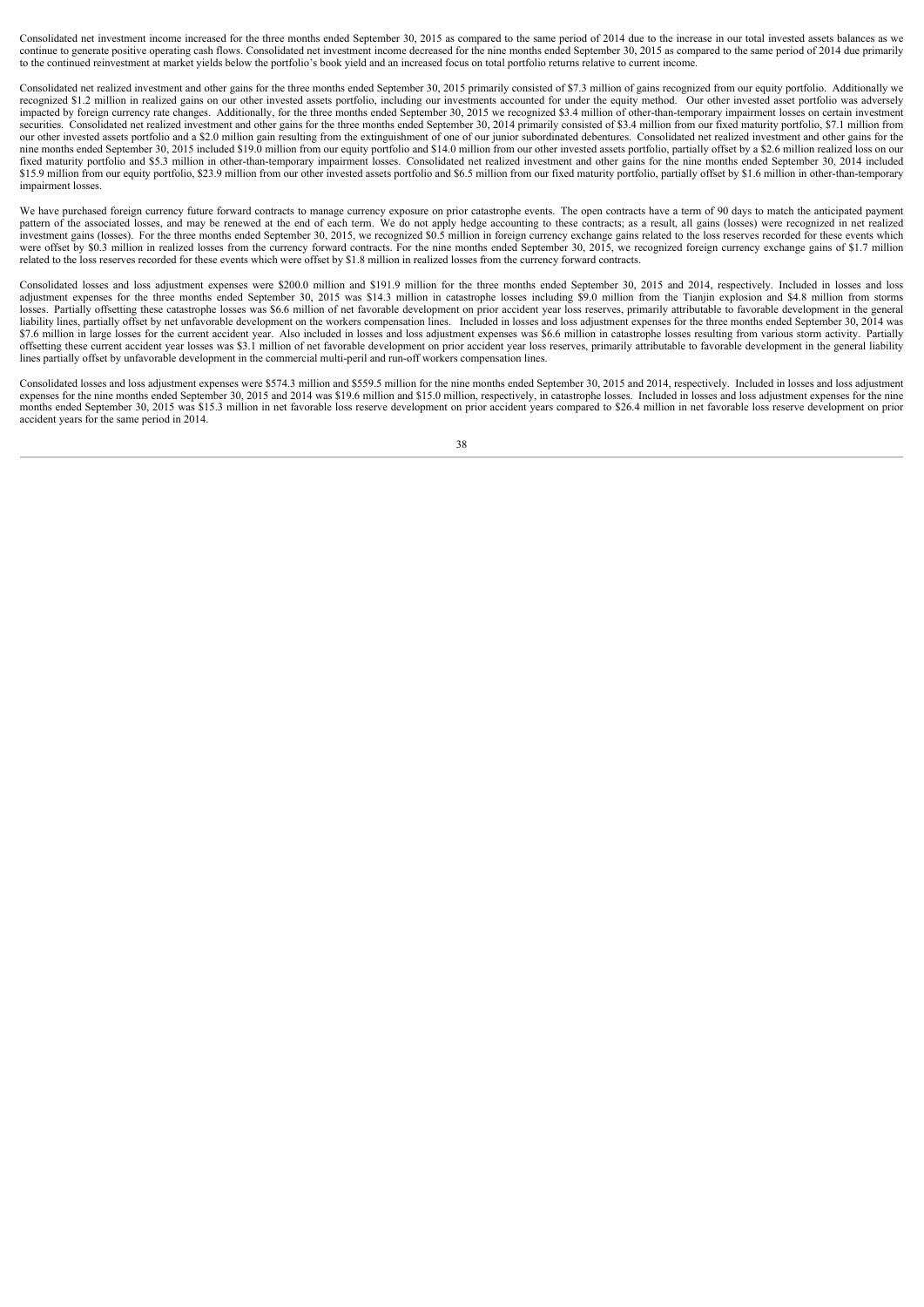The following table summarizes the above referenced loss reserve development with respect to prior year loss reserves by line of business for the nine months ended September 30, 2015.

In determining appropriate reserve levels for the nine months ended September 30, 2015, we maintained the same general processes and disciplines that were used to set reserves at prior reporting dates. No significant changes in methodologies were made to estimate the reserves since the last reporting date; however, at each reporting date we reassess the actuarial estimate of the reserve for losses and loss adjustment expenses and record our best estimate. Consistent with prior reserve valuations, as claims data becomes more mature for prior accident years, actuarial estimates were refined to weigh certain actuarial methods more heavily in order to respond to any emerging trends in the paid and reported loss data. While prior accident years' net reserves for losses and loss adjustment expenses for some lines of business have developed favorably in recent years, this does not imply that more recent accident years' reserves will also develop favorably; pricing, reinsurance costs, legal environment, general economic conditions including changes in inflation and many other factors impact management's ultimate loss estimates.

When determining reserve levels, we recognize that there are several factors that present challenges and uncertainties to the estimation of net loss reserves. Examples of these uncertainties include changes to the reinsurance structure and potential increases in inflation. Our net retained losses vary by product and they have generally increased over time. To properly recognize these uncertainties, actuarial reviews have given significant consideration to the paid and incurred Bornhuetter-Ferguson ("BF") methodologies. Compared with other actuarial methodologies, the paid and incurred BF methods assign smaller weight to actual reported loss experience, with the greatest weight assigned to an expected or planned loss ratio. The expected or planned loss ratio has typically been determined using various assumptions pertaining to prospective loss frequency and loss severity. In setting reserves at September 30, 2015, we continued to consider the paid and incurred BF methods for recent years.

Our loss reserve estimates gradually blend in the results from development and frequency/severity methodologies over time. For general liability estimates, our own loss experience is not deemed fully credible for several years after the end of an accident year. We rely primarily on the BF methods during that period. For property business, our loss reserve estimates also blend in the results from development and frequency/severity methodologies over time. For property lines, in contrast to general liability estimates, where loss reporting and claims closing patterns settle more quickly, we give greater weight to development methods starting at the end of the accident year.

Consolidated gross reserves for losses and loss adjustment expenses were \$3,104.1 million (including \$94.2 million of reserves attributable to Syndicate 1200 segment's trade capital providers) and \$3,062.6 million (including \$74.6 million of reserves attributable to Syndicate 1200 segment's trade capital providers) as of September 30, 2015 and 2014, respectively. Management has recorded its best estimate of loss reserves at each date based on current known facts and circumstances. Due to the significant uncertainties inherent in the estimation of loss reserves, there can be no assurance that future loss development, favorable or unfavorable, will not occur.

Consolidated underwriting, insurance and acquisition expenses were \$132.8 million and \$401.9 million for the three and nine months ended September 30, 2015, respectively, compared to \$133.8 million and \$399.3 million for the same periods in 2014. The decline in the consolidated expense ratio for 2015 as compared to 2014 was primarily attributable to a reduction in the accrual for premium taxes and other assessments due to a change in accounting estimate, coupled with the increase in earned premiums without a corresponding increase in fixed costs.

Consolidated interest expense was comparable at \$4.8 million and \$4.9 million for the three months ended September 30, 2015 and 2014, respectively. Consolidated interest expense was \$14.3 million and \$15.0 million for the nine months ended September 30, 2015

| (in millions)                                  | 2014<br><b>Net Reserves</b> | <b>Net Reserve</b><br><b>Development</b><br>(Favorable)/<br><b>Unfavorable</b> | Percent of<br><b>2014 Net</b><br><b>Reserves</b> |
|------------------------------------------------|-----------------------------|--------------------------------------------------------------------------------|--------------------------------------------------|
| General liability                              | 913.0                       | (26.4)                                                                         | $-2.9\%$                                         |
| Workers compensation                           | 327.9                       | 13.1                                                                           | $4.0\%$                                          |
| Syndicate 1200 property                        | 99.2                        | (3.0)                                                                          | $-3.0\%$                                         |
| Syndicate 1200 liability                       | 202.4                       | 0.2                                                                            | $0.1\%$                                          |
| Commercial multi-peril                         | 164.6                       | 10.6                                                                           | $6.4\%$                                          |
| Commercial auto liability                      | 158.3                       | (5.1)                                                                          | $-3.2\%$                                         |
| Reinsurance - nonproportional assumed property | 79.7                        | (3.1)                                                                          | $-3.9\%$                                         |
| Syndicate 1200 specialty                       | 18.7                        | (1.2)                                                                          | $-6.4\%$                                         |
| All other lines                                | 173.3                       | (0.4)                                                                          | $-0.2\%$                                         |
| Total                                          | 2,137.1                     | (15.3)                                                                         | $-0.7\%$                                         |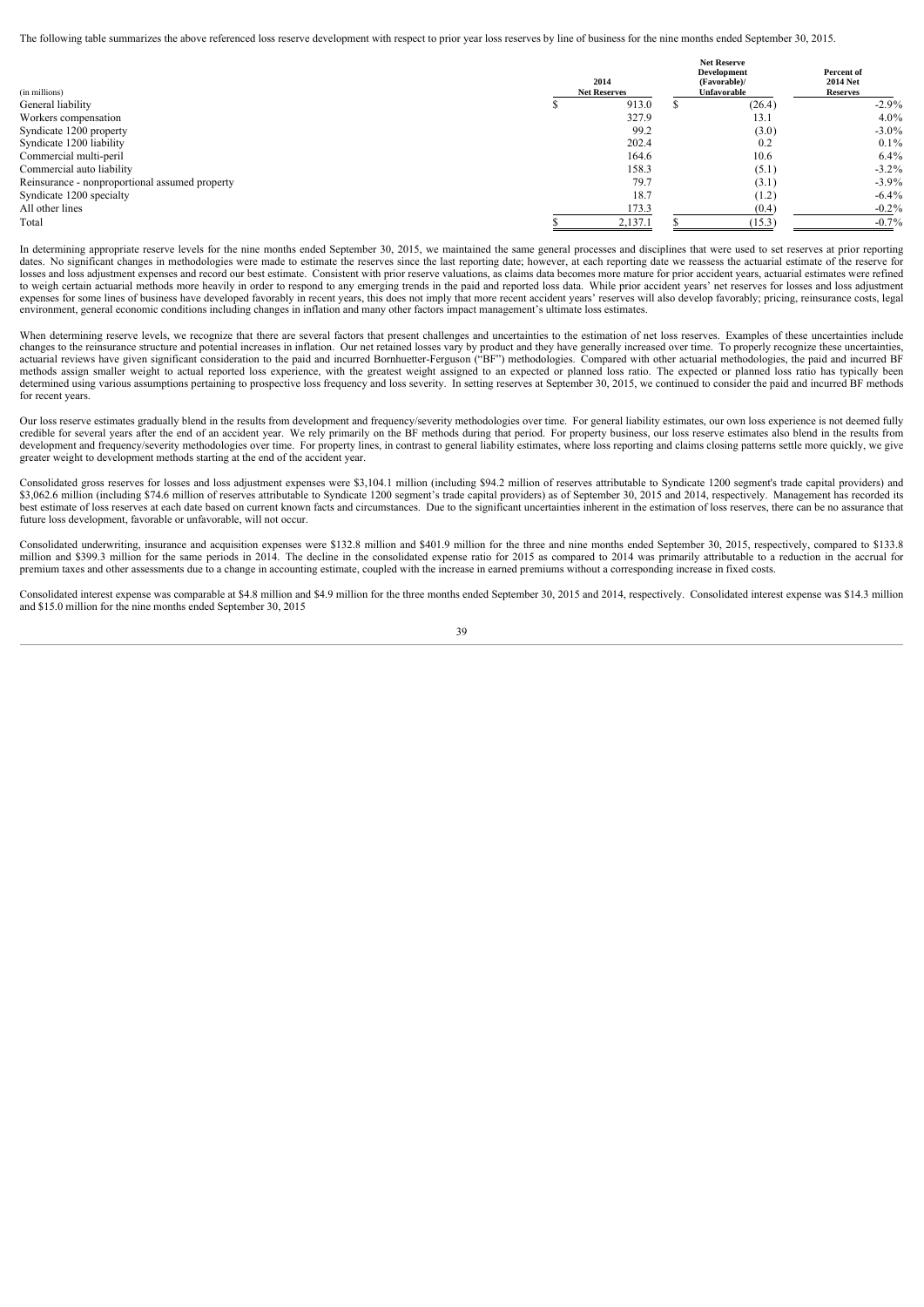and 2014, respectively. The decline in consolidated interest expense was the result of extinguishment in July 2014 of a junior subordinated debenture.

Consolidated foreign currency exchange gain was \$1.8 million and \$8.4 million for the three and nine months ended September 30, 2015, respectively, compared to \$6.0 million and \$2.8 million for the same periods ended 2014. The changes in the foreign currency exchange gains were due to fluctuations of the United States Dollar, on a weighted average basis, against the currencies in which we transact our business. For the three months ended September 30, 2015, the United States Dollar strengthened against all major currencies, excluding the Euro and the Japanese Yen. For the nine months ended September 30, 2015, the United States Dollar appreciated against all major currencies, except the British Pound, which was essentially flat.

The consolidated provision for income taxes was \$0.9 million and \$11.3 million for the three and nine months ended September 30, 2015, respectively, compared to \$3.6 million and \$12.2 million for the same periods ended 2014. The income tax provision represents the income tax expense associated with our operations based on the tax laws of the jurisdictions in which we operate. Therefore, the provision for income taxes represents taxes on net income for our United States, Ireland, Belgium, Brazil, Switzerland and United Kingdom operations. The decline in the tax expense for 2015 as compared to 2014 was primarily due to reduced income tax expense for our United Kingdom operations.

We are primarily engaged in writing property and casualty insurance and reinsurance. We have four ongoing reporting segments: Excess and Surplus Lines, Commercial Specialty, International Specialty and Syndicate 1200. Additionally, we have a Run-off Lines segment for products that we no longer underwrite.

We consider many factors, including the nature of each segment's insurance and reinsurance products, production sources, distribution strategies and regulatory environment, in determining how to aggregate reporting segments.

#### **Segment Results**

Since we generally manage and monitor the investment portfolio on an aggregate basis, the overall performance of the investment portfolio and related net investment income is discussed above on a consolidated basis under consolidated net investment income rather than within or by segment.

The increase in gross written and earned premiums for the three months ended September 30, 2015 as compared to the same period in 2014 was primarily attributable to increased underwriting activity in all operating units, with the exception of contracts, which continued to be adversely impacted by the current rate environment. The increase in gross written and earned premiums for the nine

In evaluating the operating performance of our segments, we focus on core underwriting and investing results before consideration of realized gains or losses from the sales of investments. Intersegment transactions are allocated to the segment that initiated the transaction. Realized investment gains and losses are reported as a component of the Corporate and Other segment, as decisions regarding the acquisition and disposal of securities reside with the corporate investment function and are not under the control of the individual business segments. Although this measure of profit (loss) does not replace net income (loss) computed in accordance with GAAP as a measure of profitability, management uses this measure of profit (loss) to focus our reporting segments on generating operating income.

#### *Excess and Surplus Lines*

The following table summarizes the results of operations for the Excess and Surplus Lines segment:

|                                                  |      | Three Months Ended September 30, |  |       |  |       | Nine Months Ended September 30, |       |  |  |
|--------------------------------------------------|------|----------------------------------|--|-------|--|-------|---------------------------------|-------|--|--|
| (in millions)                                    | 2015 |                                  |  | 2014  |  | 2015  |                                 | 2014  |  |  |
| Gross written premiums                           |      | 162.4                            |  | 146.5 |  | 521.2 |                                 | 462.3 |  |  |
| Earned premiums                                  |      | 135.7                            |  | 121.2 |  | 389.9 |                                 | 363.9 |  |  |
| Losses and loss adjustment expenses              |      | 74.3                             |  | 58.6  |  | 211.5 |                                 | 187.8 |  |  |
| Underwriting, acquisition and insurance expenses |      | 42.2                             |  | 42.3  |  | 124.8 |                                 | 122.6 |  |  |
| Underwriting income                              |      | 19.2                             |  | 20.3  |  | 53.6  |                                 | 53.5  |  |  |
| Net investment income                            |      | 8.8                              |  | 8.9   |  | 26.3  |                                 | 27.2  |  |  |
| Interest expense                                 |      | (1.5)                            |  | (1.6) |  | (4.5) |                                 | (4.8) |  |  |
| Income before income taxes                       |      | 26.5                             |  | 27.6  |  | 75.4  |                                 | 75.9  |  |  |
| Loss ratio                                       |      | 54.8%                            |  | 48.4% |  | 54.3% |                                 | 51.6% |  |  |
| Expense ratio                                    |      | $31.1\%$                         |  | 35.0% |  | 32.0% |                                 | 33.7% |  |  |
| Combined ratio                                   |      | 85.9%                            |  | 83.4% |  | 86.3% |                                 | 85.3% |  |  |
|                                                  |      |                                  |  |       |  |       |                                 |       |  |  |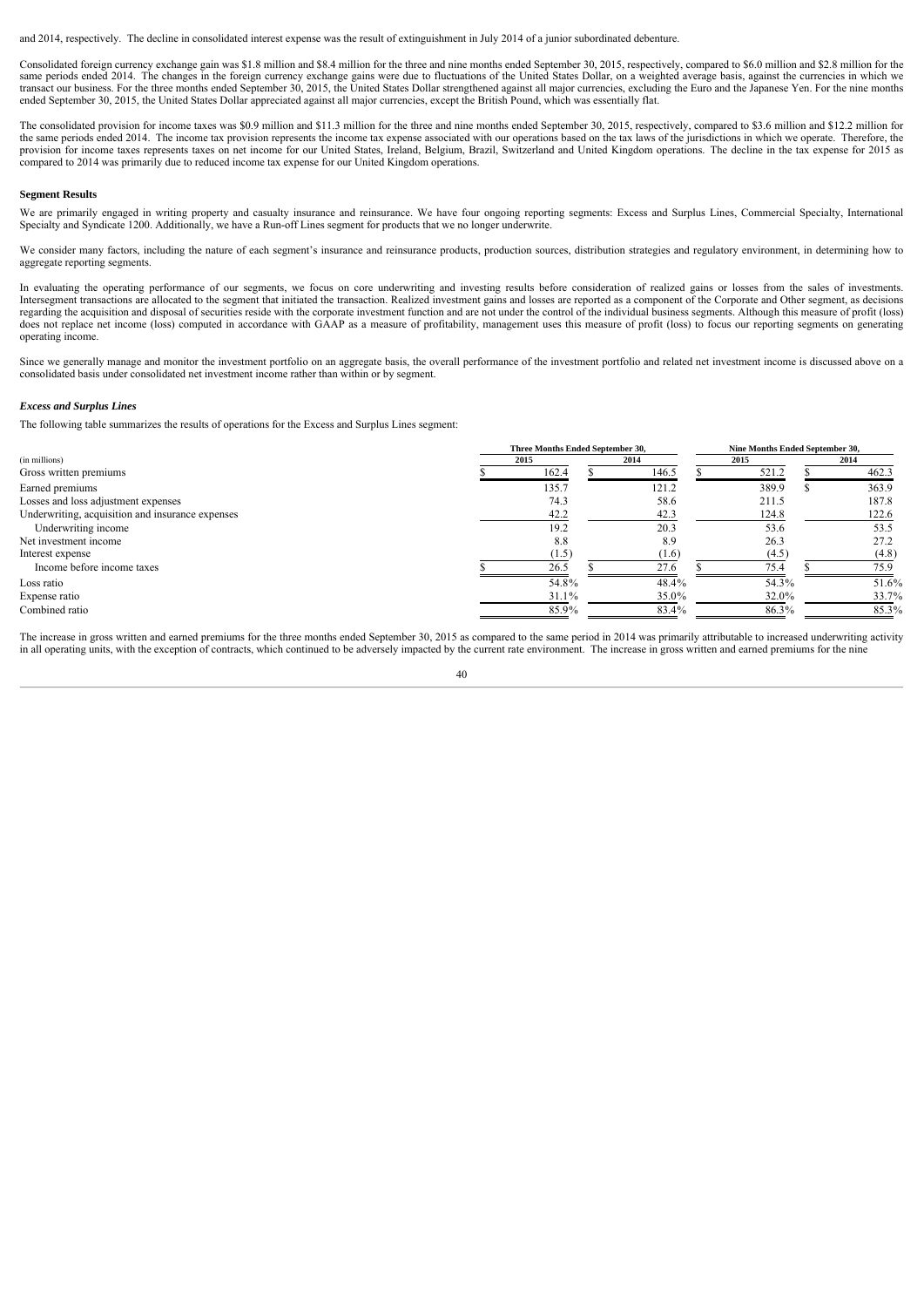months ended September 30, 2015 as compared to the same period in 2014 was primarily attributable to growth in the casualty, management liability and errors and omissions units. Partially offsetting these increases were reduced writings in the transportation, contract and property units. The Excess and Surplus lines segment has been impacted by increased competition and declining rates.

Included in losses and loss adjustment expenses for the nine months ended September 30, 2015 was \$4.7 million in catastrophe losses resulting from spring storm activity. Offsetting these losses was \$25.1 million of net favorable loss reserve development on prior accident years primarily within the general and products liability and commercial automobile lines, partially offset by unfavorable development in the property lines. Included in losses and loss adjustment expenses for the nine months ended September 30, 2014 was \$2.9 million in catastrophe losses resulting from storm activity in the United States coupled with \$4.0 million in current accident year large property losses. Offsetting these current accident year losses was \$34.6 million of net favorable loss reserve development on prior accident years primarily within the general and products liability lines of business, partially offset by unfavorable development in commercial automobile and property lines.

Included in losses and loss adjustment expenses for the three months ended September 30, 2015 was \$2.7 million in catastrophe losses resulting from storm activity in the United States. Offsetting these losses was \$10.1 million of net favorable loss reserve development on prior accident years primarily within the general and products liability lines. Included in losses and loss adjustment expenses for the three months ended September 30, 2014 was \$0.5 million in catastrophe losses resulting from storm activity in the United States. Offsetting these catastrophe losses was \$12.9 million of net favorable loss reserve development on prior accident years primarily within the general and products liability lines of business, partially offset by unfavorable development in commercial automobile lines.

The decline in the expense ratio for the three months ended September 30, 2015 as compared to the same period in 2014 was primarily attributable to a decline in acquisition expenses due to increased ceding commissions received. Non-acquisition expenses were comparable between periods. The decline in the expense ratio for the nine months ended September 30, 2015 as compared to the same period ended 2014 was primarily attributable to a decline in acquisition expenses due to increased ceding commissions received, coupled with non-acquisition expenses growing at a slower rate than earned premiums.

The increase in gross written and earned premiums for the three months ended September 30, 2015 as compared to the same period in 2014 was primarily attributable to growth in our public entity, commercial programs and surety units, partially offset by declines in our grocery, retail and mining units. The increase in gross written and earned premiums for the nine months ended September 30, 2015 as compared to the same period in 2014 was primarily attributable to growth in our commercial programs and surety units, partially offset by declines in our grocery, retail and mining units. Gross written premiums were negatively impacted by decreasing rates and increasing competition coupled with adverse economic conditions in the energy and mining sectors.

#### *Commercial Specialty*

The following table summarizes the results of operations for the Commercial Specialty segment:

|                                                  | Three Months Ended September 30, |       |  |       | Nine Months Ended September 30, |       |  |        |  |
|--------------------------------------------------|----------------------------------|-------|--|-------|---------------------------------|-------|--|--------|--|
| (in millions)                                    | 2015                             |       |  | 2014  |                                 | 2015  |  | 2014   |  |
| Gross written premiums                           |                                  | 147.8 |  | 138.7 |                                 | 347.3 |  | 328.2  |  |
| Earned premiums                                  |                                  | 73.3  |  | 72.7  |                                 | 217.6 |  | 215.5  |  |
| Losses and loss adjustment expenses              |                                  | 40.9  |  | 43.8  |                                 | 136.5 |  | 139.2  |  |
| Underwriting, acquisition and insurance expenses |                                  | 24.3  |  | 25.9  |                                 | 69.7  |  | 76.8   |  |
| Underwriting income (loss)                       |                                  | 8.1   |  | 3.0   |                                 | 11.4  |  | (0.5)  |  |
| Net investment income                            |                                  | 4.6   |  | 4.5   |                                 | 13.8  |  | 13.8   |  |
| Interest expense                                 |                                  | (0.8) |  | (0.8) |                                 | (2.4) |  | (2.4)  |  |
| Fee and other income (expense), net              |                                  | 0.5   |  |       |                                 | (2.0) |  | (1.7)  |  |
| Income before income taxes                       |                                  | 12.4  |  | 8.0   |                                 | 20.8  |  | 9.2    |  |
| Loss ratio                                       |                                  | 55.9% |  | 60.3% |                                 | 62.8% |  | 64.7%  |  |
| Expense ratio                                    |                                  | 33.1% |  | 35.6% |                                 | 32.0% |  | 35.6%  |  |
| Combined ratio                                   |                                  | 89.0% |  | 95.9% |                                 | 94.8% |  | 100.3% |  |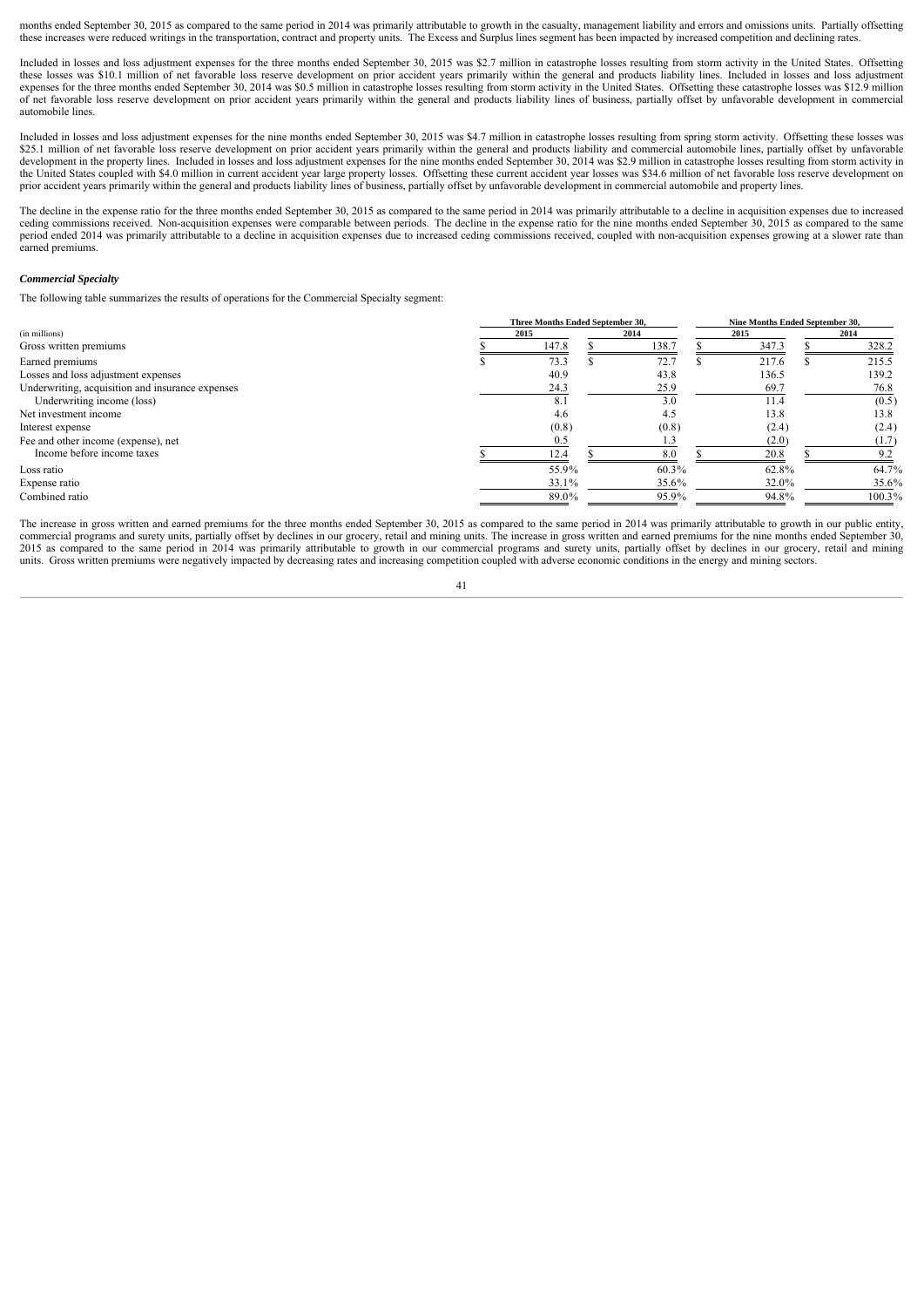The decline in the expense ratio for the three months ended September 30, 2015 as compared to the same period ended 2014 was primarily attributable to an increase in fronting fees received due to growth in the state funds and other fronting programs, coupled with non-acquisition expenses remaining flat. The decline in the expense ratio for the nine months ended September 30, 2015 as compared to the same period ended 2014 was primarily attributable to an increase in fronting fees received due to growth in the state funds and other fronting programs coupled with a decline in the accrual for premiums taxes and other assessments due to a change in accounting estimate. Non-acquisition expenses for the nine months ended September 30, 2015 were comparable with the same period ended 2014.

Included in the loss ratio for the three months ended September 30, 2015 was \$1.2 million of net favorable development on prior accident year reserves primarily attributable to favorable development in the general liability, short-tail and auto liability lines, partially offset by unfavorable development in the workers compensation lines. Also included in loss expense for the three months ended September 30, 2015 was \$0.4 million of catastrophe losses resulting from storm activity in the United States. Included in losses and loss adjustment expenses for the three months ended September 30, 2014 was \$0.3 million of net unfavorable development on prior accident year reserves primarily attributable to unfavorable development in the general liability lines, partially offset by favorable development in the short-tail lines. Also included in loss expense for the three months ended September 30, 2014 was \$1.0 million of catastrophe losses resulting from storms in the United States.

Included in the loss ratio for the nine months ended September 30, 2015 was \$10.4 million of net unfavorable development on prior accident year reserves primarily attributable to unfavorable development in the general liability and workers compensation lines, partially offset by favorable development in the short-tail and auto liability lines. Also included in loss expense for the nine months ended September 30, 2015 was \$1.8 million of catastrophe losses resulting from spring storms. Included in losses and loss adjustment expenses for the nine months ended September 30, 2014 was \$5.2 million of net unfavorable development on prior accident year reserves primarily attributable to unfavorable development in the general liability and auto liability lines, partially offset by favorable development in the short-tail and workers compensation lines. Also included in loss expense for the nine months ended September 30, 2014 was \$5.0 million of catastrophe losses resulting from storms in the United States.

Fee and other income (expense), net declined for the three and nine months ended September 30, 2015 as compared to the same periods in 2014 due to reduced revenues resulting from the sale of certain programs, coupled with a decline in new business due to increased competition.

#### *International Specialty*

The following table summarizes the results of operations for the International Specialty segment:

|                                                  | Three Months Ended September 30, | Nine Months Ended September 30, |       |  |       |      |       |
|--------------------------------------------------|----------------------------------|---------------------------------|-------|--|-------|------|-------|
| (in millions)                                    |                                  | 2015                            | 2014  |  | 2015  | 2014 |       |
| Gross written premiums                           |                                  | 63.2                            | 64.0  |  | 233.5 |      | 244.6 |
| Earned premiums                                  |                                  | 37.6                            | 38.0  |  | 113.2 |      | 112.6 |
| Losses and loss adjustment expenses              |                                  | 23.1                            | 22.2  |  | 57.6  |      | 59.2  |
| Underwriting, acquisition and insurance expenses |                                  | 13.1                            | 13.3  |  | 40.7  |      | 40.8  |
| Underwriting income                              |                                  | I .4                            | 2.5   |  | 14.9  |      | 12.6  |
| Net investment income                            |                                  | 2.9                             | 2.3   |  | 8.8   |      | 6.1   |
| Interest expense                                 |                                  | (0.8)                           | (0.8) |  | (2.3) |      | (2.3) |
| Income before income taxes                       |                                  |                                 | 4.0   |  | 21.4  |      | 16.4  |
| Loss ratio                                       |                                  | 61.5%                           | 58.3% |  | 50.9% |      | 52.5% |
| Expense ratio                                    |                                  | 35.0%                           | 34.8% |  | 35.9% |      | 36.3% |
| Combined ratio                                   |                                  | 96.5%                           | 93.1% |  | 86.8% |      | 88.8% |

Gross written premiums declined for the three and nine months ended September 30, 2015 as compared to the same periods in 2014 due to reductions in the professional liability lines, partially offset by increases in the short tail property reinsurance and the casualty lines. Additionally, gross written premiums for our Brazil operations declined primarily due to the deterioration of the Brazilian currency. The lines written by the International Specialty segment continue to be highly competitive. The decline in earned premiums for the three months ended September 30, 2015 as compared to the same period in 2014 was due to reduced premium writing in the quarter. The increase in earned premiums for the nine months ended September 30, 2015 as compared to the same period in 2014 was primarily due to a reduction in our ceding percentages, coupled with a change in business mix.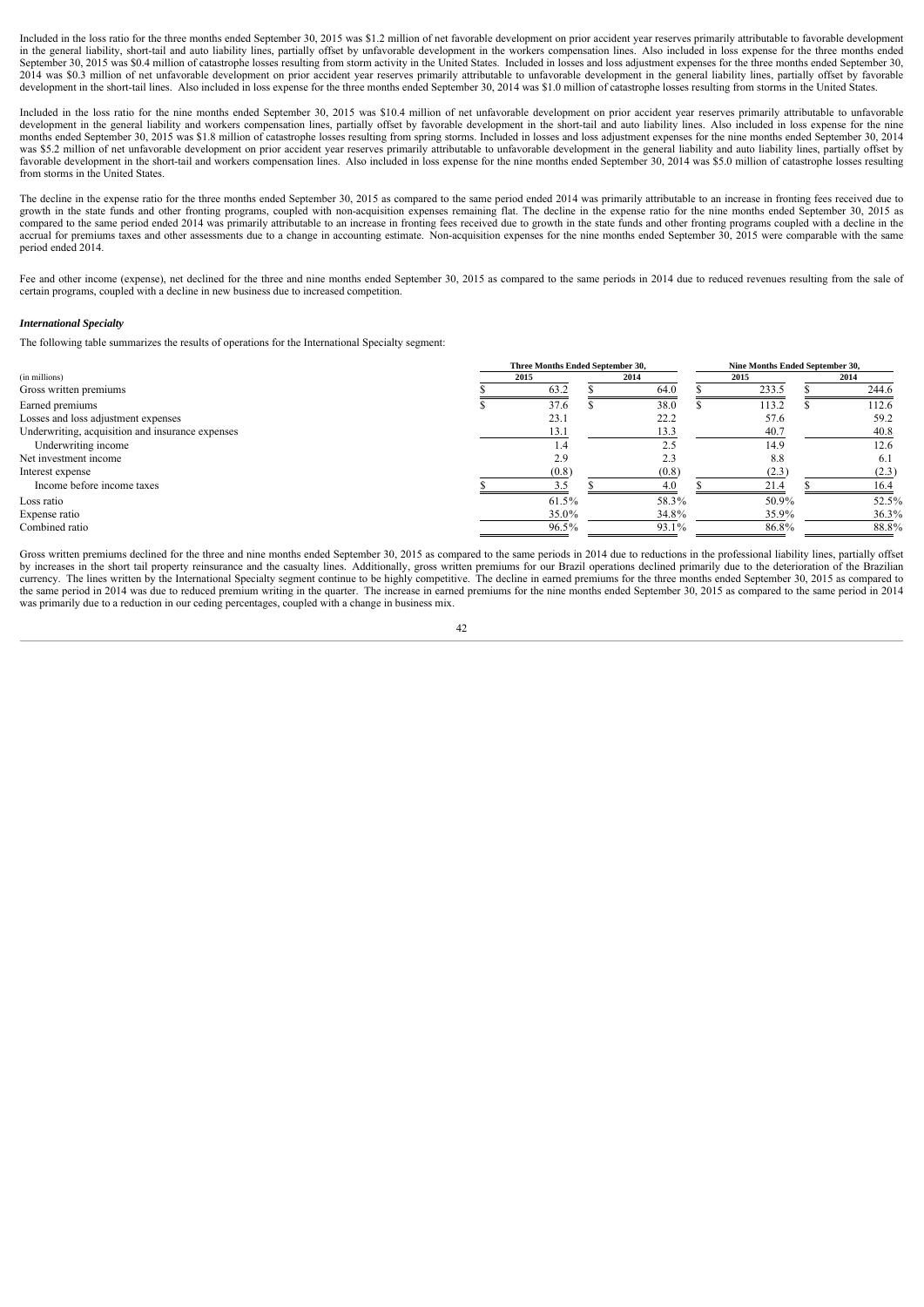Included in losses and loss adjustment expenses for the three months ended September 30, 2015 was \$7.1 million of catastrophe losses as a result of \$5.5 million from the Tianjin explosion, \$1.1 million from storms in the United States, and \$0.5 million from other small events. Partially offsetting these 2015 accident year losses was \$2.1 million in net favorable development on prior accident year loss reserves driven by casualty and professional lines partially offset by unfavorable development in short tail property reinsurance. Included in losses and loss adjustment expenses for the three months ended September 30, 2014 was \$5.1 million of catastrophe losses as a result of \$2.0 million from the European and Canadian hailstorms, \$2.0 million from Typhoon Rammasun and \$1.1 million from Hurricane Odile. Partially offsetting these catastrophe losses was \$0.5 million in net favorable development on prior accident year loss reserves.

Included in losses and loss adjustment expenses for the nine months ended September 30, 2015 was \$5.8 million of net favorable development on prior accident year loss reserves primarily in our short tail property reinsurance, professional liability and casualty lines, compared to \$0.1 million of favorable development for the same period ended 2014. Included in losses and loss adjustment expenses for the nine months ended September 30, 2015 was \$8.1 million in catastrophe losses as discussed above, as compared to \$7.1 million for the same period ended 2014 from the various storms as detailed above.

For 2015, we reduced our participation percentage to 68%, down from 75% for 2014. The increase in gross written premiums for the three months ended September 30, 2015 as compared to the same period in 2014 was primarily attributable to increases all divisions, excluding marine and energy, as we continued to establish new products and expand profitable lines. Additionally, operations in China and Singapore contributed \$3.9 million in gross written premiums for the three months ended September 30, 2015, compared to \$0.8 million for the same period ended 2014 as these offices began writing premiums in the latter part of 2014. For the nine months ended September 30, 2015, the increase in gross written premiums was attributable to increases in liability, specialty, aerospace and Asia divisions, partially offset by declines in the property and marine and energy divisions. Operations in China and Singapore contributed \$11.0 million in gross written premiums for the nine months ended September 30, 2015. Earned premiums reflect the impact of the decline in our participation during 2015. The Syndicate 1200 segment has been adversely impacted by increased competition in 2015.

The increase in the expense ratio for the three months ended September 30, 2015 as compared to 2014 was primarily attributable to slightly reduced ceding commissions received, coupled with a slight increase in fixed expenses. The decline in the expense ratio for the nine months ended September 30, 2015 as compared to the same period ended 2014 was primarily attributable to a slight increase in earned premiums, while expenses remained constant.

#### *Syndicate 1200*

The following table summarizes the results of operations for the Syndicate 1200 segment:

Losses and loss adjustment expenses are reported net of losses ceded to the trade capital providers. Included in losses and loss adjustment expenses for the three months ended September 30, 2015 was \$4.0 million of catastrophe losses as a result of \$3.5 million from the Tianjin explosion and \$0.5 million from other small events. For the three months ended September 30, 2014, the Syndicate 1200 segment reported no catastrophe losses. Included in losses and loss adjustment expenses for the three months ended September 30, 2015 was \$0.3 million of net favorable loss reserve development on prior accident years compared to \$0.6 million for the same period ended 2014. Included in losses and loss adjustment expenses for the three months ended September 30, 2014 were current accident year losses of \$7.6 million resulting from a large general liability loss and three large aviation losses, compared to no significant current accident year large losses for the same period ended 2015.

|                                                  |      | Three Months Ended September 30, | Nine Months Ended September 30, |       |  |       |  |       |
|--------------------------------------------------|------|----------------------------------|---------------------------------|-------|--|-------|--|-------|
| (in millions)                                    | 2015 |                                  |                                 | 2014  |  | 2015  |  | 2014  |
| Gross written premiums                           |      | 157.7                            |                                 | 146.7 |  | 463.5 |  | 443.8 |
| Earned premiums                                  |      | 99.1                             |                                 | 104.4 |  | 305.5 |  | 305.9 |
| Losses and loss adjustment expenses              |      | 54.6                             |                                 | 56.7  |  | 160.7 |  | 154.4 |
| Underwriting, acquisition and insurance expenses |      | 40.4                             |                                 | 40.5  |  | 124.2 |  | 124.1 |
| Underwriting income                              |      | 4.1                              |                                 | 72    |  | 20.6  |  | 27.4  |
| Net investment income                            |      | 2.3                              |                                 |       |  | 6.9   |  | 7.9   |
| Interest expense                                 |      | (0.6)                            |                                 | (0.8) |  | (1.9) |  | (2.4) |
| Fee and other income, net                        |      |                                  |                                 | 0.3   |  | 2.4   |  |       |
| Income before income taxes                       |      | 69                               |                                 | 88    |  | 28.0  |  | 34.7  |
| Loss ratio                                       |      | 55.1%                            |                                 | 54.3% |  | 52.6% |  | 50.5% |
| Expense ratio                                    |      | 40.8%                            |                                 | 38.8% |  | 40.7% |  | 40.6% |
| Combined ratio                                   |      | 95.9%                            |                                 | 93.1% |  | 93.3% |  | 91.1% |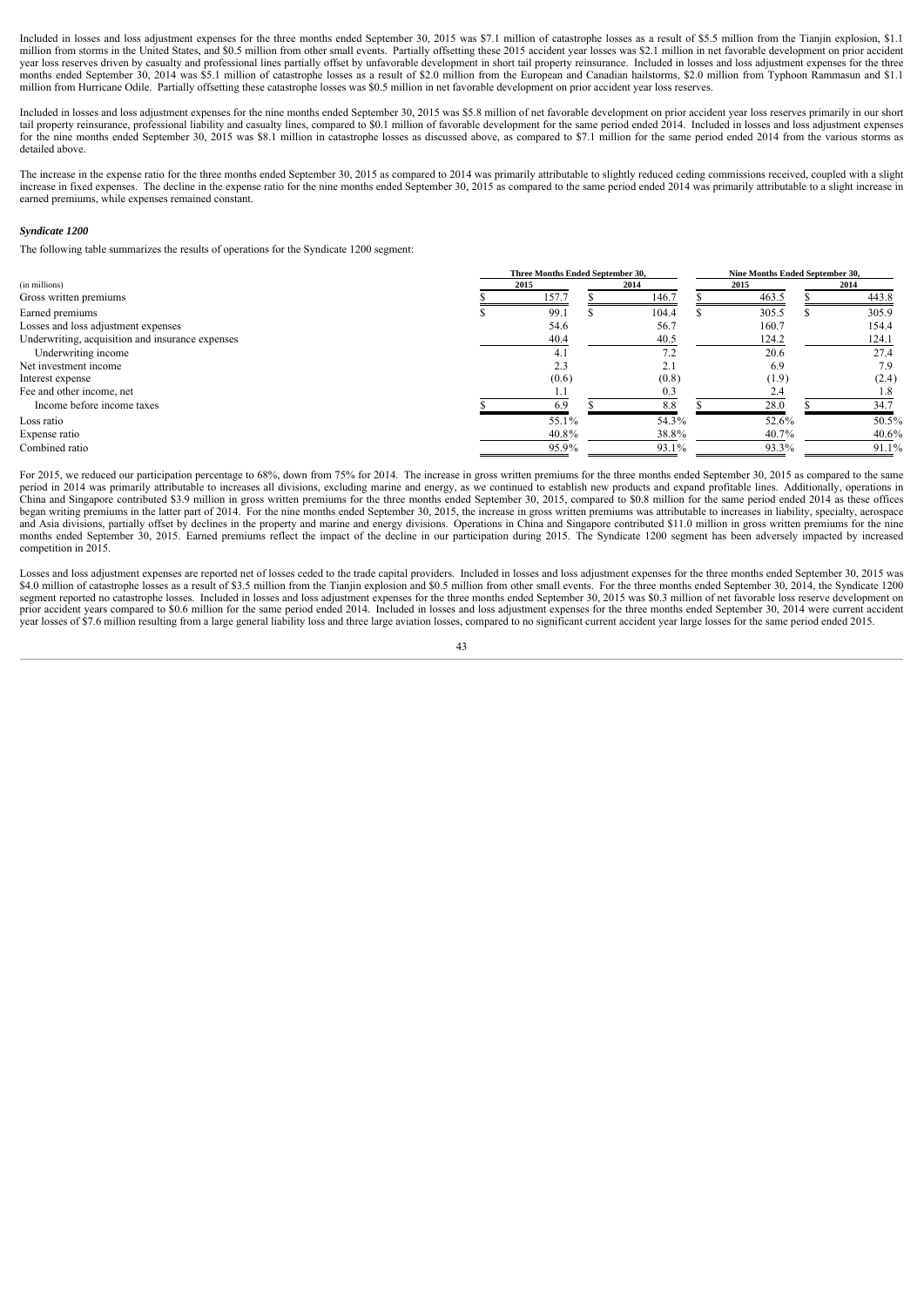Included in losses and loss adjustment expenses for the nine months ended September 30, 2015 was \$5.0 million of catastrophe losses as a result of \$3.5 million from the Tianjin explosion, \$1.0 million from storm activity in the United States and \$0.5 million from other small events. For the nine months ended September 30, 2014, the Syndicate 1200 segment reported no catastrophe losses. Included in losses and loss adjustment expenses for the nine months ended September 30, 2015 was \$2.8 million of net favorable loss reserve development on prior accident years primarily attributable to favorable development in the property and specialty lines, partially offset by unfavorable development in the liability and aerospace lines. Included in losses and loss adjustment expenses for the nine months ended September 30, 2014 were current accident year losses of \$16.5 million as a result of large losses from logging, aviation, satellite and offshore energy losses, compared to no significant current accident year large losses for the same period ended 2015. Included in losses and loss adjustment expenses for the nine months ended September 30, 2014 was \$15.8 million net favorable loss reserve development on prior accident years primarily attributable to favorable development in the property, professional indemnity and aerospace lines, partially offset by unfavorable development in the general liability line.

Fee income, net represents fees and profit commission derived from the management of third party capital for our underwriting syndicate at Lloyd's. The increase in net fee and other income for the three and nine months ended September 30, 2015 as compared to the same periods in 2014 was primarily due to increased management fees due to the reduction in our participation, increased profit commission due to increased profitability, coupled with reduced Lloyd's expenses.

The increase in the expense ratio for the three months ended September 30, 2015 as compared to the same period in 2014 was primarily due to increased commission and broker expenses resulting from current market conditions. The expense ratios for the nine months ended September 30, 2015 and 2014 were comparable, as a decline in fixed expenses offset the increased commission and broker expenses.

Losses and loss adjustment expenses for the three months ended September 30, 2015 was the result of net unfavorable loss reserve development on prior accident years due to \$3.2 million unfavorable development in the primary asbestos book driven by increasing defense costs, \$2.8 million of unfavorable development in the run-off workers compensation lines due to increasing medical costs on older claims and the discount unwind and \$1.4 million of unfavorable development in other assumed business partially offset by net favorable reserve development in our run-off reinsurance lines. Losses and loss adjustment expenses for the three months ended September 30, 2014 included \$10.6 million of net unfavorable loss reserve development on prior accident years consisting of \$6.0 million from our asbestos and environmental exposure and \$4.6 million in our run-off workers compensation lines.

Losses and loss adjustment expenses for the nine months ended September 30, 2015 was the result of net unfavorable prior accident year loss reserve development in our run-off workers compensation and asbestos liability lines partially offset by net favorable reserve development in our run-off reinsurance lines. Losses and loss adjustment expenses for nine months ended September 30, 2014 included \$18.9 million of net unfavorable loss reserve development on prior accident years consisting of \$9.0 million from our asbestos and environmental exposure and \$9.9 million in our run-off workers compensation lines.

### *Run-off Lines*

The following table summarizes the results of operations for the Run-off Lines segment:

Earned premiums for the three and nine months ended September 30, 2015 and 2014 were primarily attributable to adjustments resulting from final audits, reinstatement premiums and other adjustments on policies previously underwritten.

|                                                  | Three Months Ended September 30, | Nine Months Ended September 30, |        |  |        |  |               |
|--------------------------------------------------|----------------------------------|---------------------------------|--------|--|--------|--|---------------|
| (in millions)                                    | 2015                             |                                 |        |  | 2015   |  | 2014          |
| Earned premiums                                  | 0.3                              |                                 |        |  | 0.4    |  |               |
| Losses and loss adjustment expenses              | $^{\prime}$ . 1                  |                                 | 10.6   |  | 8.0    |  | 18.9          |
| Underwriting, acquisition and insurance expenses | . .4                             |                                 |        |  | 4.0    |  | <sup>6.</sup> |
| Underwriting loss                                | (8.2)                            |                                 | (10.3) |  | (11.6) |  | (23.5)        |
| Net investment income                            | 2.1                              |                                 | 2.4    |  | 6.2    |  | 7.2           |
| Fee and other income (expense), net              | (0.6)                            |                                 |        |  | (0.5)  |  |               |
| Interest expense                                 | (0.4)                            |                                 | (0.4)  |  | (1.1   |  | (1.3)         |
| Loss before income taxes                         | 7.1                              |                                 | (8.3)  |  | (7.0)  |  | (17.6)        |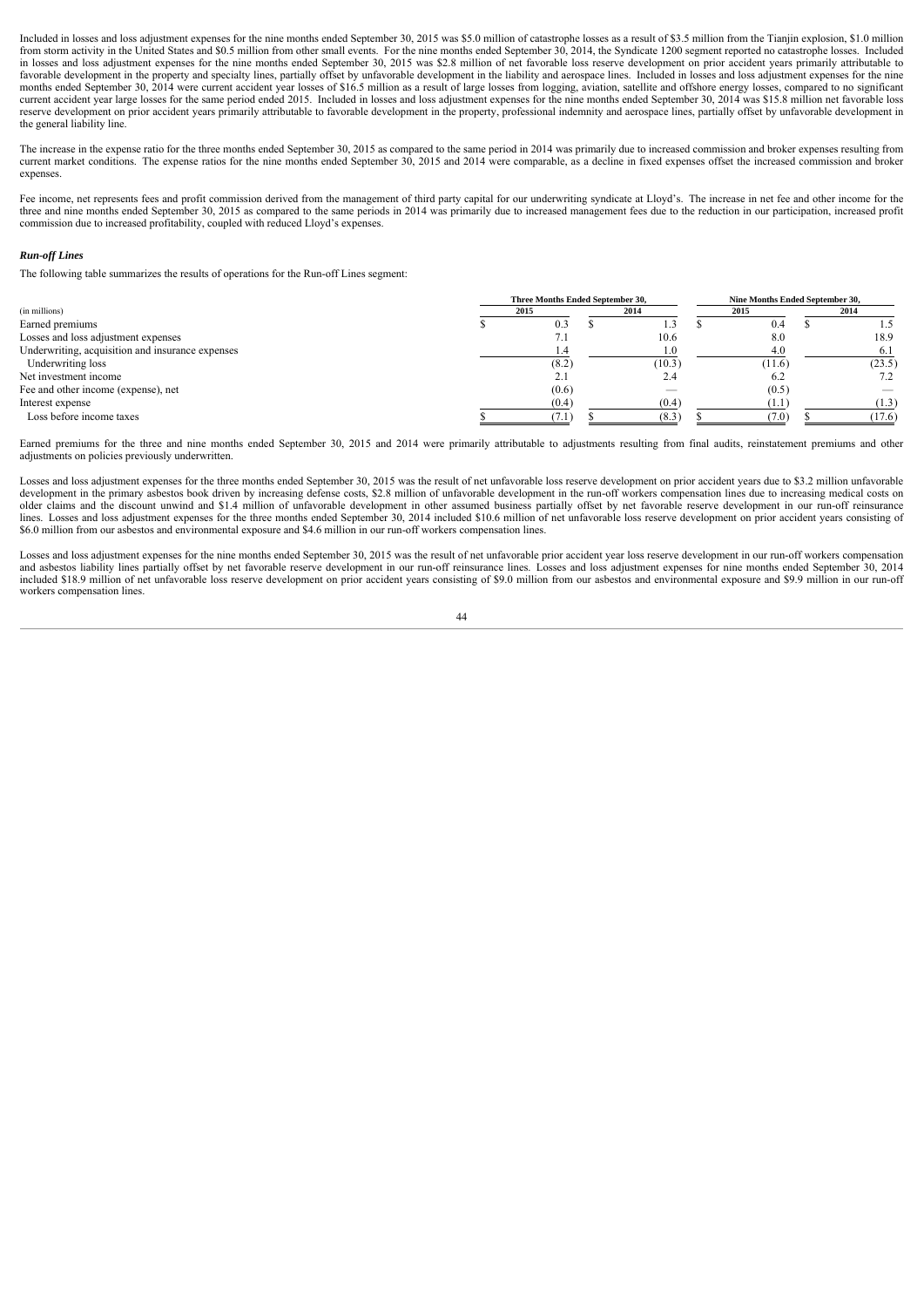The following table represents a reconciliation of total gross and net reserves for the Run-off Lines. Amounts in the net column are reduced by reinsurance recoverable.

Underwriting, acquisition and insurance expenses for the Run-off Lines segment consists primarily of administrative expenses. Underwriting expense for the three and nine months ended September 30, 2014 was favorably impacted by a \$1.1 million recovery of a policyholder dividend in the run-off Risk Management lines. The decline in underwriting expense for the nine months ended September 30, 2015 as compared to the same period of 2014 was due to a \$2.4 million decline in the accrual for premium taxes and other assessments due to a change in accounting estimate.

#### **Liquidity and Capital Resources**

The primary sources of our cash flows are premiums, reinsurance recoveries, proceeds from sales and redemptions of investments and investment income. The primary cash outflows are claim payments, loss adjustment expenses, reinsurance costs and operating expenses. Additional cash outflow occurs through payments of underwriting and acquisition costs such as commissions, taxes, payroll and general overhead expenses. Management believes that cash receipts from premiums, proceeds from investment sales and redemptions and investment income are sufficient to cover cash outflows in the foreseeable future. Should the need for additional cash arise, we believe we have access to additional sources of liquidity.

For the nine months ended September 30, 2015, net cash used by investing activities was \$176.0 million compared to net cash used by investing activities of \$86.7 million for the nine months ended September 30, 2014. The increase in cash flows used from investing activities in 2015 from 2014 was mainly the result of purchases of fixed maturities, equity securities and short-term investments, partially offset by the inflow of cash from maturities and sales of fixed maturity investments. As of September 30, 2015, \$344.8 million of the investment portfolio was invested in short-term investments. Included in purchases of fixed assets for the nine months ended September 30, 2015 was \$42.6 million associated with the acquisition of real estate holdings, which were purchased on our behalf by a third-party intermediary using funds held in escrow from the fourth quarter 2014 sale of the Torrance, California real estate holdings, as previously disclosed in our December 31, 2014 Form 10-K.

Cash provided by operating activities can fluctuate due to a timing difference in the collection of premiums and reinsurance recoveries and the payment of losses and expenses. For the nine months ended September 30, 2015, net cash provided by operating activities was \$235.8 million compared to net cash provided by operating activities of \$71.7 million for the nine months ended September 30, 2014. The increase in cash flows from operating activities from 2015 to 2014 was driven by the timing of reinsurance payments primarily concentrated in the Syndicate 1200 segment, partially offset by the first quarter 2014 partial settlement of a whole account quota share contract covering the Syndicate 1200 segment loss reserves for the 2009 and prior years of account.

For the nine months ended September 30, 2015 and 2014, net cash used by financing activities was \$44.7 million and \$69.0 million, respectively. During the nine months ended September 30, 2015 and 2014, we repurchased approximately 575,055 and 882,010 shares of our common stock for a total cost of \$29.7 million and \$42.2 million, respectively. We paid cash dividends to our shareholders totaling \$17.1 million and \$13.4 million during the nine months ended September 30, 2015 and 2014, respectively.

On March 7, 2014, each of Argo Group, Argo Group US, Inc., Argo International Holdings Limited, and Argo Underwriting Agency Limited (the "Borrowers") entered into a \$175 million credit agreement ("Credit Agreement") with JPMorgan Chase Bank, N.A., as administrative agent. The Credit Agreement provides for a \$175.0 million revolving credit facility with a maturity date of March 7, 2018 unless extended in accordance with the terms of the Credit Agreement. Borrowings under the Credit Agreement may be used for general corporate purposes, including working capital and permitted acquisitions, and each of the Borrowers has agreed to be jointly and severally liable for the obligations of the other Borrowers under the Credit Agreement.

|                                                           | Nine Months Ended September 30, |       |      |       |  |        |  |            |  |  |  |  |
|-----------------------------------------------------------|---------------------------------|-------|------|-------|--|--------|--|------------|--|--|--|--|
|                                                           |                                 | 2015  | 2014 |       |  |        |  |            |  |  |  |  |
| (in millions)                                             |                                 | Gross |      |       |  | Gross  |  | <b>Net</b> |  |  |  |  |
| Asbestos and environmental:                               |                                 |       |      |       |  |        |  |            |  |  |  |  |
| Loss reserves, beginning of period                        |                                 | 53.9  |      | 50.4  |  | 57.5   |  | 53.3       |  |  |  |  |
| Incurred losses                                           |                                 | 4.7   |      | 4.3   |  | 10.6   |  | 8.8        |  |  |  |  |
| Losses paid                                               |                                 | (9.0) |      | (7.5) |  | (14.4) |  | (12.6)     |  |  |  |  |
| Loss reserves - asbestos and environmental, end of period |                                 | 49.6  |      | 47.2  |  | 53.7   |  | 49.5       |  |  |  |  |
| Risk management reserves                                  |                                 | 259.5 |      | 162.3 |  | 262.5  |  | 173.4      |  |  |  |  |
| Run-off reinsurance reserves                              |                                 | 3.4   |      | 3.4   |  | 4.4    |  | 4.4        |  |  |  |  |
| Other run-off lines                                       |                                 | 3.9   |      | 3.6   |  |        |  | 3.1        |  |  |  |  |
| Total loss reserves - Run-off Lines                       |                                 | 316.4 |      | 216.5 |  | 323.9  |  | 230.4      |  |  |  |  |
|                                                           |                                 |       |      |       |  |        |  |            |  |  |  |  |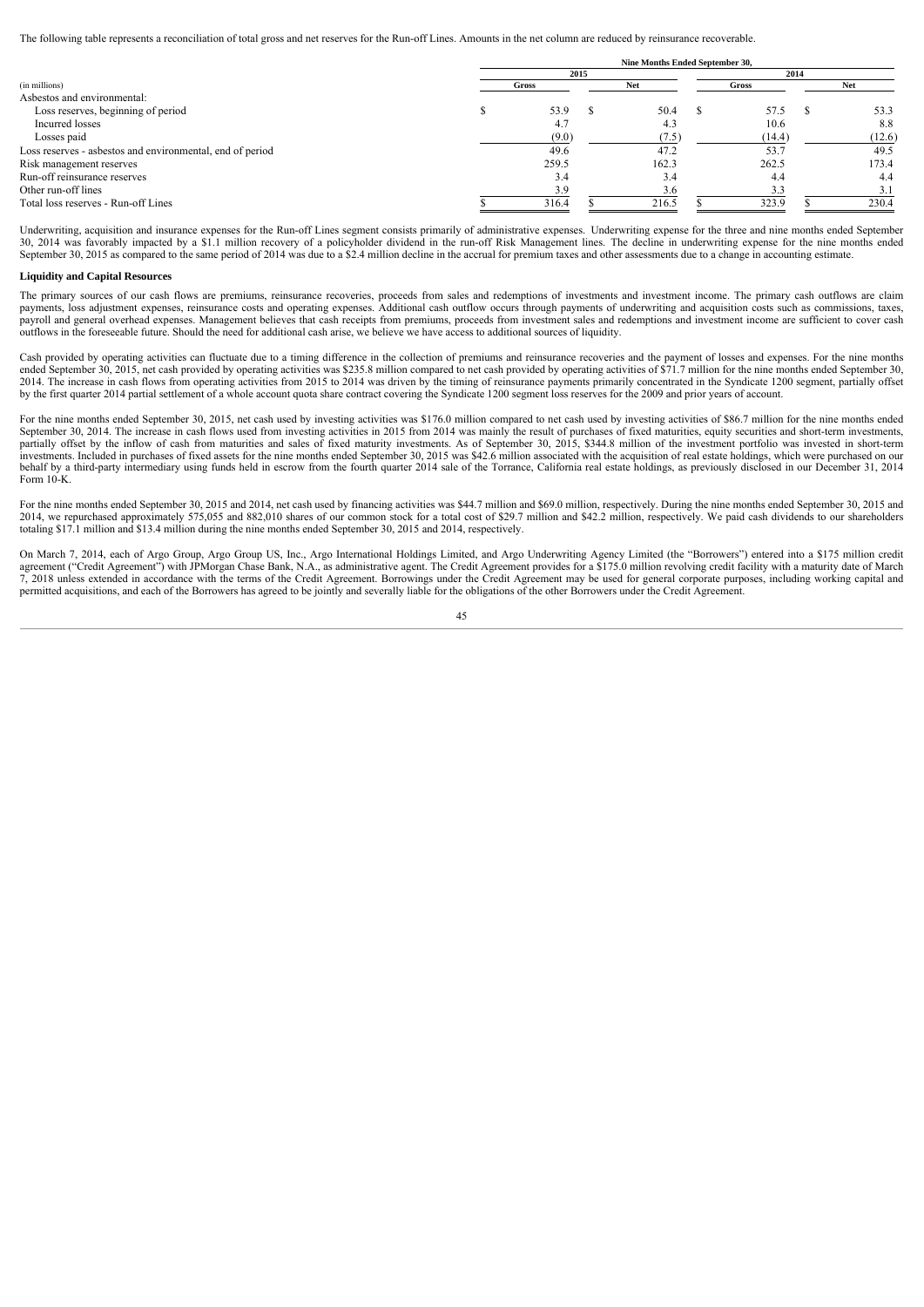The Credit Agreement contains customary events of default. If an event of default occurs and is continuing, the Borrowers could be required to repay all amounts outstanding under the Credit Agreement. Lenders holding at least a majority of the loans and commitments under the Credit Agreement may elect to accelerate the maturity of the loans and/or terminate the commitments under the Credit Agreement upon the occurrence and during the continuation of an event of default. No defaults or events of defaults have occurred as of the date of this filing.

On February 17, 2015, our Board of Directors declared a 10% stock dividend, payable on March 16, 2015, to shareholders of record at the close of business on March 2, 2015. Shareholders received cash in lieu of fractional shares.

Included in the Credit Agreement is a provision that allows up to \$17.5 million of the revolving credit facility to be used for letters of credit ("LOCs"), subject to availability. As of September 30, 2015, there were no borrowings outstanding and \$0.2 million in LOCs against the Credit Facility.

Refer to Part II, Item 7 - "Management's Discussion and Analysis of Financial Condition and Results of Operations – Liquidity and Capital Resources" in Argo Group's Annual Report on Form 10-K for the year ended December 31, 2014 that Argo Group filed with the SEC on February 27, 2015 for further discussion on Argo Group's liquidity.

The discussion of the adoption and pending adoption of recently issued accounting policies is included in Note 2, "Recently Issued Accounting Standards," in the Notes to the Consolidated Financial Statements, included in Part I, Item 1 - "Consolidated Financial Statements (unaudited)."

On November 5, 2013, our Board authorized the repurchase of up to \$150.0 million of our common shares ("2013 Repurchase Authorization"). The 2013 Repurchase Authorization supersedes all the previous repurchase authorizations. These shares are being held as treasury shares in accordance with the provisions of the Bermuda Companies Act 1981. As of September 30, 2015, availability under the 2013 Repurchase Authorization for future repurchases of our common shares was \$63.1 million.

Refer to "Critical Accounting Estimates" in the Company's Annual Report on Form 10-K for the year ended December 31, 2014 that we filed with the SEC on February 27, 2015 for information on accounting policies that we consider critical in preparing our consolidated financial statements. These policies include significant estimates made by management using information available at the time the estimates were made. However, these estimates could change materially if different information or assumptions were used.

Our fixed investment portfolio is exposed to interest rate risk. Fluctuations in interest rates have a direct impact on the fair valuation of these securities. As interest rates rise, the fair value of our fixed maturity portfolio generally falls, and the converse is generally also true. We manage interest rate risk through an asset liability strategy that involves the selection of investments with appropriate characteristics, such as duration, yield, currency and liquidity that are tailored to the anticipated cash outflow characteristics of our liabilities. A significant portion of the investment portfolio matures each quarter, allowing for reinvestment at current market rates.

#### **Recent Accounting Standards and Critical Accounting Estimates**

#### *New Accounting Standards*

#### *Critical Accounting Estimates*

We have exposure to credit risk primarily as a holder of fixed maturity investments, short-term investments and other investments, which arises from the uncertainty associated with a financial instrument obligor's ability to make timely principal and/or interest payments. Our risk management strategy and investment policy attempts to mitigate this risk by primarily investing in debt

#### **Item 3. Quantitative and Qualitative Disclosures about Market Risk**

We believe that we are principally exposed to three types of market risk: interest rate risk, credit risk and foreign currency risk.

#### *Interest Rate Risk*

#### *Credit Risk*

Credit risk is a major factor of our overall enterprise risk, and we have established policies and procedures to evaluate our exposure to credit risk, particularly with respect to our investment holdings and our receivable balances. In particular, we are exposed to credit risk on losses recoverable from reinsurers and receivables from insureds. Downturns in one sector or market can adversely impact other sectors and may result in higher credit exposure. We do not currently use credit default swaps to mitigate our credit exposure from either investments or counterparties.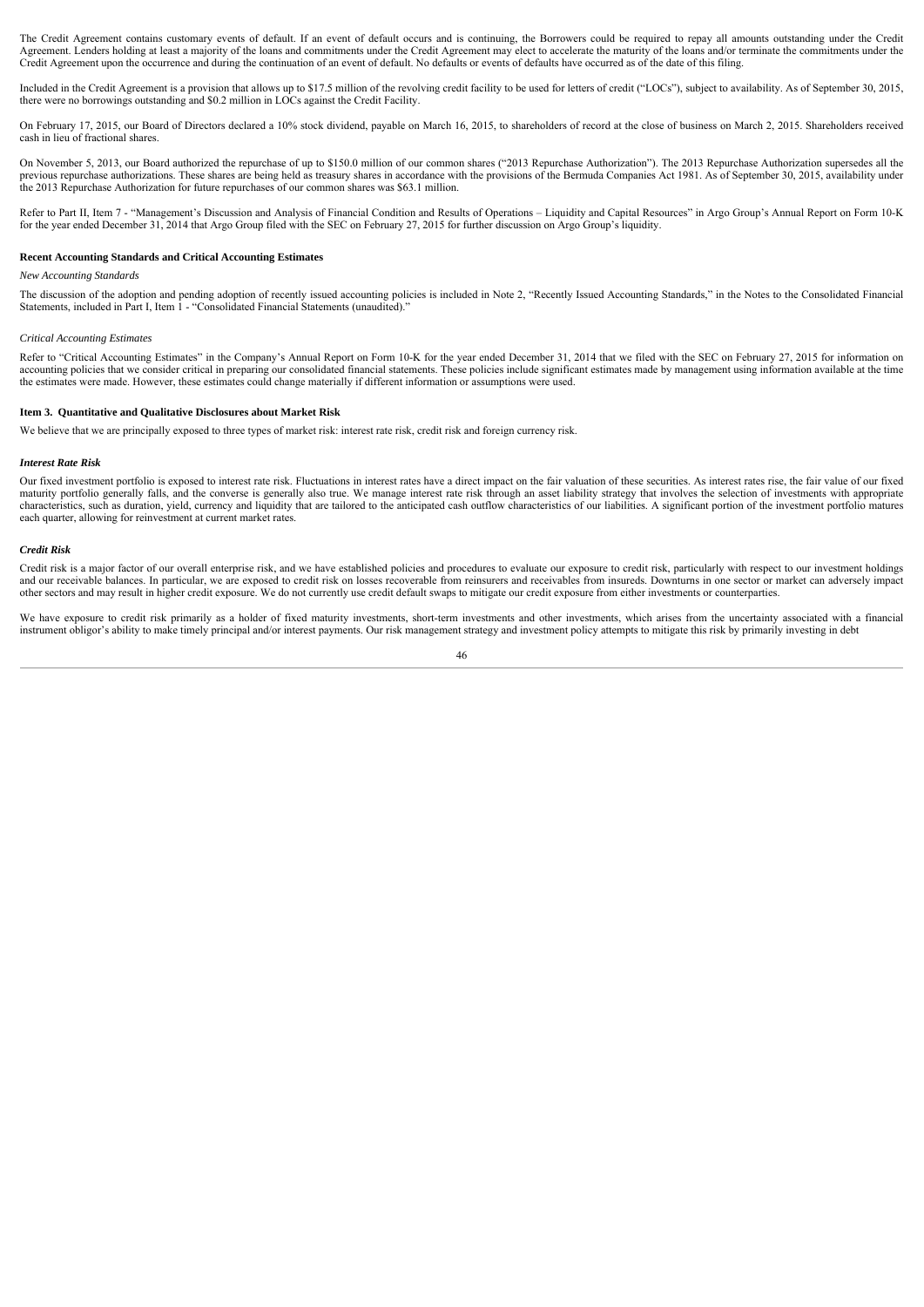instruments of high credit quality issuers, limiting credit concentrations and diversifying issuers, and frequently monitoring the credit quality of issuers and counterparties.

We also have credit exposure related to receivables from reinsurers and insureds, and control this risk by limiting our exposure to any one counterparty and evaluating the financial strength of our reinsurance counterparties, including generally requiring minimum credit ratings. In certain cases, we also receive collateral from our customers and reinsurance counterparties, which reduces our credit exposure in certain instances.

As shown on the accompanying table, our fixed maturities portfolio is diversified among different types of investments. The securities are principally rated by one or more Nationally Recognized Statistical Rating Organizations (i.e., Standard & Poor's, Moody's Investors Services, Inc., and Fitch Ratings, Ltd). If a security has two ratings, the lower rating is used, and if a security has three ratings, the middle rating is used in the preparation of this table. At September 30, 2015, our fixed maturities portfolio had a weighted average rating of A+, with 69.7% (\$2.0 billion fair value) rated A or better and 30.4% (\$859.1 million fair value) rated AAA. Our portfolio included 11.3% (\$319.5 million fair value) of less than investment grade (BB+ or lower) fixed maturities at September 30, 2015.

We also hold a diversified investment portfolio of common stocks in various industries and market segments, ranging from small market capitalization stocks to large capitalization companies. Marketable equity securities are carried on our Consolidated Balance Sheets at fair value, and are subject to the risk of potential loss in fair value resulting from adverse changes in prices. At September 30, 2015, the fair value of our equity securities portfolio was \$ 466.0 million.

|                                                  | <b>Fair Value</b> |    |       |    |       |       |                                |              |         |  |  |  |
|--------------------------------------------------|-------------------|----|-------|----|-------|-------|--------------------------------|--------------|---------|--|--|--|
| (in millions)                                    | <b>AAA</b>        |    | AA    |    |       | Other |                                | <b>Total</b> |         |  |  |  |
| USD denominated:                                 |                   |    |       |    |       |       |                                |              |         |  |  |  |
| U.S. Governments                                 | \$<br>168.3       | \$ |       | \$ |       | \$    | 0.6                            | \$           | 168.9   |  |  |  |
| Non-U.S. Governments                             | 33.3              |    | 15.9  |    | 2.9   |       | 33.9                           |              | 86.0    |  |  |  |
| Obligations of states and political subdivisions | 110.6             |    | 275.7 |    | 80.8  |       | 25.4                           |              | 492.5   |  |  |  |
| Credit-Financial                                 | 4.2               |    | 51.0  |    | 276.2 |       | 165.7                          |              | 497.1   |  |  |  |
| Credit-Industrial                                | 1.9               |    | 12.5  |    | 98.5  |       | 380.0                          |              | 492.9   |  |  |  |
| Credit-Utility                                   |                   |    | 12.5  |    | 24.3  |       | 106.7                          |              | 143.5   |  |  |  |
| Structured securities:                           |                   |    |       |    |       |       |                                |              |         |  |  |  |
| CMO/MBS-agency                                   | 138.6             |    |       |    |       |       |                                |              | 138.6   |  |  |  |
| CMO/MBS-non agency                               | ___               |    | 7.8   |    | 0.6   |       | 4.0                            |              | 12.4    |  |  |  |
| <b>CMBS</b>                                      | 92.4              |    | 34.5  |    | 12.1  |       | 26.7                           |              | 165.7   |  |  |  |
| <b>ABS</b>                                       | 121.4             |    | 0.4   |    |       |       | 6.2                            |              | 128.0   |  |  |  |
| <b>CLO</b>                                       | 63.4              |    | 16.2  |    | 30.6  |       | 25.4                           |              | 135.6   |  |  |  |
| Foreign denominated:                             |                   |    |       |    |       |       |                                |              |         |  |  |  |
| Governments                                      | 96.1              |    | 33.7  |    | 1.9   |       | 20.6                           |              | 152.3   |  |  |  |
| Credit                                           | 3.7               |    | 27.2  |    | 60.5  |       | 17.6                           |              | 109.0   |  |  |  |
| ABS/CMBS                                         | 21.4              |    |       |    | 0.7   |       | $\overbrace{\hspace{25mm}}^{}$ |              | 22.1    |  |  |  |
| <b>CLO</b>                                       | 3.8               |    | 11.9  |    | 18.2  |       | 43.7                           |              | 77.6    |  |  |  |
| Total fixed maturities                           | 859.1             |    | 499.3 |    | 607.3 |       | 856.5                          |              | 2,822.2 |  |  |  |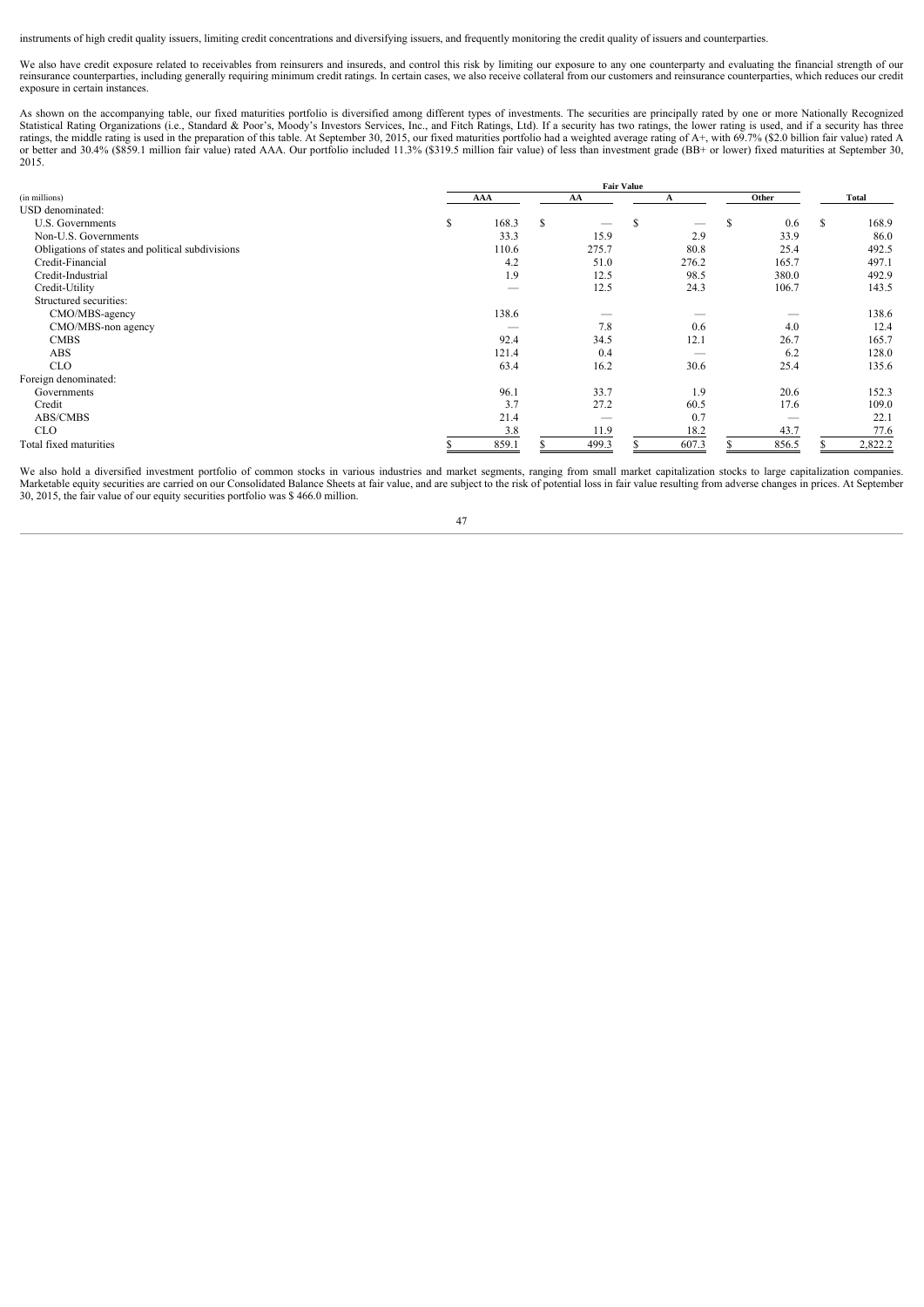#### *Foreign Currency Risk*

We have exposure to foreign currency risk in both our insurance contracts and invested assets, and to a lesser extent in a portion of our debt. Some of our insurance contracts provide that ultimate losses may be payable in various foreign currencies. Foreign currency exchange rate risk exists where we do not have cash or securities denominated in the currency for which we will ultimately pay the claims. Thus, we attempt to manage our foreign currency risk by seeking to match our liabilities under insurance and reinsurance polices that are payable in foreign currencies with cash and investments that are denominated in such currencies. In certain instances, we use foreign exchange forward contracts to mitigate this risk. Due to the extended time frame for settling the claims plus the fluctuation in currency exchange rates, the potential exists for us to realize gains and/or losses related to foreign exchange rates. In addition, we may experience foreign currency gains or losses related to exchange rate fluctuations in operating expenses as certain operating costs are payable in currencies other than the U.S. Dollar. For the three and nine months ended September 30, 2015, we recorded realized gains of \$1.8 million and \$8.4 million, respectively, from movements in foreign currency rates on our insurance operations. In addition, we recorded realized losses of \$3.5 million and \$11.7 million from movements on foreign currency rates in our investment portfolio and realized gains of \$ 4.4 million and realized losses of \$ 11.4 million from our currency forward contracts for the three and nine months ended September 30, 2015, respectively. We had unrealized losses at September 30, 2015 of \$41.3 million in movements on foreign currency rates in our investment portfolio, which are recorded in "Other comprehensive income, net of taxes" in our Consolidated Balance Sheets. These losses are principally related to the strengthening of the U.S. Dollar versus other foreign currencies.

There were no changes in the internal control over financial reporting made during the quarter ended September 30, 2015 that materially affected, or are reasonably likely to materially affect, our internal control over financial reporting. We review our disclosure controls and procedures, which may include internal controls over financial reporting, on an ongoing basis. From time to time, management makes changes to enhance the effectiveness of these controls and ensure that they continue to meet the needs of our business activities over time.

#### **Item 4. Controls and Procedures**

Argo Group, under the supervision and with the participation of its management, including the Chief Executive Officer and the Chief Financial Officer, evaluated the effectiveness of the design and operation of our "disclosure controls and procedures" (as defined in Rules 13a-15(e) and 15d-15(e) under the Securities Exchange Act of 1934, as amended ("Exchange Act")) as of the end of the period covered by this report. In designing and evaluating these disclosure controls and procedures, Argo Group and its management recognize that any controls and procedures, no matter how well designed and operated, can provide only reasonable assurance of achieving the desired control objectives, and management necessarily was required to apply its judgment in evaluating and implementing possible controls and procedures. Based upon that evaluation, the Chief Executive Officer and Chief Financial Officer concluded that the disclosure controls and procedures were effective at the reasonable assurance level to ensure that information required to be disclosed by Argo Group in the reports filed or submitted under the Exchange Act are recorded, processed, summarized and reported within the time periods specified in the SEC's rules and forms.

#### **PART II. OTHER INFORMATION**

#### **Item 1. Legal Proceedings**

Our subsidiaries are parties to legal actions incidental to their business. Based on the opinion of counsel, management believes that the resolution of these matters will not materially affect our financial condition or results of operations.

#### **Item 1A. Risk Factors**

See "Risk Factors" in the Argo Group Annual Report on Form 10-K for the year ended December 31, 2014 for a detailed discussion of the additional risk factors affecting us.

#### **Item 2. Unregistered Sales of Equity Securities and Use of Proceeds**

#### **Issuer Purchase of Equity Securities**

On November 5, 2013, our Board authorized the repurchase of up to \$150.0 million of our common shares ("2013 Repurchase Authorization"). The 2013 Repurchase Authorization supersedes all the previous Repurchase Authorizations.

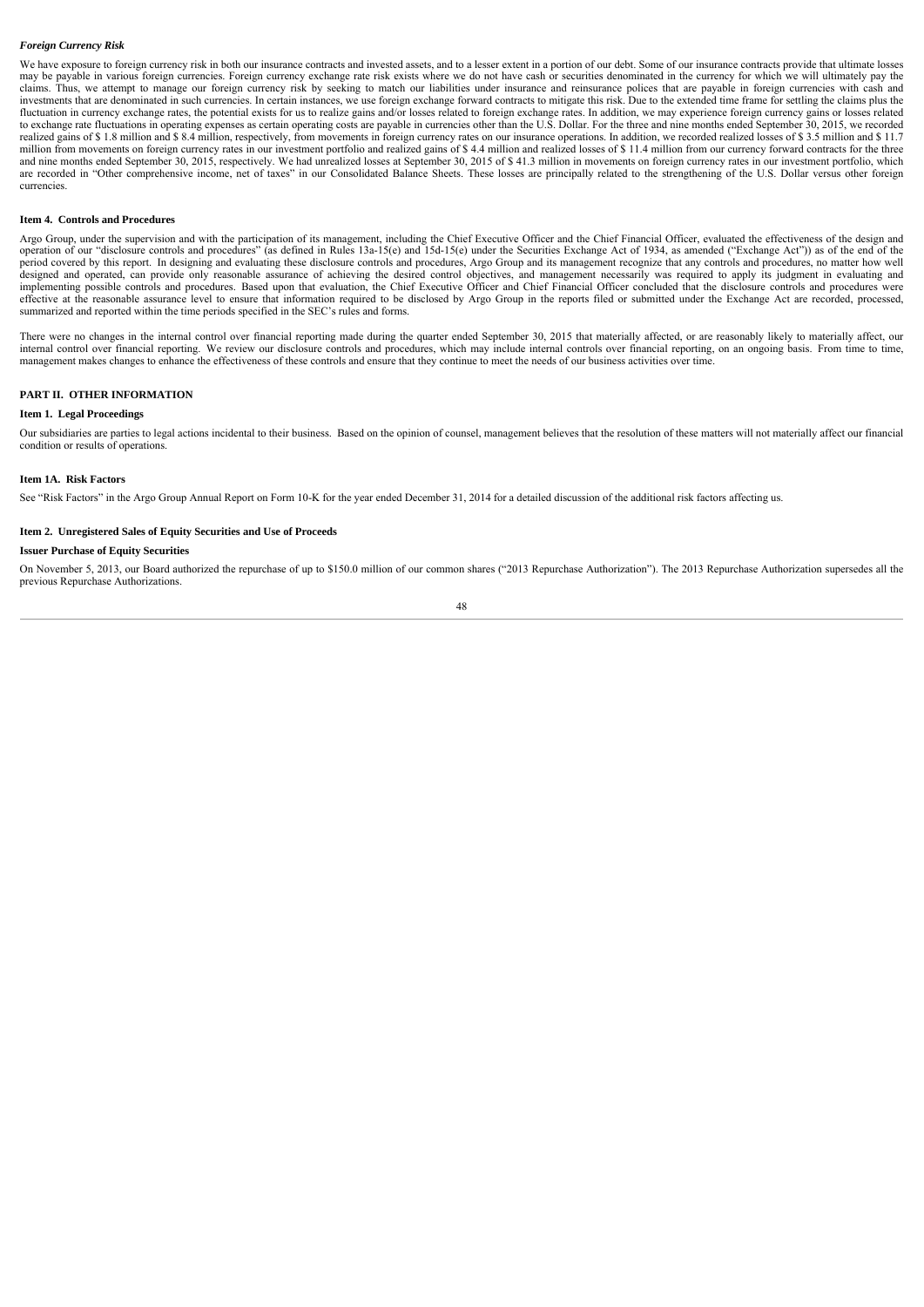From January 1, 2015 through September 30, 2015, we have repurchased a total 575,055 shares of our common shares for a total cost of \$ 29.7 million. Since the inception of the repurchase authorizations through September 30, 2015, we have repurchased 9,181,544 shares of our common stock at an average price of \$36.06 for a total cost of \$331.1 million. These shares are being held as treasury shares in accordance with the provisions of the Bermuda Companies Act 1981. As of September 30, 2015, availability under the 2013 Repurchase Authorization for future repurchases of our common shares was \$63.1 million.

The following table provides information with respect to shares of our common stock that were repurchased or surrendered during the three months ended September 30, 2015:

Employees are allowed to surrender shares to settle the tax liability incurred upon the vesting or exercise of shares under our various employees equity compensation plans. For the three months ended September 30, 2015, we received 141 shares of our common stock, with an average price paid per share of \$57.69 that were surrendered by employees in payment for the minimum required withholding taxes. In the above table, these shares are included in columns (a) and (b), but excluded from columns (c) and (d). These shares do not reduce the number of shares that may yet be purchased under the repurchase plan.

#### **Item 3. Defaults Upon Senior Securities**

None.

#### **Item 4. Mine Safety Disclosures**

Not applicable.

#### **Item 5. Other Information**

None.

#### **Item 6. Exhibits**

A list of exhibits required to be filed as part of this report is set forth in the Exhibit Index of this Form 10-Q, which immediately precedes such exhibits, and is incorporated herein by reference.

| Period                                 | <b>Total Number</b><br>of Shares<br>Purchased (a) |               | Average<br><b>Price Paid</b><br>per Share (b) | <b>Total Number of</b><br>Shares<br><b>Purchased</b><br>as Part of<br><b>Publically</b><br><b>Announced Plan</b><br>or Program (c) | Approximate<br><b>Dollar</b><br>Value of<br>Shares<br><b>That May</b><br><b>Yet Be</b><br>Purchased<br>Under the<br><b>Plan or</b><br>Program $(d)$ |
|----------------------------------------|---------------------------------------------------|---------------|-----------------------------------------------|------------------------------------------------------------------------------------------------------------------------------------|-----------------------------------------------------------------------------------------------------------------------------------------------------|
| July 1 through July 31, 2015           | $\hspace{0.05cm}$                                 | - 10          |                                               | $\hspace{0.1mm}-\hspace{0.1mm}$                                                                                                    | 67,890,294                                                                                                                                          |
| August 1 through August 31, 2015       | 52,975                                            | <sup>\$</sup> | 55.40                                         | 52,834                                                                                                                             | 64,963,518                                                                                                                                          |
| September 1 through September 30, 2015 | 33,125                                            | -S            | 55.06                                         | 33,125                                                                                                                             | 63,139,540                                                                                                                                          |
| Total                                  | 86,100                                            |               |                                               | 85,959                                                                                                                             |                                                                                                                                                     |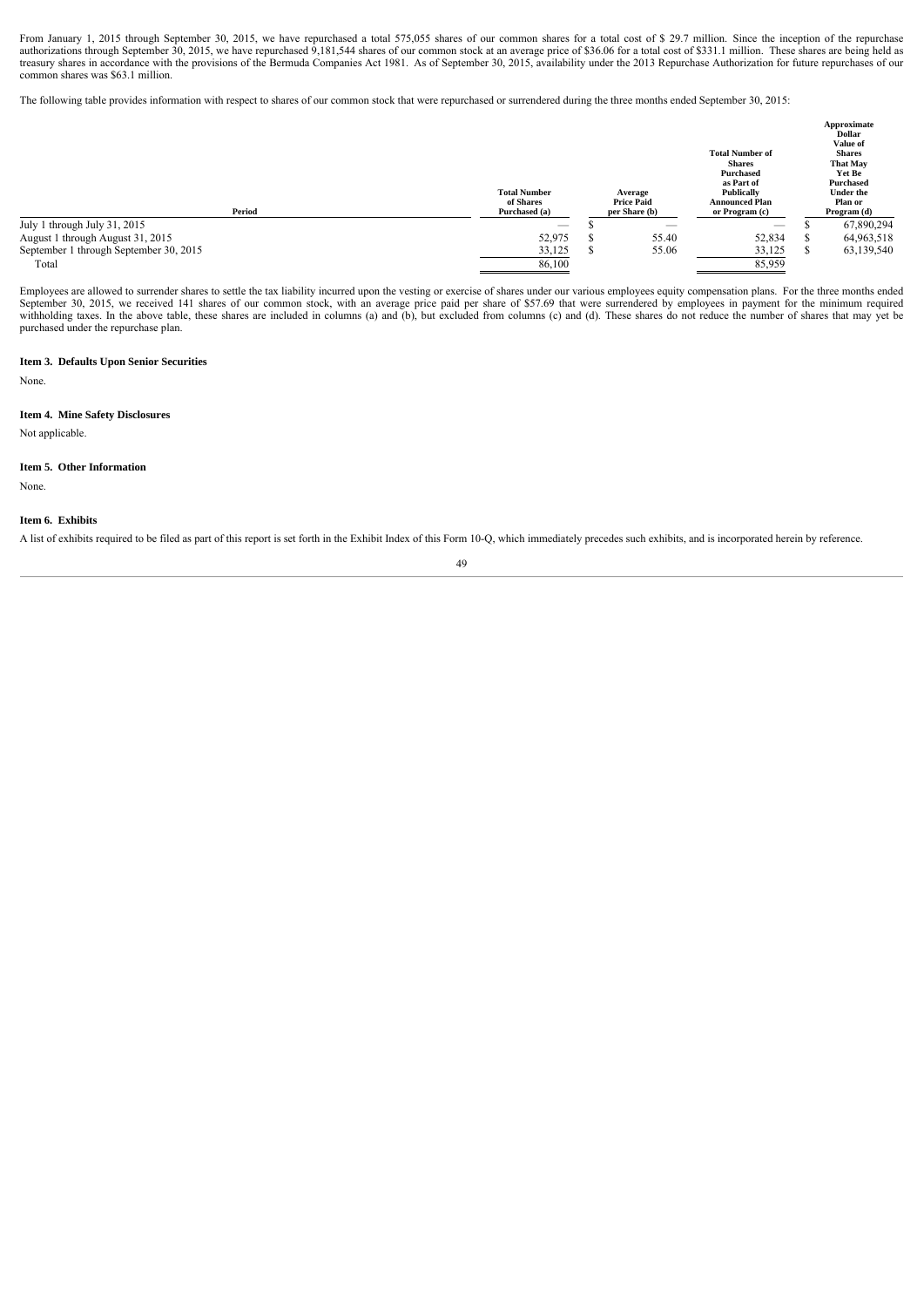## **EXHIBIT INDEX**

| <b>Exhibit Number</b> | <b>Description</b>                                                                                                                                |
|-----------------------|---------------------------------------------------------------------------------------------------------------------------------------------------|
|                       |                                                                                                                                                   |
| 12.1                  | Statements of Computation of Ratios of Earnings to Fixed Charges and Earnings to Combined Fixed Charges and Preferred Share Dividends             |
| 31.1                  | Rule $13a - 14(a)/15d - 14(a)$ Certification of the Chief Executive Officer                                                                       |
| 31.2                  | Rule $13a - 14(a)/15d - 14(a)$ Certification of the Chief Financial Officer                                                                       |
| 32.1                  | Certification of Chief Executive Officer Pursuant to 18 U.S.C. Section 1350, as Adopted Pursuant to Section 906 of the Sarbanes-Oxley Act of 2002 |
| 32.2                  | Certification of Chief Financial Officer Pursuant to 18 U.S.C. Section 1350, as Adopted Pursuant to Section 906 of the Sarbanes-Oxley Act of 2002 |
| $101$ . INS           | <b>XBRL</b> Instance Document                                                                                                                     |
| 101.SCH               | <b>XBRL Taxonomy Extension Schema Document</b>                                                                                                    |
| 101.CAL               | XBRL Taxonomy Extension Calculation Linkbase Document                                                                                             |
| 101.DEF               | XBRL Taxonomy Extension Definition Linkbase Document                                                                                              |
| 101.LAB               | XBRL Taxonomy Extension Label Linkbase Document                                                                                                   |
| 101.PRE               | XBRL Taxonomy Extension Presentation Linkbase Document                                                                                            |
|                       |                                                                                                                                                   |
|                       |                                                                                                                                                   |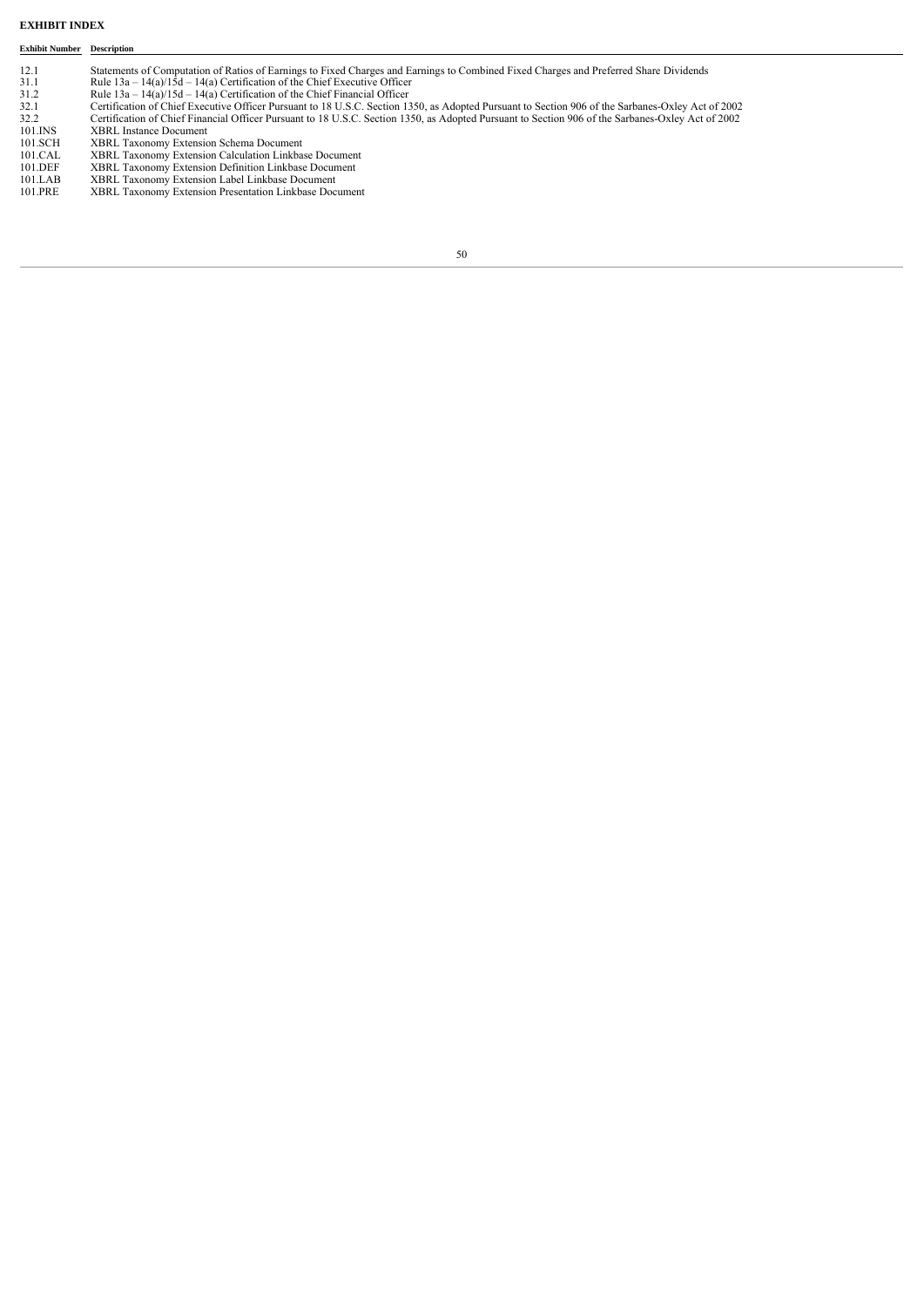#### **SIGNATURES**

Pursuant to the requirements of the Section 13 or 15(d) of the Securities Exchange Act of 1934, the registrant has duly caused this report to be signed on its behalf by the undersigned, thereunto duly authorized.

51

(Back To Top)

**Exhibit 12.1**

#### **ARGO GROUP INTERNATIONAL HOLDINGS, LTD. STATEMENTS OF COMPUTATION OF RATIOS OF EARNINGS TO FIXED CHARGES AND EARNINGS TO COMBINED FIXED CHARGES AND PREFERRED SHARE DIVIDENDS**  (in millions, except ratios)

**Exhibit 31.1**

#### **Rule 13a-14(a)/15d-14(a) Certification of the Chief Executive Officer**

I, Mark E. Watson III, President and Chief Executive Officer of Argo Group International Holdings, Ltd., certify that:

(Back To Top)

**Exhibit 31.2**

#### **Rule 13a-14(a)/15d-14(a) Certification of the Chief Financial Officer**

I, Jay S. Bullock, Executive Vice President and Chief Financial Officer of Argo Group International Holdings, Ltd., certify that:

#### **ARGO GROUP INTERNATIONAL HOLDINGS, LTD.**

- November 6, 2015 By *Is/ Mark E. Watson III*  Mark E. Watson III President and Chief Executive Officer
- November 6, 2015 By *Islam S* and S and S and S and S and S and S and S and S and S and S and S and S and S and S and S and S and S and S and S and S and S and S and S and S and S and S and S and S and S and S and S and S

 Jay S. Bullock Executive Vice President and Chief Financial Officer

## **Section 2: EX-12.1 (EX-12.1)**

(Back To Top) (a) The coverage deficiency for the year ended December 31, 2011 is \$61.9 million.

|                                           | Nine Months Ended September 30, |       |      |       |               | For the Years Ended December 31, |      |       |      |       |      |        |  |             |
|-------------------------------------------|---------------------------------|-------|------|-------|---------------|----------------------------------|------|-------|------|-------|------|--------|--|-------------|
|                                           | 2015                            |       | 2014 |       | 2014          |                                  | 2013 |       | 2012 |       | 2011 |        |  | <b>2010</b> |
| Earnings:                                 |                                 |       |      |       |               |                                  |      |       |      |       |      |        |  |             |
| Income (loss) before provision for income |                                 |       |      |       |               |                                  |      |       |      |       |      |        |  |             |
| taxes                                     | D                               | 133.3 |      | 135.7 | <sup>\$</sup> | 216.0                            |      | 179.7 |      | 66.7  |      | (61.9) |  | 121.9       |
| Add:                                      |                                 |       |      |       |               |                                  |      |       |      |       |      |        |  |             |
| Fixed charges                             |                                 | 17.9  |      | 18.5  |               | 24.8                             |      | 25.1  |      | 28.4  |      | 26.7   |  | 26.6        |
| Total earnings                            |                                 | 151.2 |      | 154.2 |               | 240.8                            |      | 204.8 |      | 95.1  |      | (35.2) |  | 148.5       |
| Fixed charges:                            |                                 |       |      |       |               |                                  |      |       |      |       |      |        |  |             |
| Interest expense                          | Ъ.                              | 14.3  |      | 15.0  |               | 19.9                             |      | 20.2  |      | 23.7  | \$.  | 22.    |  | 22.9        |
| Rental interest factor                    |                                 | 3.6   |      | 3.5   |               | 4.9                              |      | 4.9   |      |       |      | 4.6    |  | 3.7         |
| Total fixed charges                       |                                 | 17.9  |      | 18.5  |               | 24.8                             |      | 25.1  |      | 28.4  |      | 26.7   |  | 26.6        |
| Ratio of earnings to fixed charges        |                                 | 8.4:1 |      | 8.3:1 |               | 9.7:1                            |      | 8.2:1 |      | 3.3:1 |      |        |  | 5.6:1       |

## **Section 3: EX-31.1 (EX-31.1)**

- 1. I have reviewed this Quarterly Report on Form 10-Q of Argo Group International Holdings, Ltd.;
- 2. Based on my knowledge, this report does not contain any untrue statement of a material fact or omit to state a material fact necessary to make the statements made, in light of the circumstances under which such statements were made, not misleading with respect to the period covered by this report;
- 3. Based on my knowledge, the financial statements, and other financial information included in this report, fairly present in all material respects the financial condition, results of operations and cash flows of the registrant as of, and for, the periods presented in this report;
- 4. The registrant's other certifying officer and I are responsible for establishing and maintaining disclosure controls and procedures (as defined in Exchange Act Rules 13a-15(e) and 15d-15(e)) and internal control over financial reporting (as defined in Exchange Act Rules 13a-15(f) and 15d-15(f)) for the registrant and have:
	- a. Designed such disclosure controls and procedures, or caused such disclosure controls and procedures to be designed under our supervision, to ensure that material information relating to the registrant, including its consolidated subsidiaries, is made known to us by others within those entities, particularly during the period in which this report is being prepared;
	- b. Designed such internal control over financial reporting, or caused such internal control over financial reporting to be designed under our supervision, to provide reasonable assurance regarding the reliability of financial reporting and the preparation of financial statements for external purposes in accordance with generally accepted accounting principles;
	- c. Evaluated the effectiveness of the registrant's disclosure controls and procedures and presented in this report our conclusions about the effectiveness of the disclosure controls and procedures, as of the end of the period covered by this report based on such evaluation; and
	- d. Disclosed in this report any change in the registrant's internal control over financial reporting that occurred during the registrant's most recent fiscal quarter that has materially affected, or is reasonably likely to materially affect, the registrant's internal control over financial reporting; and
- 5. The registrant's other certifying officer and I have disclosed, based on our most recent evaluation of internal control over financial reporting, to the registrant's auditors and the audit committee of the registrant's board of directors (or persons performing the equivalent functions):
	-
	- a. All significant deficiencies and material weaknesses in the design or operation of internal control over financial reporting which are reasonably likely to adversely affect the registrant's ability to record, process, summarize and report financial information; and
	- b. Any fraud, whether or not material, that involves management or other employees who have a significant role in the registrant's internal control over financial reporting.

Date: November 6, 2015 /s/ Mark E. Watson III

 Mark E. Watson III President and Chief Executive Officer

## **Section 4: EX-31.2 (EX-31.2)**

- 1. I have reviewed this Quarterly Report on Form 10-Q of Argo Group International Holdings, Ltd.;
- 2. Based on my knowledge, this report does not contain any untrue statement of a material fact or omit to state a material fact necessary to make the statements made, in light of the circumstances under which such statements were made, not misleading with respect to the period covered by this report;